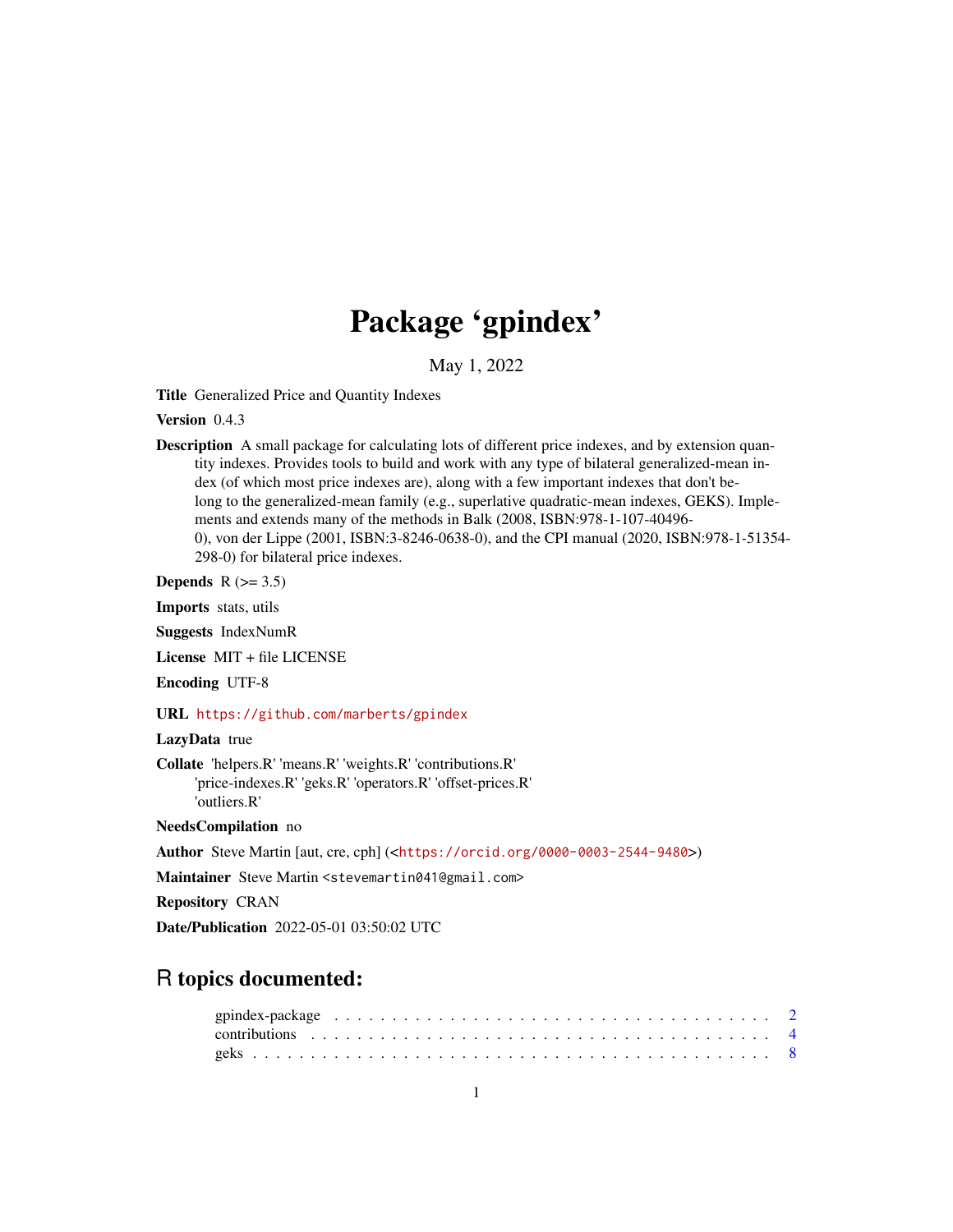# <span id="page-1-0"></span>2 gpindex-package 2 gpindex-package 2 gpindex-package 2 gpindex-package 2 gpindex-package 2 gpindex-package 2 gpindex-package 2 gpindex-package 2 gpindex-package 2 gpindex-package 2 gpindex-package 2 gpindex-package 2 gpin

| Index |  |
|-------|--|

gpindex-package *Generalized Price and Quantity Indexes*

# Description

A small package for calculating lots of different price indexes, and by extension quantity indexes. Provides tools to build and work with any type of bilateral generalized-mean index (of which most price indexes are), along with a few important indexes that don't belong to the generalized-mean family (e.g., superlative quadratic-mean indexes, GEKS). Implements and extends many of the methods in Balk (2008), von der Lippe (2001), and the CPI manual (2020) for bilateral price indexes.

# Background

Everything is framed as a price index to avoid duplication; it is trivial to turn a price index into its analogous quantity index by simply switching prices and quantities.

Generalized-mean price indexes (sometimes called generalized price indexes for short) are a large family of price indexes with nice properties, such as the mean-value and identity properties (e.g., Balk, 2008, Chapter 3). When used with value-share weights, these indexes satisfy the key homogeneity properties, commensurability, and are consistent in aggregation. This last feature makes generalized-mean indexes natural candidates for making national statistics, and this justifies the hierarchical structure used by national statistical agencies for calculating and disseminating collections of price indexes.

Almost all bilateral price indexes used in practice are either generalized-mean indexes (like the Laspeyres and Paasche index) or are nested generalized-mean indexes (like the Fisher index).

# Usage

A generalized-mean price index is a weighted generalized mean of price relatives. Given a set of price relatives and weights, any generalized-mean price index is easily calculated with the [generalized\\_mean\(\)](#page-9-1) function. What distinguishes different generalized-mean price indexes are the weights and the order of the generalized mean. For example, the standard Laspeyres index uses base-period value-share weights in a generalized mean of order 1 (arithmetic mean). Changing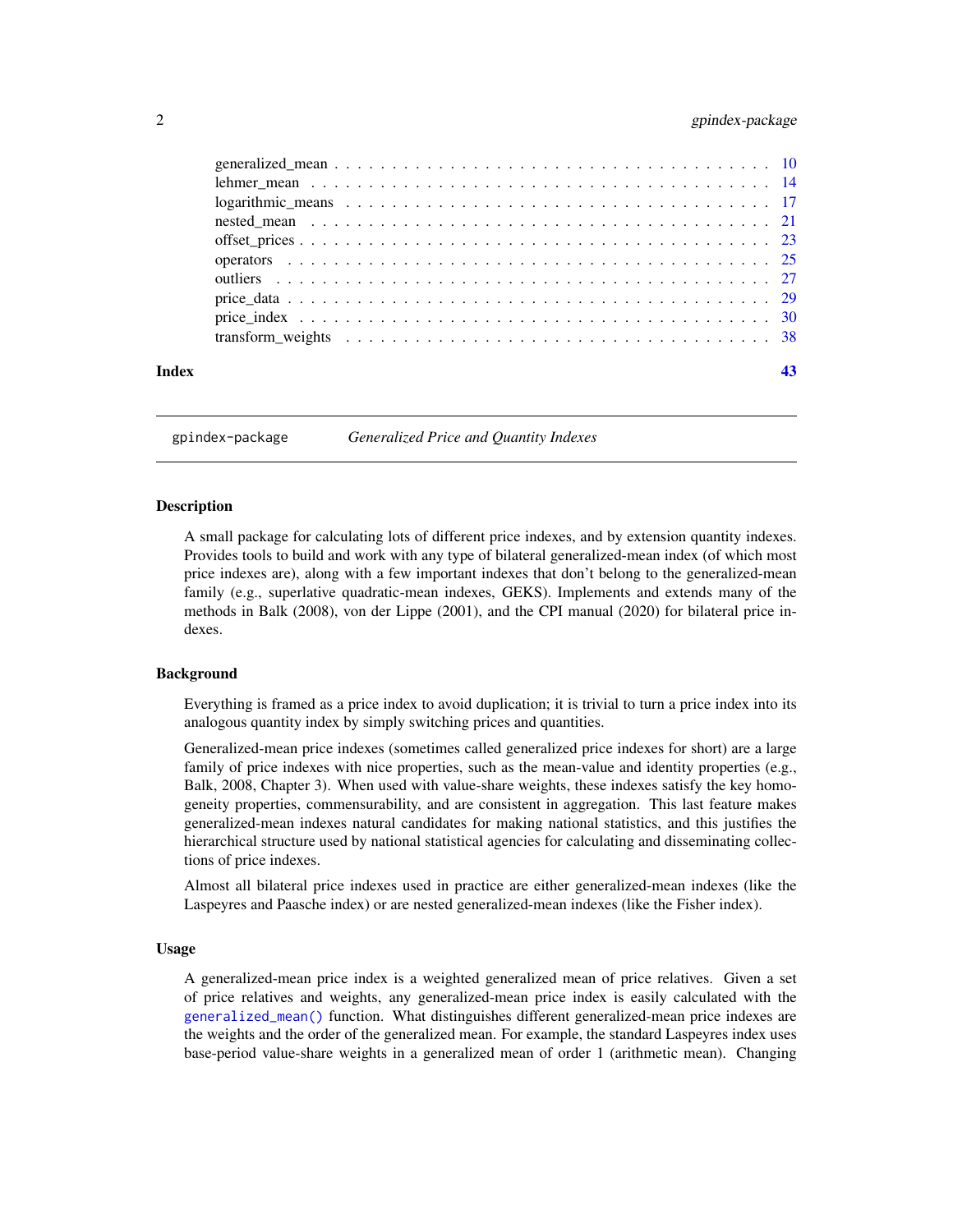<span id="page-2-0"></span>the order of the generalized mean to  $1 - \sigma$ , where  $\sigma$  is an elasticity of substitution, gives a Lloyd-Moulton index, whereas changing the weights to current-period value-shares gives a Palgrave index. This is the essence of the atomistic approach in chapter 2 of Selvanathan and Rao (1994).

Generalized-mean indexes can also be nested together to get indexes like the Fisher, Drobisch, or AG mean index. The [nested\\_mean\(\)](#page-20-1) function is a simple wrapper for [generalized\\_mean\(\)](#page-9-1) for these cases.

Two important functions for decomposing generalized means are given by [transmute\\_weights\(\)](#page-38-0) and [factor\\_weights\(\)](#page-38-0). These functions augment the weights in a generalized mean, and can be used to calculate quote contributions (with, e.g., [contributions\(\)](#page-3-1)) and price-update weights for generalized-mean indexes. Together these functions provide the key mathematical apparatus to work with any generalized-mean index, and those that nest generalized-mean indexes.

On top of these basic mathematical tools are functions for making standard price indexes when both prices and quantities are known. Weights for a large variety of indexes can be calculated with [index\\_weights\(\)](#page-29-1), which can be plugged into the relevant generalized mean to calculate most common price indexes, and many uncommon ones. The [price\\_index](#page-29-2) functions provide a simple wrapper, with the [quantity\\_index\(\)](#page-24-1) function turning each of these into its analogous quantity index.

There are utility functions for making price relatives  $(e.g., back\_period())$  when data are stored in a table, and identifying extreme price relatives (e.g., [resistant\\_fences\(\)](#page-26-1)) that may not be suitable for a price index. All functions can be made to work with grouped data with the [grouped\(\)](#page-24-1) operator.

# Contribution

There are a number of R packages on the CRAN that implement the standard index-number formulas (e.g., IndexNumber, productivity, IndexNumR, micEconIndex, PriceIndices). While there is support for a large number of index-number formulas out-of-the box in this package, the focus is on the tools to easily make and work with any type of generalized-mean price index. Consequently, compared to existing packages, this package is suitable for building custom price/quantity indexes, calculating indexes with sample data, decomposing indexes, and learning about or researching different types of index-number formulas.

# Author(s)

Maintainer: Steve Martin <stevemartin041@gmail.com>

# References

Balk, B. M. (2008). *Price and Quantity Index Numbers*. Cambridge University Press.

ILO, IMF, OECD, Eurostat, UN, and World Bank. (2020). *Consumer Price Index Manual: Theory and Practice*. International Monetary Fund.

von der Lippe, P. (2001). *Chain Indices: A Study in Price Index Theory*, Spectrum of Federal Statistics vol. 16. Federal Statistical Office, Wiesbaden.

Selvanathan, E. A. and Rao, D. S. P. (1994). *Index Numbers: A Stochastic Approach*. MacMillan.

# See Also

<https://github.com/marberts/gpindex>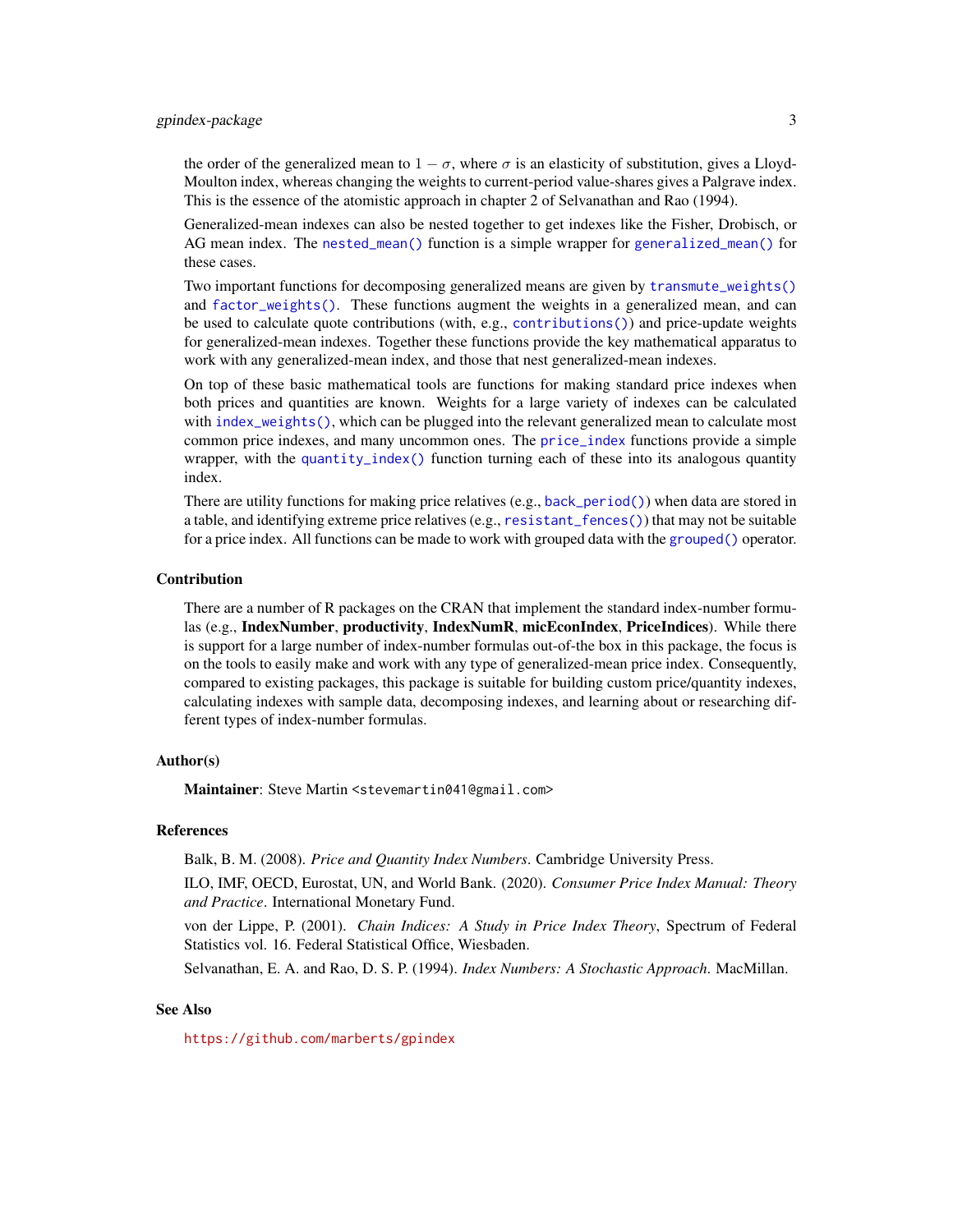<span id="page-3-1"></span><span id="page-3-0"></span>

#### <span id="page-3-2"></span>Description

Calculate additive quote contributions for generalized-mean price indexes, and indexes that nest two levels of generalized means consisting of an outer generalized mean and two inner generalized means (e.g., the Fisher index).

#### Usage

```
## Function factories
contributions(r)
nested_contributions(r1, r2, t = c(1, 1))
nested_contributions2(r1, r2, t = c(1, 1))
## Special cases
arithmetic_contributions(x, w)
geometric_contributions(x, w)
harmonic_contributions(x, w)
fisher_contributions(x, w1, w2)
fisher_contributions2(x, w1, w2)
```
# Arguments

| r, r1     | A finite number giving the order of the generalized mean.                                                                   |
|-----------|-----------------------------------------------------------------------------------------------------------------------------|
| r2        | A pair of finite numbers giving the order of the inner generalized means.                                                   |
| t         | A pair of strictly positive weights for the inner generalized means. The default<br>is equal weights.                       |
| X         | A strictly positive numeric vector of price relatives.                                                                      |
| w. w1. w2 | A strictly positive numeric vector of weights, the same length as x. The default<br>is to equally weight each element of x. |

# Details

The function contributions() is a simple wrapper for transmute\_weights( $r, 1$ )() to calculate (additive) quote contributions for a price index based on a generalized mean of order r. It returns a function to compute a vector  $v(x, w)$  such that

generalized\_mean(r)(x, w) - 1 ==  $sum(v(x, w))$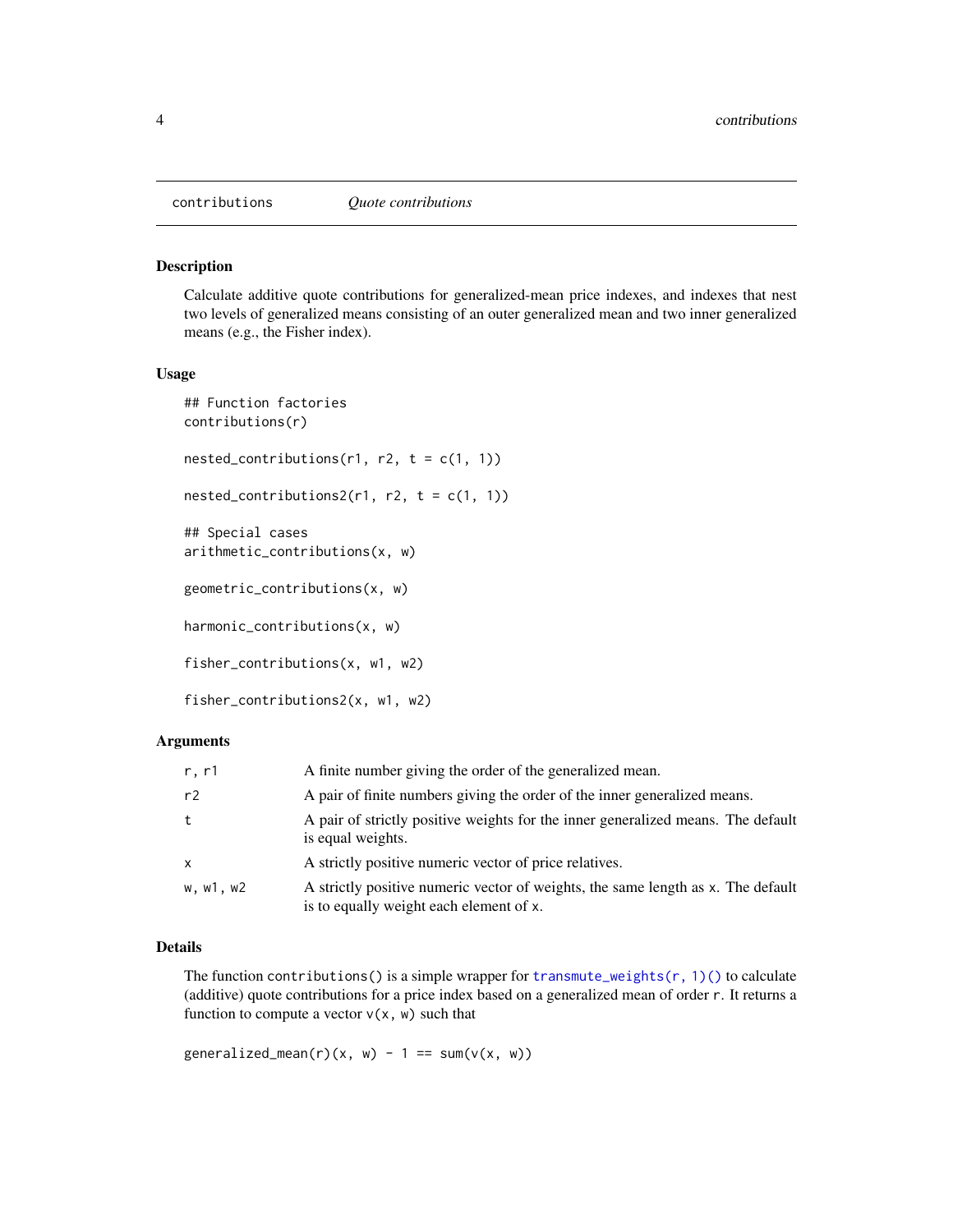#### contributions 5

This generalizes the approach for calculating quote contributions in section 4.2 of Balk (2008) using the method by Martin (2021). The arithmetic\_contributions(), geometric\_contributions() and harmonic\_contributions() functions cover the most important cases (i.e.,  $r = 1$ ,  $r = 0$ , and  $r = -1$ ).

The nested\_contributions() and nested\_contributions2() functions are the analog of contributions() for an index based on a nested generalized mean with two levels, like a Fisher index. They return a function that calculates the contribution of each element of x when a generalized mean of order r1 aggregates two generalized-mean indexes of x with orders r2, and weights w1 and w2.

Unlike the case of a generalized-mean index, there are several ways to make contributions for an index based on nested generalized means. nested\_contributions() uses a generalization of the algorithm in section 6 of Reinsdorf et al. (2002) by Martin (2021). nested\_contributions2() generalizes the van IJzeren decomposition for the Fisher index (Balk, 2008, section 4.2.2) by constructing a weighted average of the contributions for both of the inner means with the approach by Martin (2021). In most cases the results are broadly similar.

The fisher\_contributions() and fisher\_contributions2() functions correspond to nested\_contributions(0,  $c(1, -1)$ )() and nested\_contributions2( $\emptyset$ ,  $c(1, -1)$ )(), and are appropriate for calculating quote contributions for a Fisher index.

# Value

contributions() returns a function:

function $(x, w)$  $\{ \dots \}$ 

This computes the additive contribution for each element of x in an index based on the generalized mean of order r with weights w.

nested\_contributions() and nested\_contributions2() return a function:

```
function(x, w1, w2){\dots}
```
This computes the additive contribution for each element of x when a generalized mean of order r1 aggregates a generalized-mean index of order r2[1] with weights w1 and a generalized-mean index of order r2[2] with weights w2.

arithmetic\_contributions(), geometric\_contributions(), and harmonic\_contributions() each return a numeric vector, the same length as x, giving the contribution of each element of x in an arithmetic, geometric, or harmonic index.

fisher\_contributions() and fisher\_contributions2() each return a numeric vector, the same length as x, giving the contribution of each element of x when a geometric mean aggregates an arithmetic mean of x with weights w1 and a harmonic mean of x with weights w2.

# References

Balk, B. M. (2008). *Price and Quantity Index Numbers*. Cambridge University Press.

Martin, S. (2021). A note on general decompositions for price indexes. *Prices Analytical Series*, Statistics Canada catalogue no. 62F0014M. Statistics Canada, Ottawa.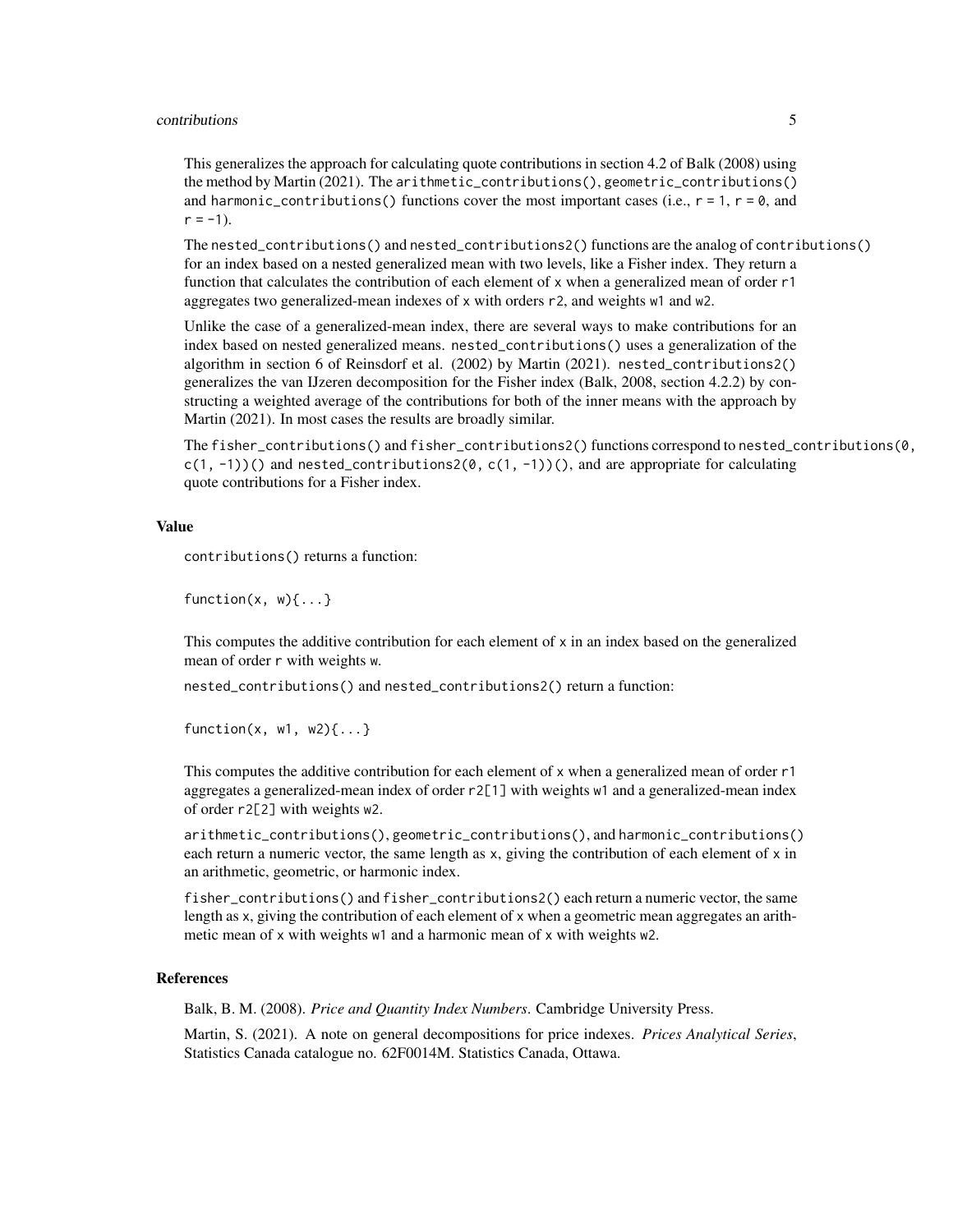<span id="page-5-0"></span>Reinsdorf, M. B., Diewert, W. E., and Ehemann, C. (2002). Additive decompositions for Fisher, Tornqvist and geometric mean indexes. *Journal of Economic and Social Measurement*, 28(1-2):51– 61.

Webster, M. and Tarnow-Mordi, R. C. (2019). Decomposing multilateral price indexes into the contributions of individual commodities. *Journal of Official Statistics*, 35(2):461–486.

# See Also

[transmute\\_weights](#page-38-0) for the underlying implementation.

# Examples

```
x < -2:3#---- Contributions for a geometric index ----
geometric_mean(x) - 1 # percent change in the Jevons index
geometric_contributions(x)
all.equals(geometric_mean(x) - 1, sum(geometric_countributions(x)))# This works by first transmuting the weights in the geometric
# mean into weights for an arithmetic mean, then finding the
# contributions to the percent change
scale_weights(transmute_weights(0, 1)(x)) * (x - 1)# Not the only way to calculate contributions
transmute2 \leftarrow function(x) {
  m <- geometric_mean(x)
  (m - 1) / log(m) * log(x) / (x - 1) / length(x)}
transmute2(x) \star (x - 1) # not proportional to the method above
all.equal(sum(transmute2(x) *(x - 1), geometric_mean(x) - 1)
# But these "transmuted" weights don't recover the geometric mean!
# Not a particularly good way to calculate contributions
isTRUE(all.equal(arithmetic_mean(x, transmute2(x)),
                 geometric_mean(x)))
# There are infinitely many ways to calculate contributions,
# but the weights from transmute_weights(0, 1)() are the *unique*
# weights that recover the geometric mean
perturb <- function(w, e) {
  w + c(e, -e) / (x - 1)}
```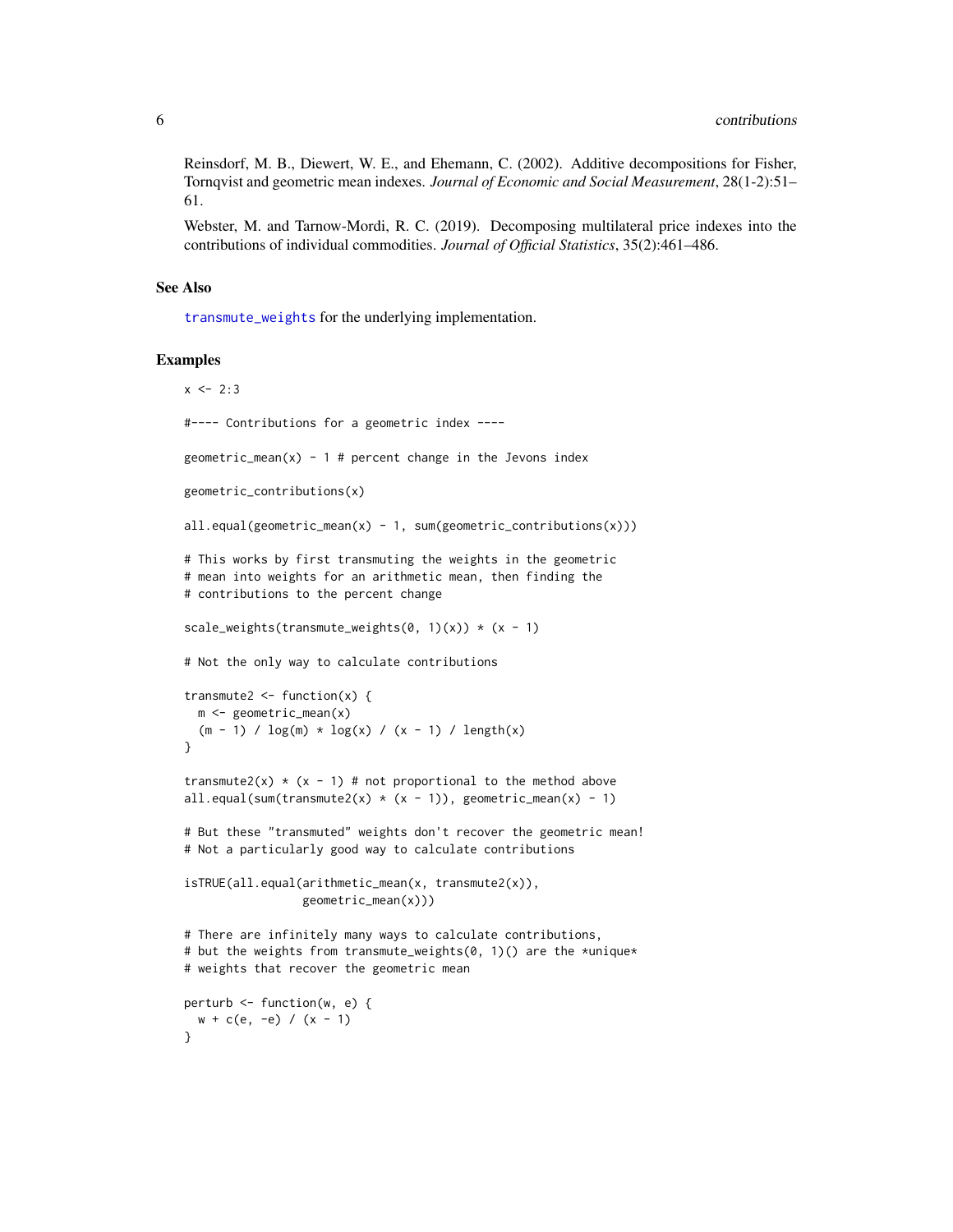```
perturb(transmute2(x), 0.1) * (x - 1)
all.equal(sum(perturb(transmute2(x), 0.1) * (x - 1)),
          geometric_mean(x) - 1)isTRUE(all.equal(arithmetic_mean(x, perturb(transmute2(x), 0.1)),
                 geometric_mean(x)))
#---- Contributions for a Fisher index ----
p1 <- price6[[2]]
p0 <- price6[[1]]
q1 <- quantity6[[2]]
q0 <- quantity6[[1]]
# Quote contributions for the Fisher index in
# section 6 of Reinsdorf et al. (2002)
(con <- fisher_contributions(p1 / p0,
                             index_weights("Laspeyres")(p0, q0),
                             index_weights("Paasche")(p1, q1)))
all.equal(sum(con), fisher_index(p1, p0, q1, q0) - 1)
# Not the only way
(con2 <- fisher_contributions2(p1 / p0,
                               index_weights("Laspeyres")(p0, q0),
                               index_weights("Paasche")(p1, q1)))
all.equal(sum(con2), fisher_index(p1, p0, q1, q0) - 1)
# The same as the van IJzeren decomposition in
# section 4.2.2 of Balk (2008)
Qf <- quantity_index(fisher_index)(q1, q0, p1, p0)
Ql <- quantity_index(laspeyres_index)(q1, q0, p0)
wl <- index_weights("Laspeyres")(p0, q0)
wp <- index_weights("HybridPaasche")(p0, q1)
(Qf / (Qf + Ql) * scale\_weights(wl) +Q1 / (Qf + Q1) * scale\_weights(wp)) * (p1 / p0 - 1)#---- Contributions for other types of indexes ----
# A function to get contributions for any
# superlative quadratic mean of order 'r' index
superlative_contributions <- function(r) {
 nested_contributions(0, c(r / 2, -r / 2))
}
# Works for other types of indexes, like the harmonic
# Laspeyres Paasche index
```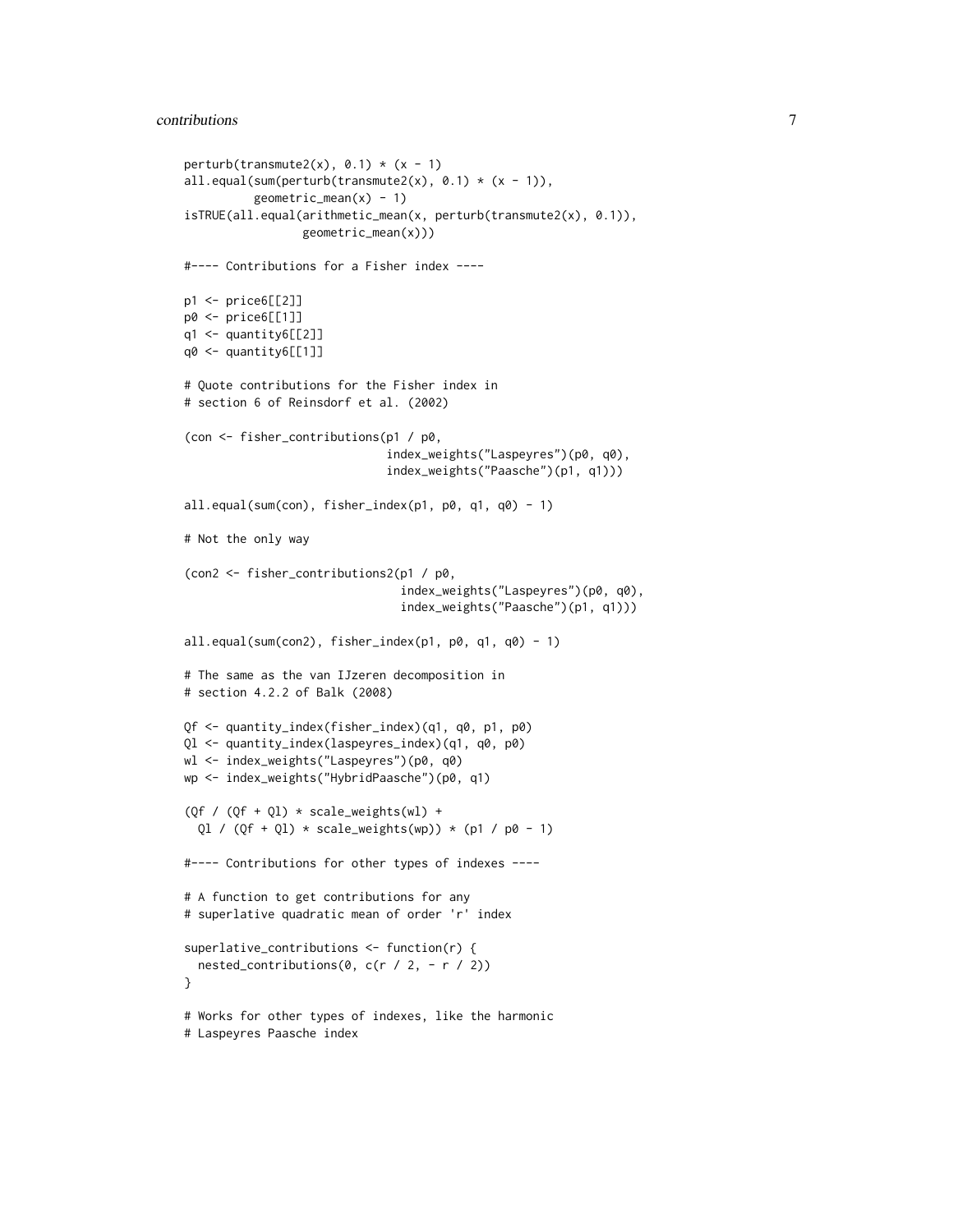```
hlp_contributions <- nested_contributions(-1, c(1, -1))
hlp_contributions(p1 / p0,
                  index_weights("Laspeyres")(p0, q0),
                  index_weights("Paasche")(p1, q1))
# Or the AG mean index (tau = 0.25)
agmean_contributions <- nested_contributions(1, c(0, 1), c(0.25, 0.75))
agmean_contributions(p1 / p0,
                     index_weights("Laspeyres")(p0, q0),
                     index_weights("Laspeyres")(p0, q0))
# Or the Balk-Walsh index
bw_contributions <- nested_contributions(0, c(0.5, -0.5))
bw_contributions(p1 / p0)
```
<span id="page-7-1"></span>geks *GEKS index*

#### Description

Calculate an inter-temporal GEKS price index over a rolling window, as described in chapter 7 of Balk (2008), by Ivancic et al. (2011), and in chapter 10 of the CPI manual (2020).

# Usage

```
## Function factory
geks(f)
## Special cases
tornqvist_geks(p, q, period, product,
               window = nlevels(period), n = window - 1, na.rm = FALSE)
fisher_geks(p, q, period, product,
            window = nlevels(period), n = window - 1, na.rm = FALSE)
```
# Arguments

| $\mathbf{f}$ | A price_index function that uses information on both base and current-period<br>prices and quantities, and satisfies the time-reversal test. Usually a Tornqvist,<br>Fisher, or Walsh index.                       |
|--------------|--------------------------------------------------------------------------------------------------------------------------------------------------------------------------------------------------------------------|
| p            | A numeric vector of prices, the same length as q.                                                                                                                                                                  |
| q            | A numeric vector of quantities, the same length as p.                                                                                                                                                              |
| period       | A factor, or something that can be coerced into one, that gives the corresponding<br>time period for each element in p and q. The ordering of time periods follows<br>the levels of period to agree with $cut()$ . |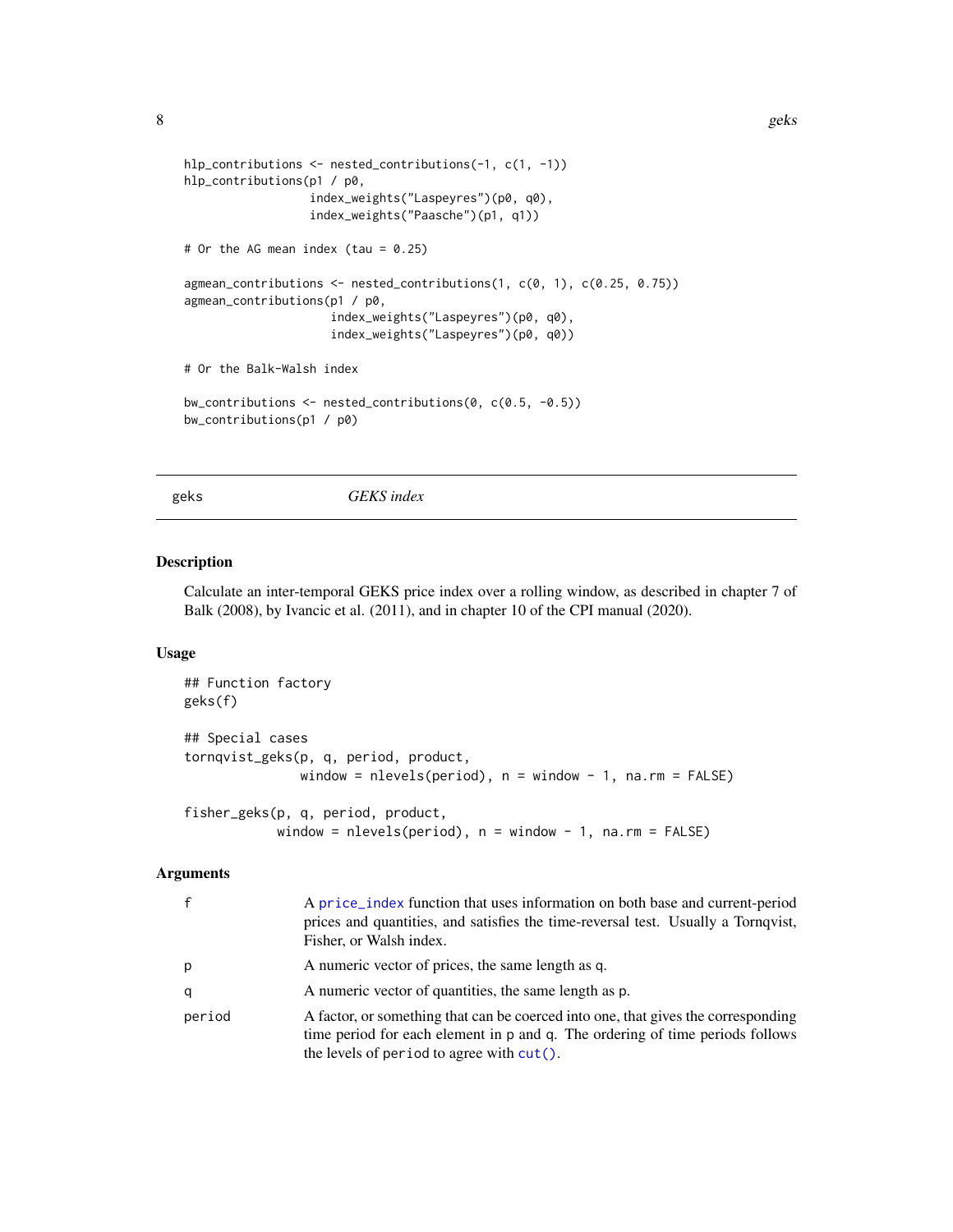<span id="page-8-0"></span>

| product | A factor, or something that can be coerced into one, that gives the corresponding<br>product identifier for each element in p and q.                                                                                                                                                                                                                              |
|---------|-------------------------------------------------------------------------------------------------------------------------------------------------------------------------------------------------------------------------------------------------------------------------------------------------------------------------------------------------------------------|
| window  | The length of the rolling window. The default is a window that encompasses<br>all periods in period. Values that are neither integers nor length 1 are silently<br>truncated to a length 1 integer.                                                                                                                                                               |
| n       | A number giving the length of the index series for each window, starting from<br>the end of the window. For example, if there are 13 periods in window, setting n<br>$=$ 1 gives the index for period 13. The default gives an index for each period in<br>window. Values that are neither integers nor length 1 are silently truncated to a<br>length 1 integer. |
| na.rm   | Should missing values for p and q be removed when calculating the index? By<br>default missing values will return a missing value for the index.                                                                                                                                                                                                                  |

# Value

geks() returns a function:

```
function(p, q, period, product,
        window = nlevels(period), n = window - 1, na.rm = FALSE){...}
```
This calculates a period-over-period GEKS index with the desired index-number formula, returning a list for each window with a named-numeric vector of index values.

tornqvist\_geks() and fisher\_geks() both return a list with a named numeric vector giving the value of the respective period-over-period GEKS index for each window.

# **Note**

Like [back\\_period](#page-22-1), if multiple prices correspond to a period-product pair, then the back price at a point in time is always the first price for that product in the previous period. Unlike a bilateral index, however, duplicated period-product pairs can have more subtle implications for a multilateral index.

# References

Balk, B. M. (2008). *Price and Quantity Index Numbers*. Cambridge University Press.

ILO, IMF, OECD, Eurostat, UN, and World Bank. (2020). *Consumer Price Index Manual: Theory and Practice*. International Monetary Fund.

Ivancic, L., Diewert, W. E., and Fox, K. J. (2011). Scanner data, time aggregation and the construction of price indexes. *Journal of Econometrics*, 161(1): 24–35.

# See Also

[price\\_index](#page-29-2) for price-index functions that can be used in geks().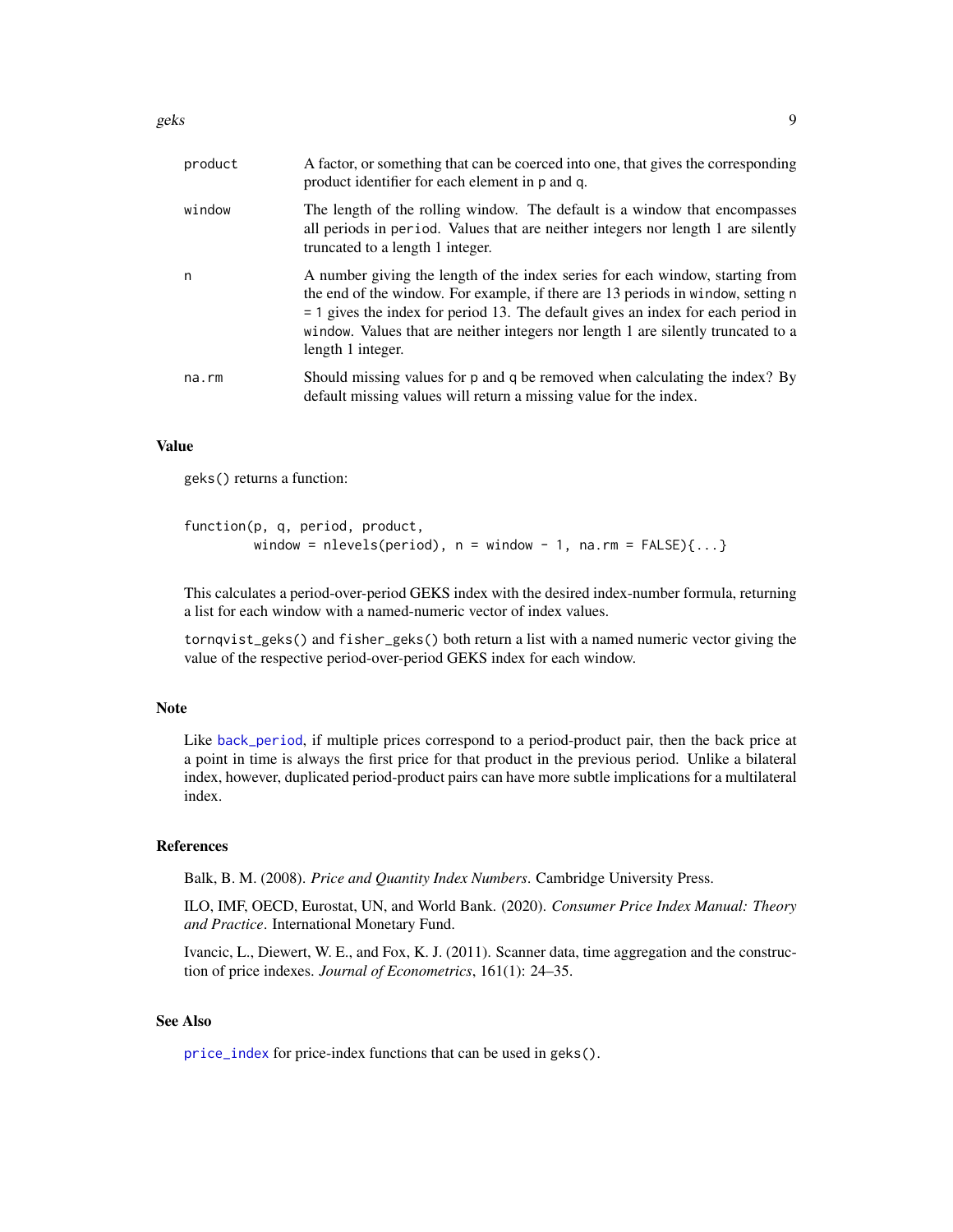# Examples

```
price <- 1:6
quantity <-6:1period \leq rep(1:3, 2)
product <- rep(letters[1:2], each = 3)
tornqvist_geks(price, quantity, period, product)
tornqvist_geks(price, quantity, period, product, window = 2)
# Missing data
quantity[2] <- NA
# Use all non-missing data
fisher_geks(price, quantity, period, product, na.rm = TRUE)
# Remove records with any missing data
fg <- geks(balanced(fisher_index))
fg(price, quantity, period, product, na.rm = TRUE)
```
<span id="page-9-1"></span>generalized\_mean *Generalized mean*

# Description

Calculate a generalized mean.

# Usage

```
## Function factory
generalized_mean(r)
## Special cases
arithmetic_mean(x, w, na.rm = FALSE)geometric_mean(x, w, na.rm = FALSE)
```

```
harmonic_mean(x, w, na.rm = FALSE)
```
# Arguments

|   | A finite number giving the order of the generalized mean.                        |
|---|----------------------------------------------------------------------------------|
|   | A strictly positive numeric vector.                                              |
| W | A strictly positive numeric vector of weights, the same length as x. The default |
|   | is to equally weight each element of x.                                          |

<span id="page-9-0"></span>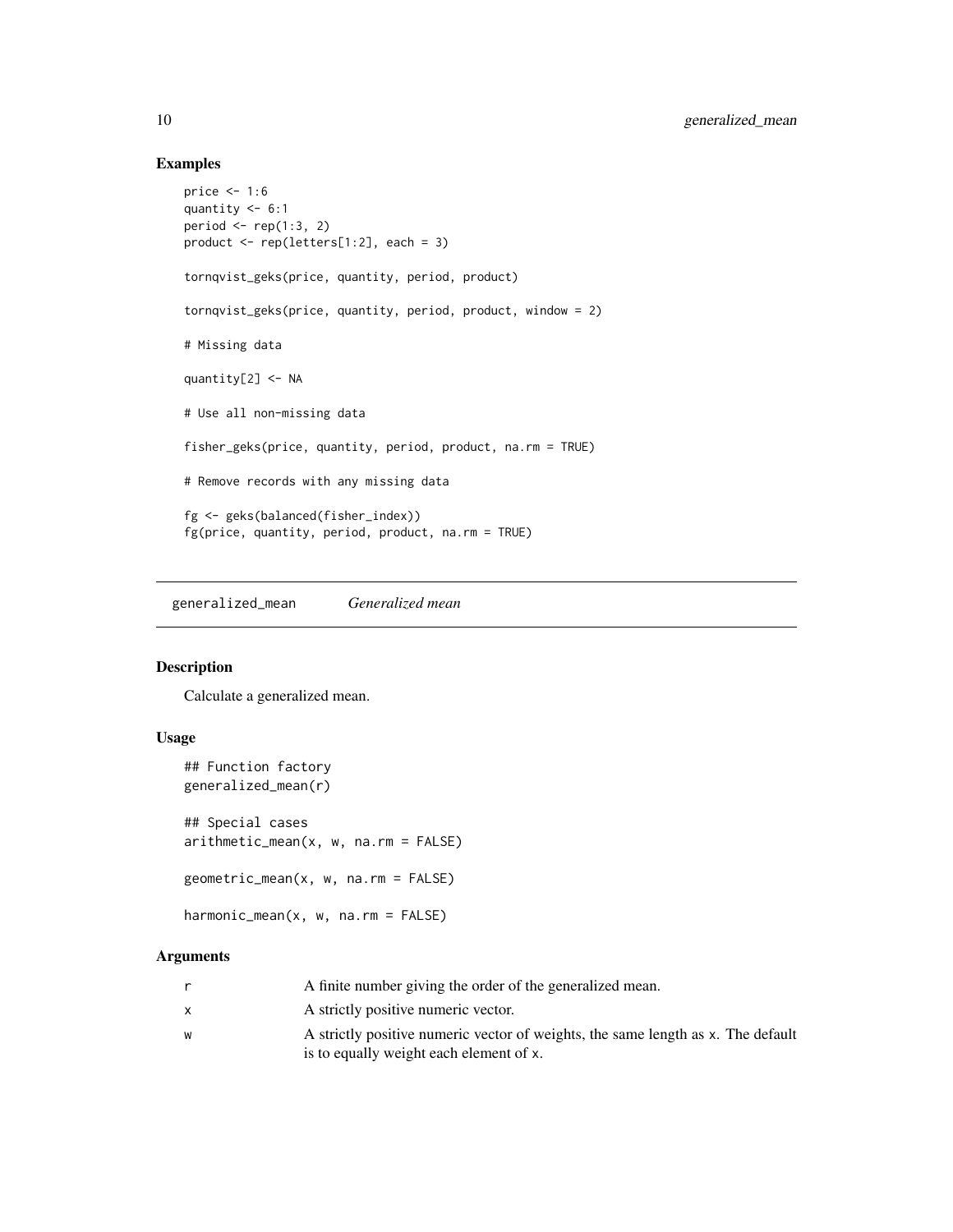<span id="page-10-0"></span>

na.rm Should missing values in x and w be removed? By default missing values in x or w return a missing value.

# Details

The function generalized\_mean() returns a function to compute the generalized mean of x with weights w and exponent r (i.e.,  $\prod_{i=1}^n x_i^{w_i}$  when  $r = 0$  and  $\left(\sum_{i=1}^n w_i x_i^r\right)^{1/r}$  otherwise). This is also called the power mean, Holder mean, or  $l_p$  mean. See Bullen (2003, p. 175) for a definition, or [https://en.wikipedia.org/wiki/Generalized\\_mean](https://en.wikipedia.org/wiki/Generalized_mean). The generalized mean is the solution to the optimal prediction problem: choose m to minimize  $\sum_{i=1}^{n} w_i [\log(x_i) - \log(m)]^2$  when  $r = 0$ ,  $\sum_{i=1}^{n} w_i [x_i^r - m^r]^2$  otherwise.

The functions arithmetic\_mean(), geometric\_mean(), and harmonic\_mean() compute the arithmetic, geometric, and harmonic (or subcontrary) means, also known as the Pythagorean means. These are the most useful means for making price indexes, and correspond to setting  $r = 1$ ,  $r = 0$ , and  $r = -1$  in generalized\_mean().

Both x and w should be strictly positive (and finite), especially for the purpose of making a price index. This is not enforced, but the results may not make sense if the generalized mean is not defined. There are two exceptions to this.

- 1. The convention in Hardy et al. (1952, p. 13) is used in cases where x has zeros: the generalized mean is 0 whenever w is strictly positive and  $r < 0$ . (The analogous convention holds whenever at least one element of  $x$  is Inf: the generalized mean is Inf whenever  $w$  is strictly positive and  $r > 0.$ )
- 2. Some authors let w be non-negative and sum to 1 (e.g., Sydsaeter et al., 2005, p. 47). If w has zeros, then the corresponding element of  $x$  has no impact on the mean whenever  $x$  is strictly positive. Unlike [weighted.mean\(\)](#page-0-0), however, zeros in w are not strong zeros, so infinite values in x will propagate even if the corresponding elements of w are zero.

The weights are scaled to sum to 1 to satisfy the definition of a generalized mean. There are certain price indexes where the weights should not be scaled (e.g., the Vartia-I index); use [sum\(\)](#page-0-0) for these cases.

The underlying calculation returned by generalized\_mean() is mostly identical to [weighted.mean\(\)](#page-0-0), with one important exception: missing values in the weights are not treated differently than missing values in x. Setting na.rm = TRUE drops missing values in both x and w, not just x. This ensures that certain useful identities are satisfied with missing values in x. In most cases arithmetic\_mean() is a drop-in replacement for [weighted.mean\(\)](#page-0-0).

# Value

generalized\_mean() returns a function:

 $function(x, w, na.rm = FALSE){...}$ 

This computes the generalized mean of order r of x with weights w.

arithmetic\_mean(), geometric\_mean(), and harmonic\_mean() each return a numeric value for the generalized means of order 1, 0, and -1.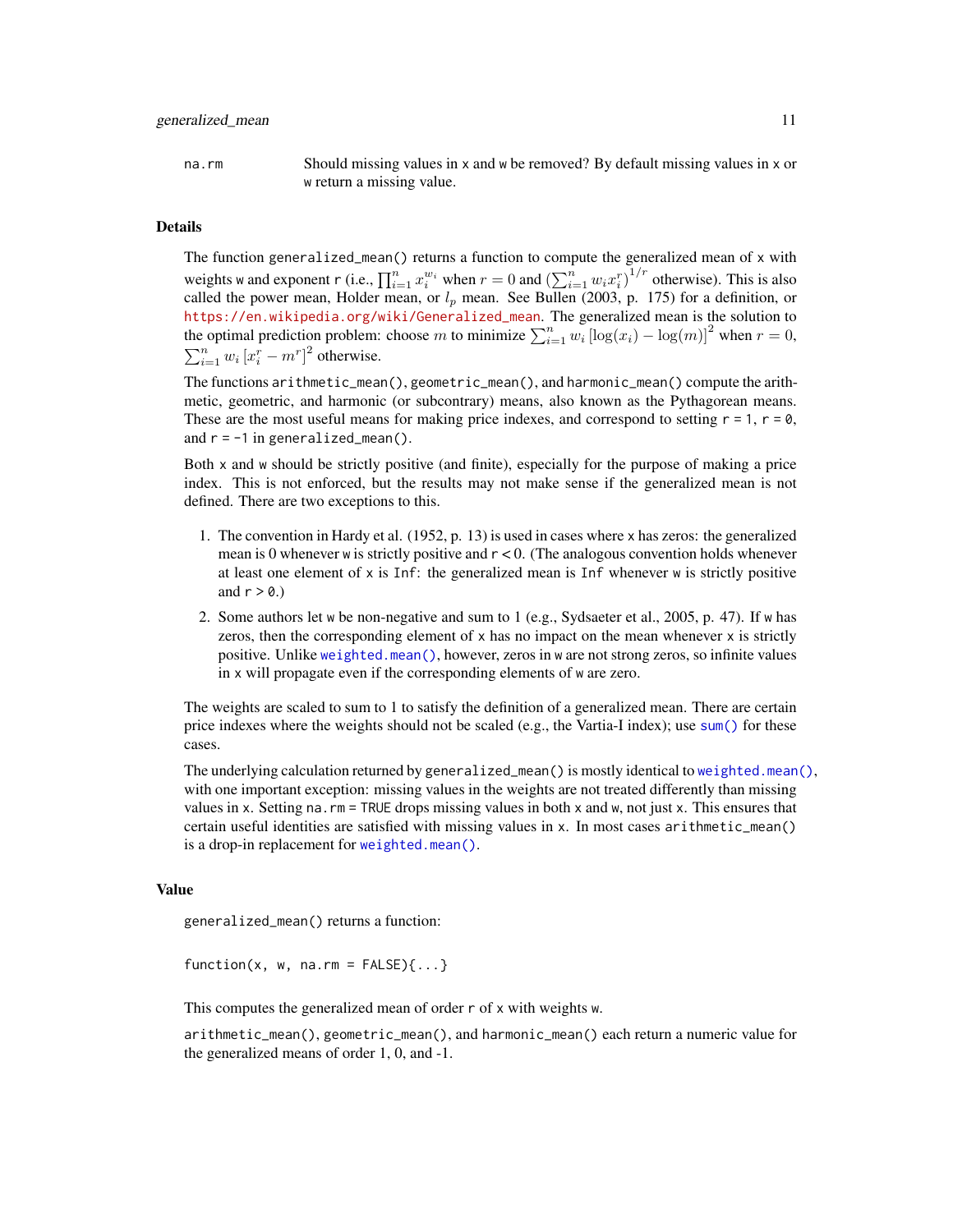# <span id="page-11-0"></span>Warning

Passing very small values for  $r$  can give misleading results, and warning is given whenever  $abs(r)$ is sufficiently small. In general, r should not be a computed value.

# Note

generalized\_mean() can be defined on the extended real line, so that  $r = -\text{Inf}/\text{Inf}$  returns  $\min(\frac{1}{m}x)$ , to agree with the definition in, e.g., Bullen (2003). This is not implemented, and r must be finite.

There are a number of existing functions for calculating *unweighted* geometric and harmonic means, namely the geometric.mean() and harmonic.mean() functions in the **psych** package, the geomean() function in the FSA package, the GMean() and HMean() functions in the DescTools package, and the geoMean() function in the **EnvStats** package. Similarly, the  $ci$  generalized mean() function in the Compind package calculates an *unweighted* generalized mean.

# References

Bullen, P. S. (2003). *Handbook of Means and Their Inequalities*. Springer Science+Business Media.

Fisher, I. (1922). *The Making of Index Numbers*. Houghton Mifflin Company.

Hardy, G., Littlewood, J. E., and Polya, G. (1952). *Inequalities* (2nd edition). Cambridge University Press.

ILO, IMF, OECD, Eurostat, UN, and World Bank. (2020). *Consumer Price Index Manual: Theory and Practice*. International Monetary Fund.

Lord, N. (2002). Does Smaller Spread Always Mean Larger Product? *The Mathematical Gazette*, 86(506): 273-274.

Sydsaeter, K., Strom, A., and Berck, P. (2005). *Economists' Mathematical Manual* (4th edition). Springer.

# See Also

[generalized\\_logmean](#page-16-1) for the generalized logarithmic mean.

[lehmer\\_mean](#page-13-1) for the Lehmer mean, an alternative to the generalized mean.

[nested\\_mean](#page-20-1) for nesting generalized means.

[transmute\\_weights](#page-38-0) transforms the weights to turn a generalized mean of order  $r$  into a generalized mean of order s.

[factor\\_weights](#page-38-0) calculates the weights to factor a mean of products into a product of means.

[price\\_index](#page-29-2) and [quantity\\_index](#page-24-1) for simple wrappers that use generalized\_mean() to calculate common indexes.

[back\\_period](#page-22-1)/[base\\_period](#page-22-1) for a simple utility function to turn prices in a table into price relatives.

# **Examples**

 $x < -1:3$ w <- c(0.25, 0.25, 0.5)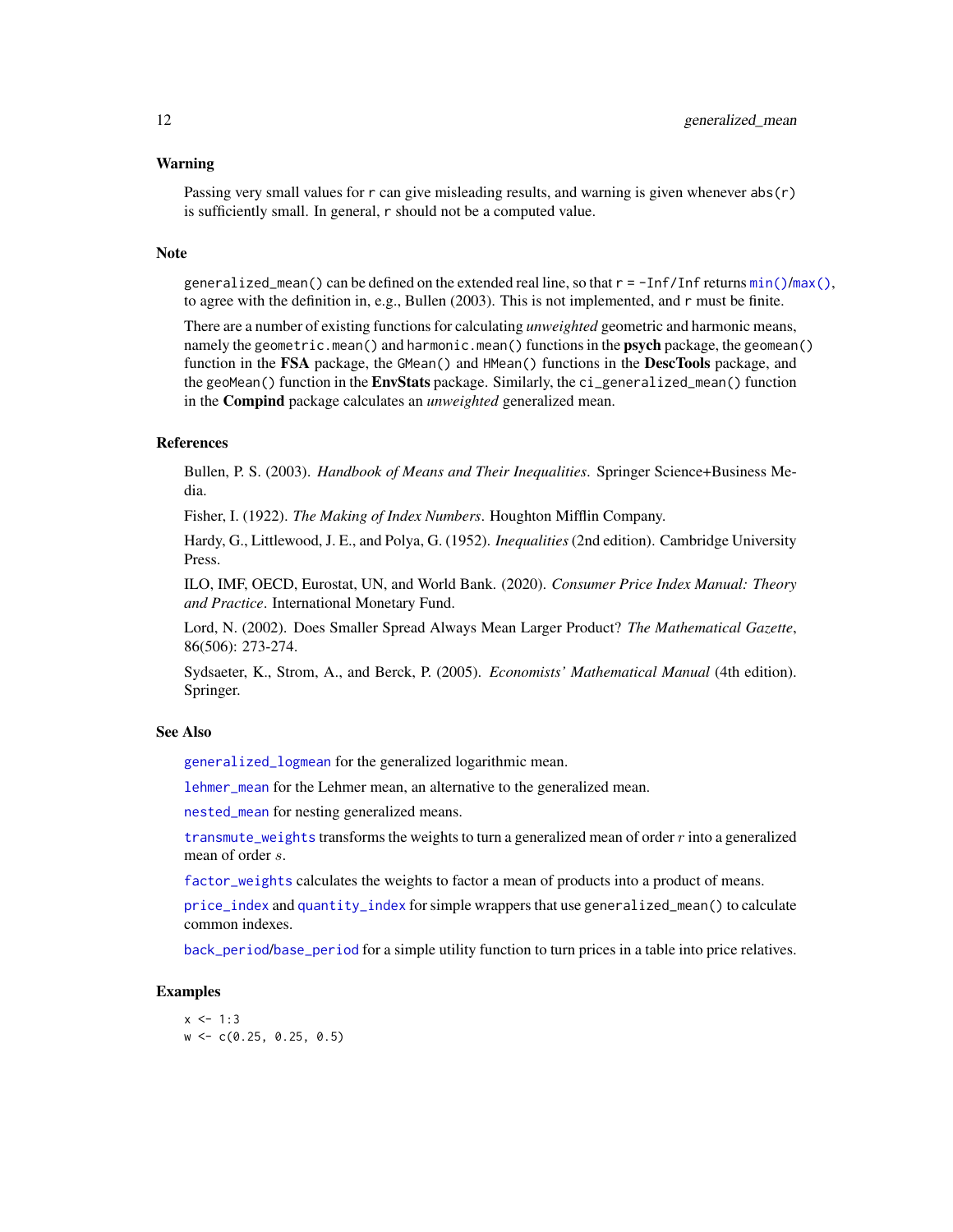```
#---- Common generalized means ----
# Arithmetic mean
arithmetic_mean(x, w) # same as weighted.mean(x, w)# Geometric mean
geometric_mean(x, w) # same as prod(x^iw)# Using prod() to manually calculate the geometric mean
# can give misleading results
z <- 1:1000
prod(z)^{(1)} / length(z)) # overflow
geometric_mean(z)
z \leq -seq(0.0001, by = 0.0005, length.out = 1000)prod(z)^{(1)} length(z)) # underflow
geometric_mean(z)
# Harmonic mean
harmonic_mean(x, w) # same as 1 / weighted.mean(1 / x, w)
# Quadratic mean / root mean square
generalized_mean(2)(x, w)
# Cubic mean
# Notice that this is larger than the other means so far because
# the generalized mean is increasing in r
generalized_mean(3)(x, w)
#---- Comparing the Pythagorean means ----
# The dispersion between the arithmetic, geometric, and harmonic
# mean usually increases as the variance of 'x' increases
x \leq c(1, 3, 5)y \leftarrow c(2, 3, 4)var(x) > var(y)arithmetic_mean(x) - geometric_mean(x)arithmetic_mean(y) - geometric_mean(y)geometric_mean(x) - harmonic_mean(x)geometric_mean(y) - harmonic_mean(y)
# But the dispersion between these means is only bounded by
# the variance (Bullen, 2003, p. 156)
```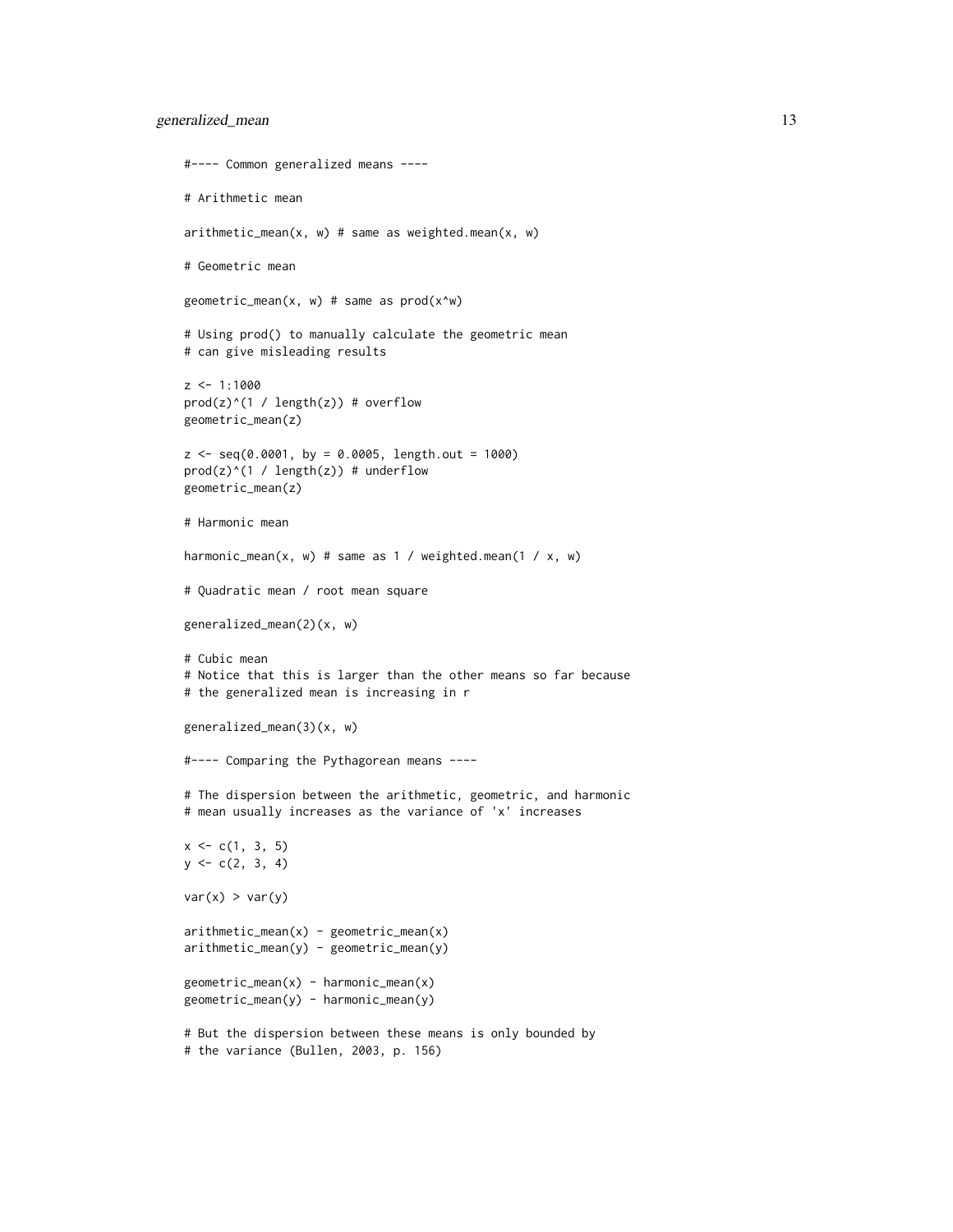```
arithmetic_mean(x) - geometric_mean(x) \ge 2 / 3 * var(x) / (2 * max(x))arithmetic_mean(x) - geometric_mean(x) <= 2 / 3 * var(x) / (2 * min(x))
# Example by Lord (2002) where the dispersion decreases as
# the variance increases, counter to the claims by
# Fisher (1922, p. 108) and the CPI manual (par. 1.14)
x \leftarrow (5 + c(sqrt(5), -sqrt(5), -3)) / 4y \leftarrow (16 + c(7 * sqrt(2), -7 * sqrt(2), 0)) / 16var(x) > var(y)arithmetic_mean(x) - geometric_mean(x)arithmetic_mean(y) - geometric_mean(y)geometric_mean(x) - harmonic_mean(x)geometric_mean(y) - harmonic_mean(y)
# The "bias" in the arithmetic and harmonic indexes is also
# smaller in this case, counter to the claim
# by Fisher (1922, p. 108)
arithmetic_mean(x) * arithmetic_mean(1 / x) - 1
arithmetic_mean(y) * arithmetic_mean(1 / y) - 1
harmonic_mean(x) * harmonic_mean(1 / x) - 1
harmonic_mean(y) * harmonic_mean(1 / y) - 1
#---- Missing values ----
w[2] <- NA
arithmetic_mean(x, w)
arithmetic_mean(x, w, na.rm = TRUE) # drop the second observation
weighted.mean(x, w, na.rm = TRUE) # still returns NA
```
<span id="page-13-1"></span>lehmer\_mean *Lehmer mean*

# Description

Calculate a Lehmer mean.

#### Usage

## Function factory lehmer\_mean(r)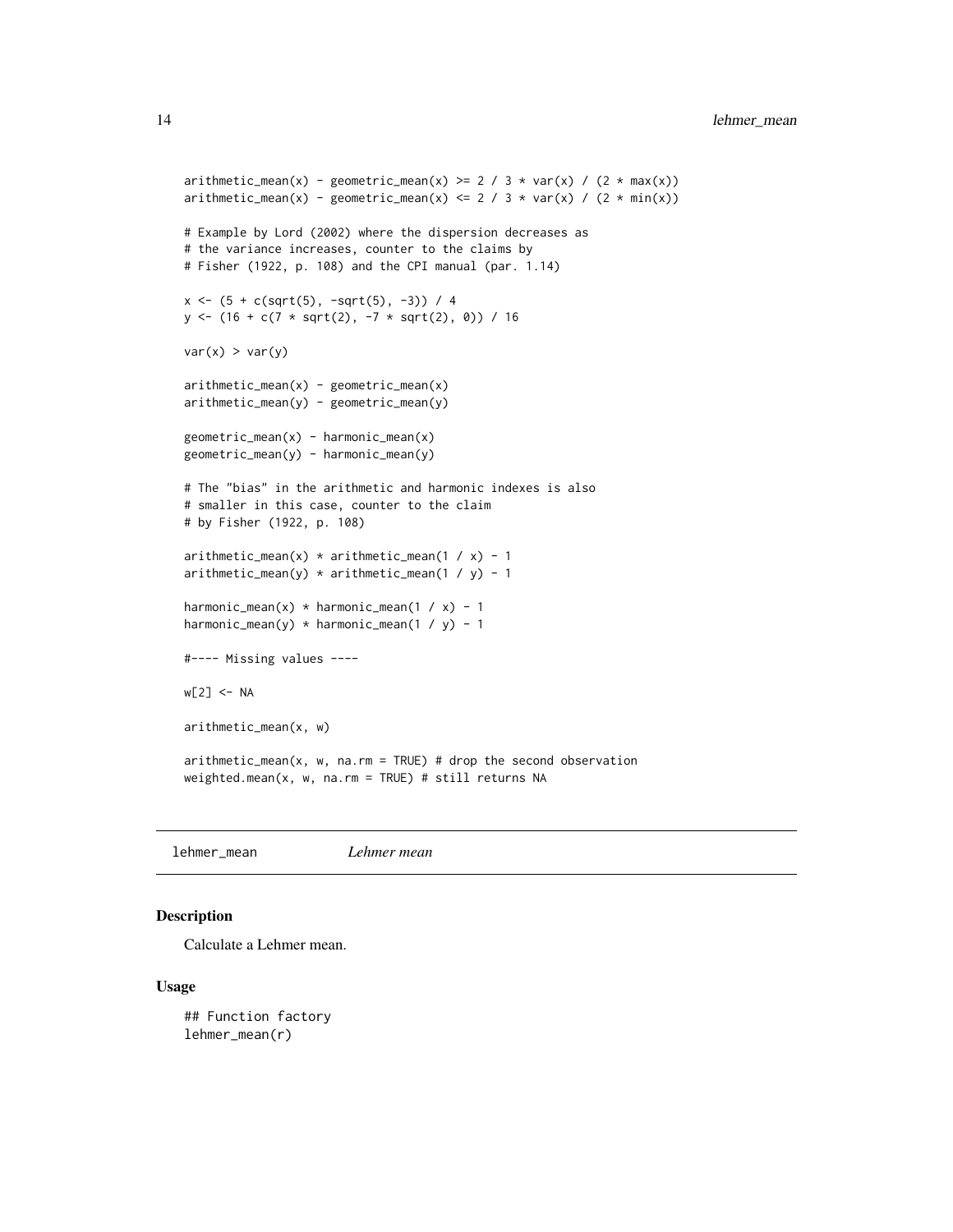# <span id="page-14-0"></span>lehmer\_mean 15

## Special case contraharmonic\_mean(x, w, na.rm = FALSE)

#### Arguments

| r            | A finite number giving the order of the Lehmer mean.                                                                        |
|--------------|-----------------------------------------------------------------------------------------------------------------------------|
| $\mathsf{x}$ | A strictly positive numeric vector.                                                                                         |
| W            | A strictly positive numeric vector of weights, the same length as x. The default<br>is to equally weight each element of x. |
| na.rm        | Should missing values in x and w be removed? By default missing values in x or<br>w return a missing value.                 |

# Details

The function lehmer\_mean() returns a function to compute the Lehmer mean of order r of x with weights w, which is calculated as the arithmetic mean of x with weights  $wx^{r-1}$ . This is also called the counter-harmonic mean or generalized anti-harmonic mean. See Bullen (2003, p. 245) for a definition, or [https://en.wikipedia.org/wiki/Lehmer\\_mean](https://en.wikipedia.org/wiki/Lehmer_mean).

The Lehmer mean of order 2 is sometimes called the contraharmonic (or anti-harmonic) mean. The function contraharmonic\_mean() simply calls lehmer\_mean(2)(). Like the generalized mean, the contraharmonic mean is the solution to an optimal prediction problem: choose  $m$  to minimize  $\sum_{i=1}^{n} w_i \left(\frac{x_i}{m} - 1\right)^2$ . The Lehmer mean of order -1 has a similar interpretation, replacing  $\frac{x_i}{m}$  with  $\frac{m}{x_i}$ , and together these bound the harmonic and arithmetic means.

Both x and w should be strictly positive. This is not enforced, but the results may not make sense if the generalized mean in not defined.

The Lehmer mean is an alternative to the generalized mean that generalizes the Pythagorean means. The function lehmer\_mean(1)() is identical to arithmetic\_mean(), lehmer\_mean(0)() is identical to harmonic\_mean(), and lehmer\_mean( $0.5$ )() is identical to geometric\_mean() with two values and no weights. See von der Lippe (2015) for more details on the use of these means for making price indexes.

#### Value

lehmer\_mean() returns a function:

 $function(x, w, na.rm = FALSE){...}$ 

This computes the Lehmer mean of order r of x with weights w.

contraharmonic\_mean() returns a numeric value for the Lehmer mean of order 2.

#### Note

lehmer\_mean() can be defined on the extended real line, so that  $r = -\text{Inf}/\text{Inf}$  returns  $\min(\frac{\text{max}}{\text{inf}})$ , to agree with the definition in, e.g., Bullen (2003). This is not implemented, and r must be finite.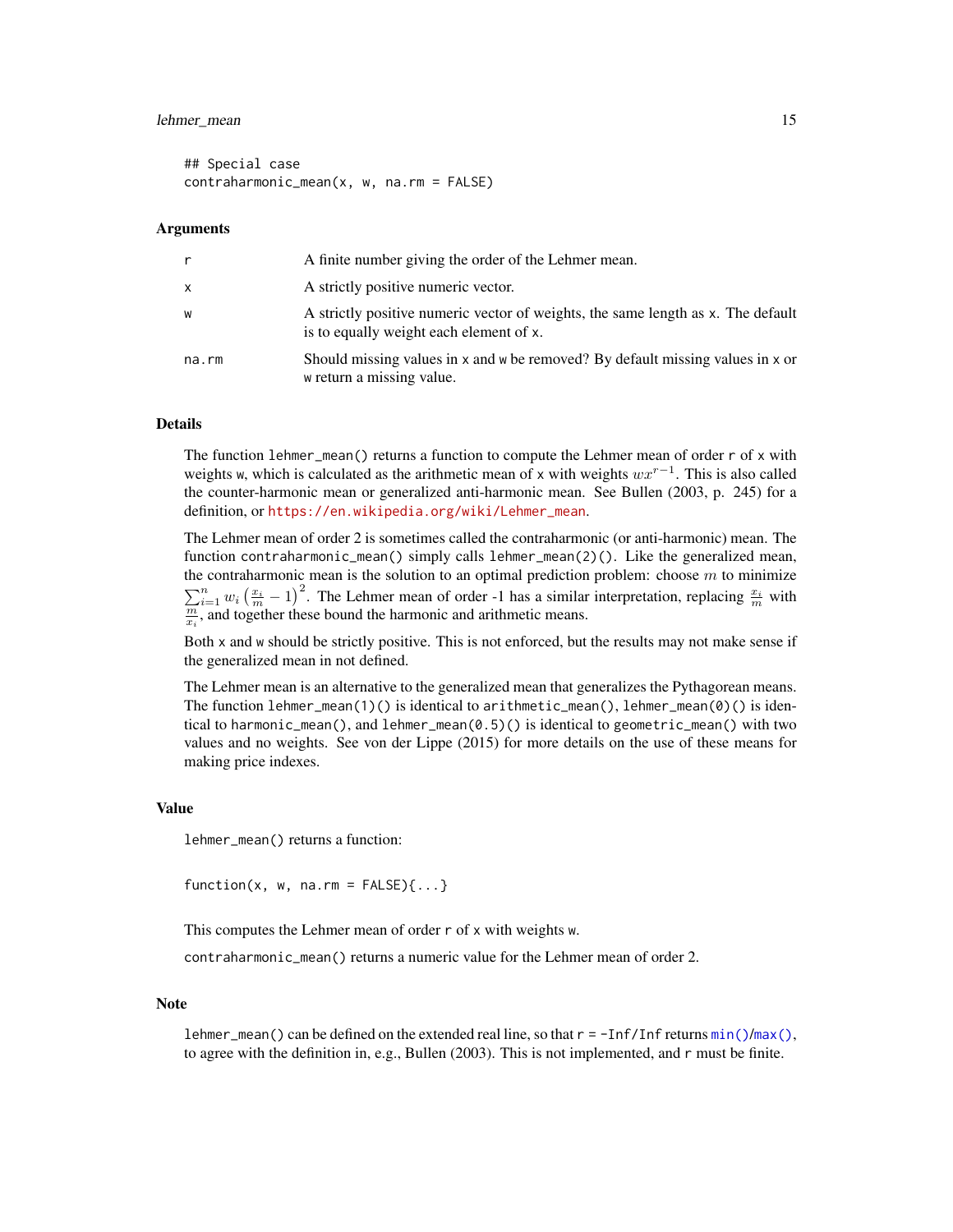# <span id="page-15-0"></span>References

Bullen, P. S. (2003). *Handbook of Means and Their Inequalities*. Springer Science+Business Media.

Lehmer, D. H. (1971). On the Compounding of Certain Means. *Journal of Mathematical Analysis and Applications*, 36(1): 183-200.

von der Lippe, P. (2015). Generalized Statistical Means and New Price Index Formulas, Notes on some unexplored index formulas, their interpretations and generalizations. Munich Personal RePEc Archive paper no. 64952.

#### See Also

[generalized\\_mean](#page-9-1) for the generalized mean, an alternative to the Lehmer mean.

[generalized\\_logmean](#page-16-1) for the generalized logarithmic mean.

# Examples

```
x \le -2:3w \leq c(0.25, 0.75)#---- The Pythagorean means are special cases of the Lehmer mean ----
all.equal(lehmer_mean(1)(x, w), arithmetic_mean(x, w))
all.equal(lehmer_mean(0)(x, w), harmonic_mean(x, w))
all.equal(lehmer_mean(0.5)(x), geometric_mean(x))
#---- Comparing Lehmer means and generalized means ----
# When r < 1, the generalized mean is larger than the
# corresponding Lehmer mean
lehmer_mean(-1)(x, w) < generalized_mean(-1)(x, w)# The reverse is true when r > 1
lehmer_mean(3)(x, w) > generalized_mean(3)(x, w)# This implies the contraharmonic mean is larger than the
# quadratic mean, and therefore the Pythagorean means
contraharmonic_mean(x, w) > arithmetric_mean(x, w)contraharmonic_mean(x, w) > geometric_mean(x, w)
contraharmonic_mean(x, w) > harmonic_mean(x, w)
# and the logarithmic mean
contraharmonic_mean(2:3) > logmean(2, 3)
# The difference between the arithmetic mean and
```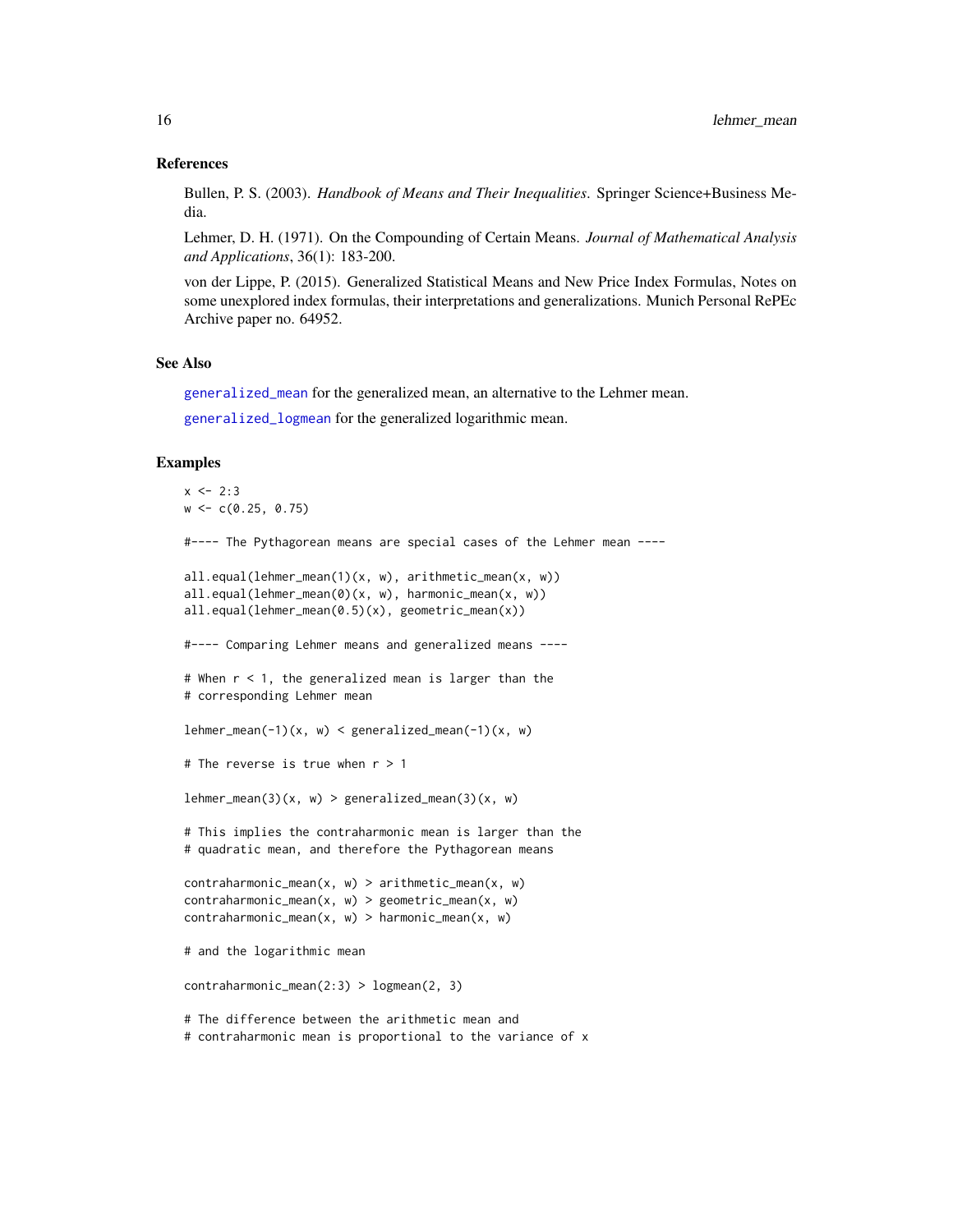```
weighted_var \leq function(x, w) {
  arithmetic_mean(x^2, w) - arithmetic_mean(x, w)^2}
arithmetic_mean(x, w) + weighted_var(x, w) / arithmetic_mean(x, w)contraharmonic_mean(x, w)
#---- Changing the order of the mean ----
# It is easy to modify the weights to turn a Lehmer mean of order r
# into a Lehmer mean of order s because the Lehmer mean can be
# expressed as an arithmetic mean
r < -2s < - -3lehmer_mean(r)(x, w)
lehmer_mean(s)(x, w * x^(r - 1) / x^(s - 1))# The weights can also be modified to turn a Lehmer mean of order r
# into a generalized mean of order s
lehmer_mean(r)(x, w)generalized_mean(s)(x, transmute_weights(1, s)(x, w * x^*(r - 1)))
# and vice versa
lehmer_mean(r)(x, transmute_weights(s, 1)(x, w) / x^{(r - 1)})
generalized_mean(s)(x, w)
#---- Quote contributions ----
# Quote contributions for a price index based on the Lehmer mean
# are easy to calculate
scale_weights(w * x^*(r - 1)) * (x - 1)
```
logarithmic\_means *Logarithmic means*

# <span id="page-16-1"></span>Description

Calculate a generalized logarithmic mean / extended mean.

# Usage

```
## Function factories
extended_mean(r, s)
```
generalized\_logmean(r)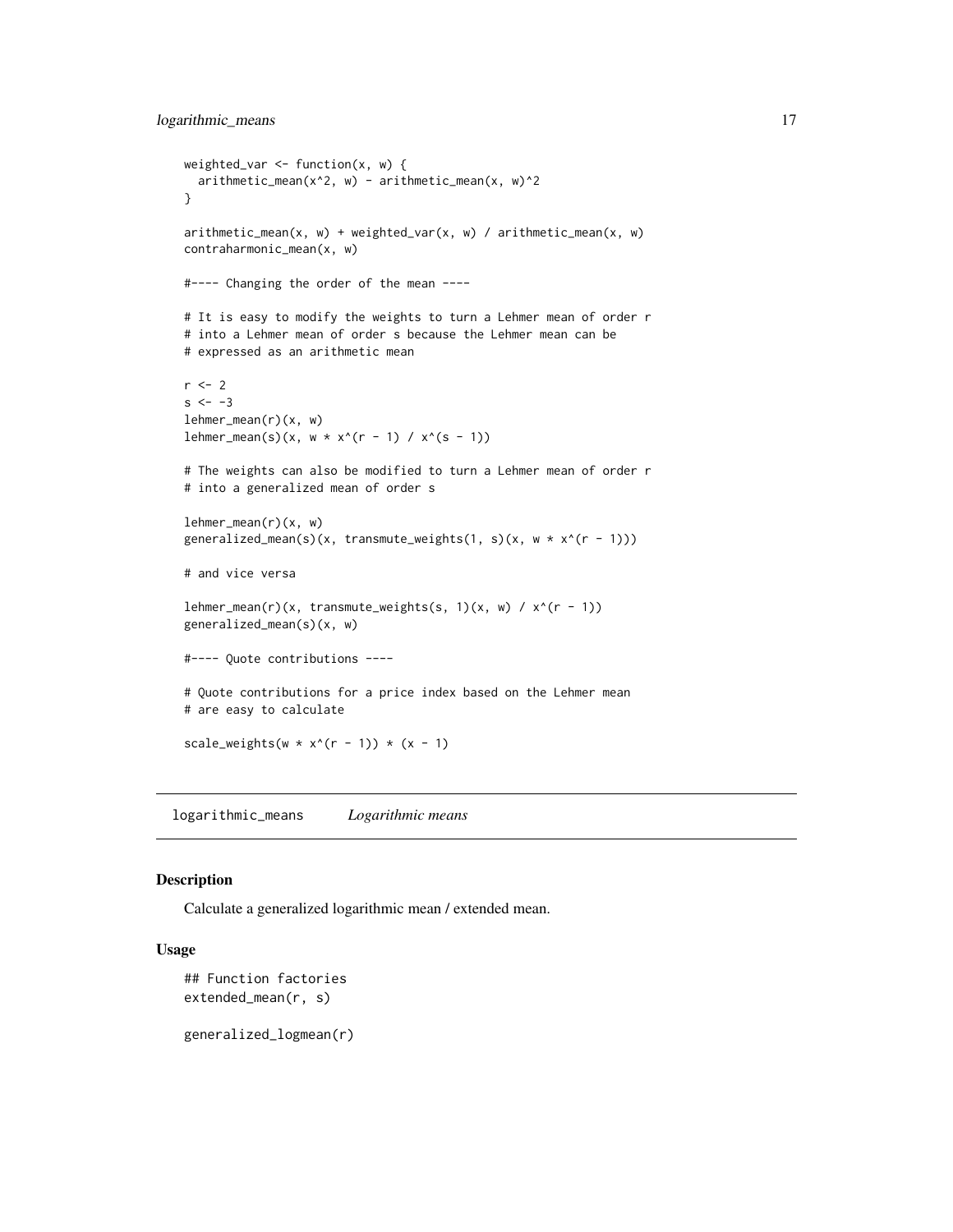```
## Special case
logmean(a, b, tol = .Machine$double.eps^0.5)
```
# Arguments

| r.s | A finite number giving the order of the generalized logarithmic mean / extended |
|-----|---------------------------------------------------------------------------------|
|     | mean.                                                                           |
| a.b | A strictly positive numeric vector.                                             |
| tol | The tolerance used to determine if $a == b$ .                                   |
|     |                                                                                 |

# Details

The function extended\_mean() returns a function to compute the component-wise extended mean of a and b of orders r and s. See Bullen (2003, p. 393) for a definition. This is also called the difference mean, Stolarsky mean, or extended mean-value mean.

The function generalized\_logmean() returns a function to compute the component-wise generalized logarithmic mean of a and b of order r. See Bullen (2003, p. 385) for a definition, or [https://en.wikipedia.org/wiki/Stolarsky\\_mean](https://en.wikipedia.org/wiki/Stolarsky_mean). The generalized logarithmic mean is a special case of the extended mean, corresponding to extended\_mean( $r$ , 1)(), but is more commonly used for price indexes.

The function logmean() returns the ordinary component-wise logarithmic mean of a and b, and corresponds to generalized\_logmean(1)().

Both a and b should be strictly positive. This is not enforced, but the results may not make sense when the generalized logarithmic mean / extended mean is not defined. The usual recycling rules apply when a and b are not the same length.

By definition, the generalized logarithmic mean / extended mean of a and b is a when a == b. The tol argument is used to test equality by checking if  $abs(a - b) \le$  tol. The default value is the same as  $all.equal()$ . Setting tol = 0 will test for exact equality, but can give misleading results when a and b are computed values.

#### Value

generalized\_logmean() and extended\_mean() return a function:

```
function(a, b, tol = .Machine$double.eps^0.5)\{... \}
```
This computes the component-wise generalized logarithmic mean of order r, or the extended mean of orders r and s, of a and b.

logmean() returns a numeric vector, the same length as max(length(a), length(b)), giving the component-wise logarithmic mean of a and b.

## Warning

Passing very small values for r or s can give misleading results, and warning is given whenever abs(r) or abs(s) is sufficiently small. Similarly, values for r and s that are very close, but not equal, can give misleading results. In general, r and s should not be computed values.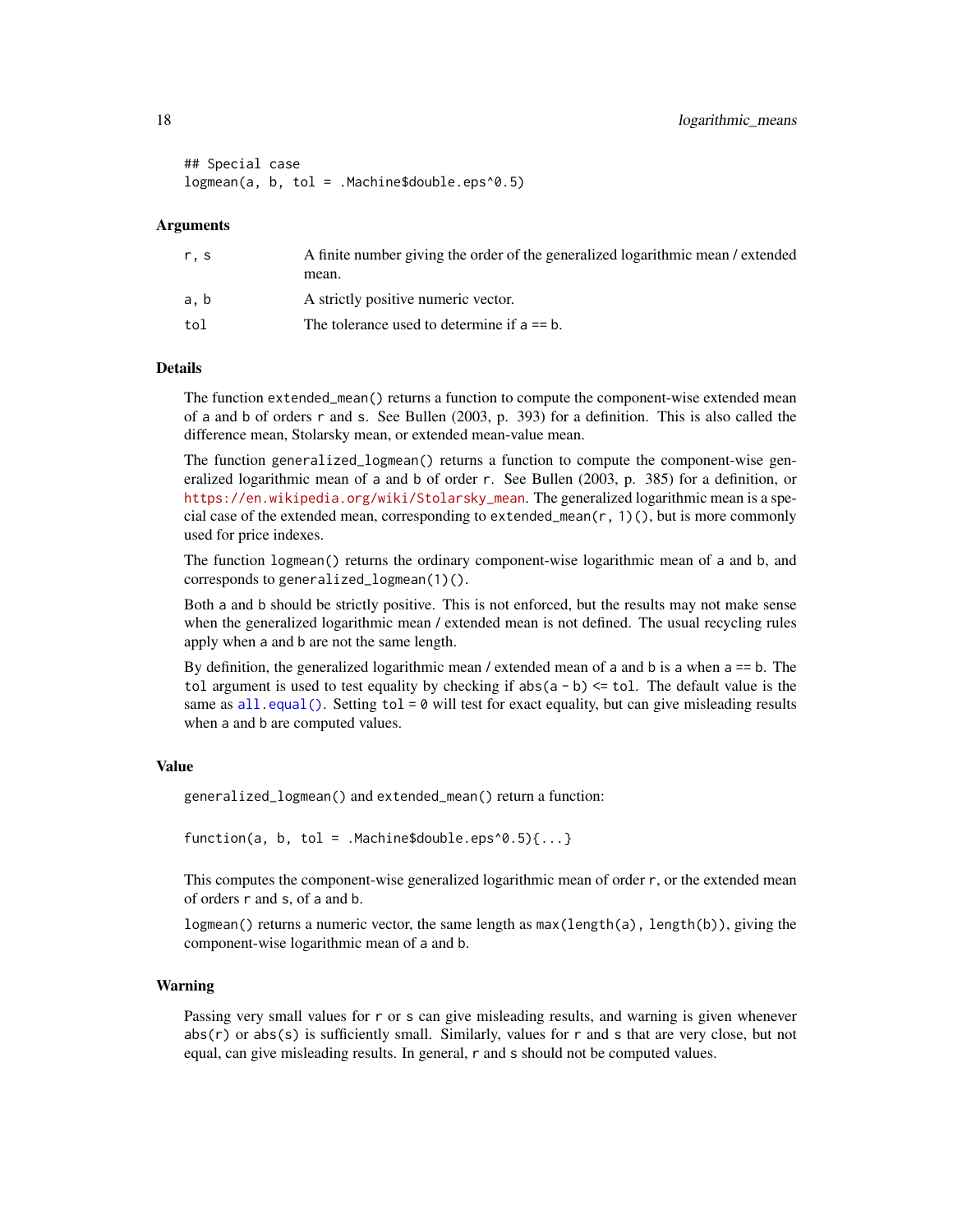# <span id="page-18-0"></span>Note

generalized\_logmean() can be defined on the extended real line, so that r = -Inf/Inf returns [pmin\(\)](#page-0-0)/[pmax\(\)](#page-0-0), to agree with the definition in, e.g., Bullen (2003). This is not implemented, and r must be finite as in the original formulation by Stolarsky (1975).

# References

Balk, B. M. (2008). *Price and Quantity Index Numbers*. Cambridge University Press.

Bullen, P. S. (2003). *Handbook of Means and Their Inequalities*. Springer Science+Business Media.

Stolarsky, K. B. (1975). Generalizations of the Logarithmic Mean. *Mathematics Magazine*, 48(2): 87-92.

# See Also

[generalized\\_mean](#page-9-1) for the generalized mean.

[transmute\\_weights](#page-38-0) uses the extended mean to turn a generalized mean of order  $r$  into a generalized mean of order s.

# Examples

 $x \le -8:5$  $y \le -1:4$ #---- Comparing logarithmic means and generalized means ---- # The arithmetic and geometric means are special cases of the # generalized logarithmic mean all.equal(generalized\_logmean(2)(x, y),  $(x + y) / 2$ ) all.equal(generalized\_logmean(-1)(x, y), sqrt(x \* y)) # The logarithmic mean lies between the arithmetic and geometric means # because the generalized logarithmic mean is increasing in r all(logmean(x, y) <  $(x + y) / 2$ ) & all(logmean(x, y) > sqrt(x  $*$  y)) # The harmonic mean cannot be expressed as a logarithmic mean, # but can be expressed as an extended mean all.equal(extended\_mean(-2, -1)(x, y), 2 / (1 / x + 1 / y)) # The quadratic mean is also a type of extended mean all.equal(extended\_mean(2, 4)(x, y), sqrt(x^2 / 2 + y^2 / 2)) # As are heronian and centroidal means all.equal(extended\_mean(0.5, 1.5)(x, y),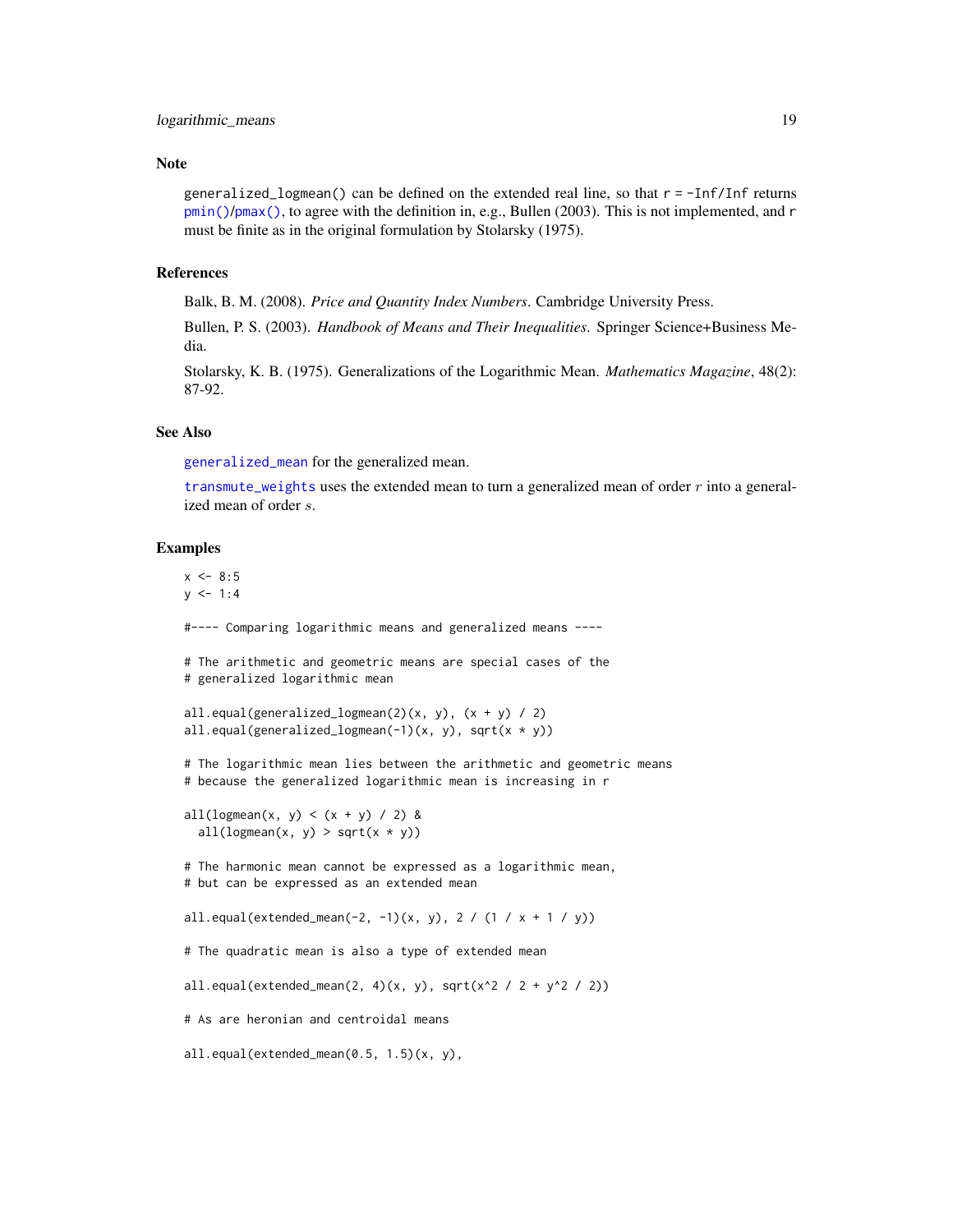```
(x + sqrt(x * y) + y) / 3)all.equal(extended_mean(2, 3)(x, y),
         2 / 3 * (x^2 + x * y + y^2) / (x + y))#---- Approximating the logarithmic mean ----
# The logarithmic mean can be approximated as a convex
# combination of the arithmetic and geometric means that gives
# more weight to the geometric mean
approx1 <- 1 / 3 * (x + y) / 2 + 2 / 3 * sqrt(x * y)approx2 <- ((x + y) / 2)^{2} (1 / 3) * (sqrt(x * y))^{2} (2 / 3)approx1 - logmean(x, y) # always a positive approximation error
approx2 - logmean(x, y) # a negative approximation error
# A better approximation
correction <- (\log(x / y) / \pi)^4 / 32
approx1 / (1 + correction) - logmean(x, y)#---- Some identities ----
# A useful identity for turning an additive change into
# a proportionate change
all.equal(logmean(x, y) * log(x / y), x - y)
# Works for other orders, too
r < -2all.equal(generalized_logmean(r)(x, y)^(r - 1) * (r * (x - y)),
          (x^r - y^r)# Some other identities
all.equal(generalized_logmean(-2)(1, 2),
          (harmonic_mean(1:2) * geometric_mean(1:2)^2)all.equal(generalized_logmean(0.5)(1, 2),
          (arithmetic_mean(1:2) + geometric_mean(1:2)) / 2)
all.equal(logmean(1, 2),
          geometric_mean(1:2)^2 * logmean(1, 1/2))
#---- Integral representations of the logarithmic mean ----
logmean(2, 3)
integrate(function(t) 2^{(1 - t)} * 3^{t}, 0, 1)$value
1 / integrate(function(t) 1 / (2 * (1 - t) + 3 * t), 0, 1)$value
```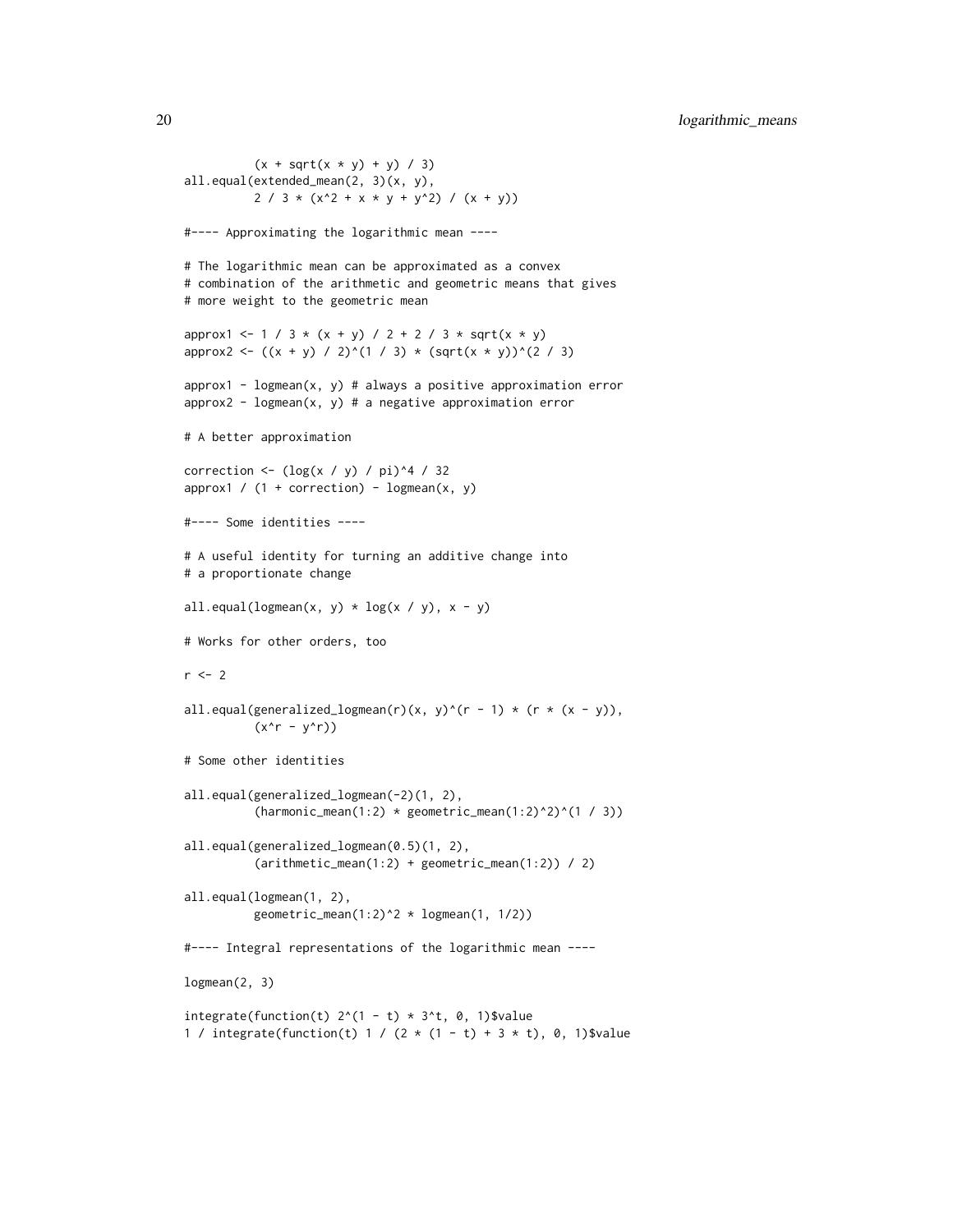<span id="page-20-1"></span><span id="page-20-0"></span>

# Description

Calculate the (outer) generalized mean of two (inner) generalized means (i.e., crossing generalized means).

# Usage

```
## Function factory
nested_mean(r1, r2, t = c(1, 1))
```
## Special case fisher\_mean(x,  $w1$ ,  $w2$ , na.rm = FALSE)

# Arguments

| r1           | A finite number giving the order of the outer generalized mean.                                                             |
|--------------|-----------------------------------------------------------------------------------------------------------------------------|
| r2           | A pair of finite numbers giving the order of the inner generalized means.                                                   |
| t            | A pair of strictly positive weights for the inner generalized means. The default<br>is equal weights.                       |
| $\mathsf{x}$ | A strictly positive numeric vector.                                                                                         |
| w1, w2       | A strictly positive numeric vector of weights, the same length as x. The default<br>is to equally weight each element of x. |
| na.rm        | Should missing values in x, w1, and w2 be removed? By default missing values<br>in x, w1, or w2 return a missing value.     |

#### Value

nested\_mean() returns a function:

 $function(x, w1, w2, na.rm = FALSE){...}$ 

This computes the generalized mean of order r1 of the generalized mean of order r2[1] of x with weights w1 and the generalized mean of order r2[2] of x with weights w2.

fisher\_mean() returns a numeric value for the geometric mean of the arithmetic and harmonic means (i.e.,  $r1 = 0$  and  $r2 = c(1, -1)$ ).

# Note

There is some ambiguity about how to remove missing values in w1 or w2 when na.rm = TRUE. The approach here is to remove missing values when calculating each of the inner means individually, rather than removing all missing values prior to any calculations. This means that a different number of data points could be used to calculate the inner means. Use the [balanced\(\)](#page-24-1) operator to balance missing values across w1 and w2 prior to any calculations.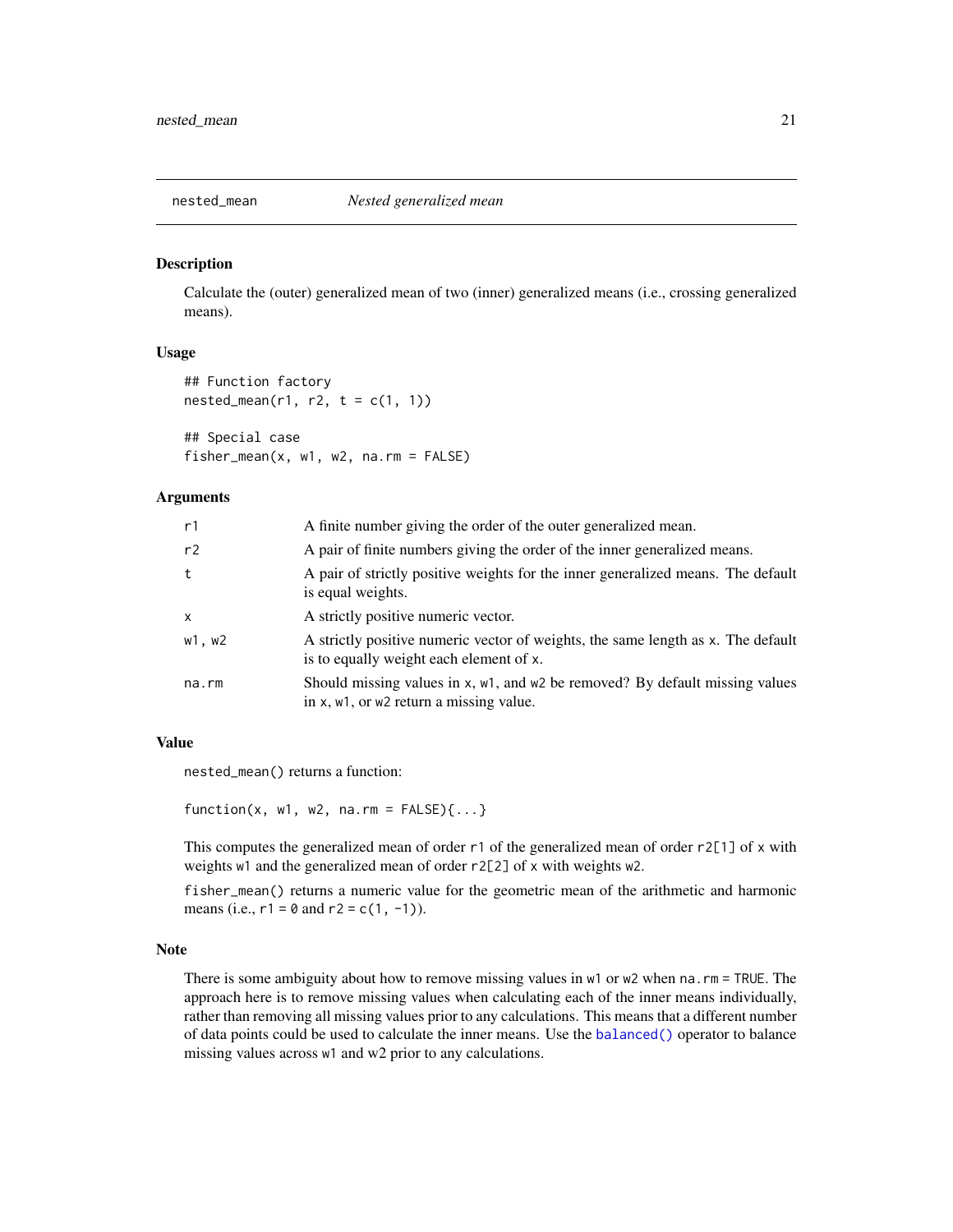# <span id="page-21-0"></span>References

Diewert, W. E. (1976). Exact and superlative index numbers. *Journal of Econometrics*, 4(2): 114– 145.

ILO, IMF, OECD, Eurostat, UN, and World Bank. (2004). *Producer Price Index Manual: Theory and Practice*. International Monetary Fund.

Lent, J. and Dorfman, A. H. (2009). Using a weighted average of base period price indexes to approximate a superlative index. *Journal of Official Statistics*, 25(1):139–149.

# See Also

[generalized\\_mean](#page-9-1) for the generalized mean.

[nested\\_contributions](#page-3-2) for quote contributions for indexes based on nested generalized means, like the Fisher index.

#### Examples

```
x \le -1:3w1 < -4:6w2 < -7:9#---- Making superlative indexes ----
# A function to make the superlative quadratic mean price index
# by Diewert (1976) as a product of generalized means
quadratic_mean_index <- function(x, w0, w1, r) {
  x \leftarrow sqrt(x)generalized_mean(r)(x, w0) * generalized_mean(-r)(x, w1)
}
quadratic_mean_index(x, w1, w2, 2)
# Same as the nested generalized mean (with the order halved)
quadratic_mean_index2 <- function(r) nested_mean(0, c(r / 2, -r / 2))
quadratic_mean_index2(2)(x, w1, w2)
# The arithmetic AG mean index by Lent and Dorfman (2009)
agmean_index <- function(tau) nested_mean(1, c(0, 1), c(tau, 1 - tau))
agmean_index(0.25)(x, w1, w1)
#---- Walsh index ----
# The (arithmetic) Walsh index is the implicit price index when using a
# superlative quadratic mean quantity index of order 1
p1 <- price6[[2]]; p0 <- price6[[1]]
```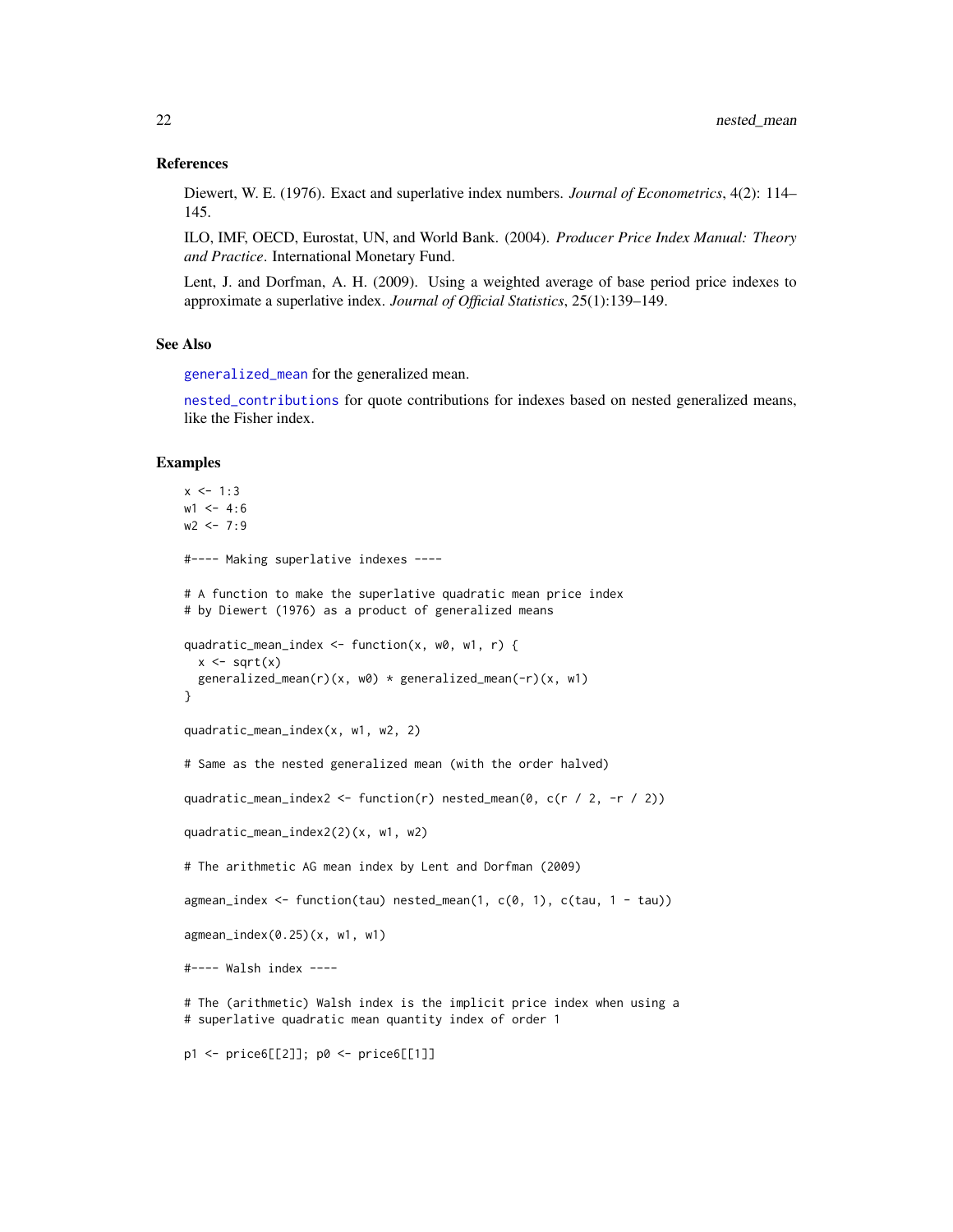```
q1 <- quantity6[[2]]; q0 <- quantity6[[1]]
walsh <- quadratic_mean_index2(1)
sum(p1 * q1) / sum(p0 * q0) / walsh(q1 / q0, p0 * q0, p1 * q1)
sum(p1 * sqrt(q1 * q0)) / sum(p0 * sqrt(q1 * q0))
# Counter to the PPI manual (par. 1.105), it is not a
# superlative quadratic mean price index of order 1
walsh(p1 / p0, p0 * q0, p1 * q1)
#---- Missing values ----
x[1] <- NA
w1[2] <- NA
fisher_mean(x, w1, w2, na.rm = TRUE)
# Same as using obs 2 and 3 in an arithmetic mean,
# and obs 3 in a harmonic mean
geometric_mean(c(arithmetic_mean(x, w1, na.rm = TRUE),
                 harmonic_mean(x, w2, na.rm = TRUE)))
# Use balanced() to use only obs 3 in both inner means
balanced(fisher_mean)(x, w1, w2, na.rm = TRUE)
```
offset\_prices *Offset prices*

# <span id="page-22-1"></span>Description

Utility functions to offset vectors of prices and quantities. For each product, these compute either the index for the previous period (back period), or the index for the first period (base period). Useful when price information is stored in a table.

#### Usage

```
back\_period(period, product = gl(1, length(period)))base\_period(period, product = gl(1, length(period)))back_price(x, period, product = gl(1, length(x))) # deprecated
base_price(x, period, product = gl(1, length(x))) # deprecated
```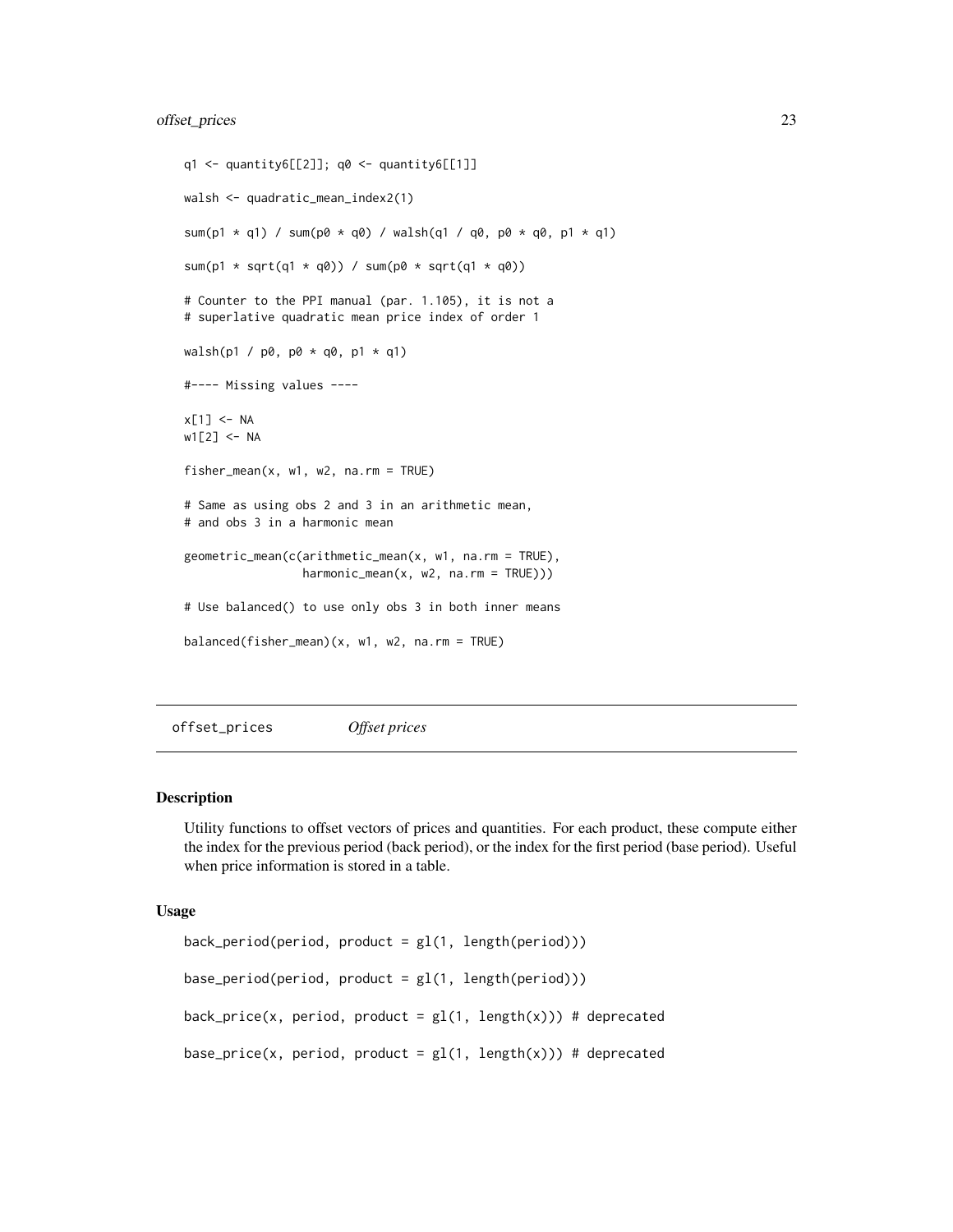# <span id="page-23-0"></span>Arguments

| period  | A factor, or something that can be coerced into one, that gives the time period<br>for each transaction. The ordering of time periods follows the levels of period<br>to agree with $cut()$ . |
|---------|-----------------------------------------------------------------------------------------------------------------------------------------------------------------------------------------------|
| product | A factor, or something that can be coerced into one, that gives the product iden-<br>tifier for each transaction. The default is to assume that all transactions are for<br>the same product. |
| X       | An atomic vector of prices.                                                                                                                                                                   |

# Value

back\_period() and base\_period() return a numeric vector of indices for the back/base periods. With back\_period(), for all periods after the first, the resulting vector gives the location of the corresponding product in the previous period. The locations are unchanged for the first time period. With base\_period(), the resulting vector gives the location of the corresponding product in the first period.

back\_price() and base\_price() return an offset copy of x.

# Note

By definition, there must be at most one transaction for each product in each time period to determine a back period. If multiple transactions correspond to a period-product pair, then the back period at a point in time is always the first location for that product in the previous period.

# See Also

[outliers](#page-26-2) for common methods to detect outliers for price relatives.

[generalized\\_mean](#page-9-1) for the generalized mean.

# Examples

```
df <- data.frame(price = 1:6,
                 product = factor(c("a", "b")),
                 period = factor(c(1, 1, 2, 2, 3, 3)))with(df, back_period(period, product))
# Make period-over-period price relatives
with(df, price / price[back_period(period, product)])
# Make fixed-base price relatives
with(df, price / price[base_period(period, product)])
# Change the base period with relevel()
```
with(df, price / price[base\_period(relevel(period, "2"), product)])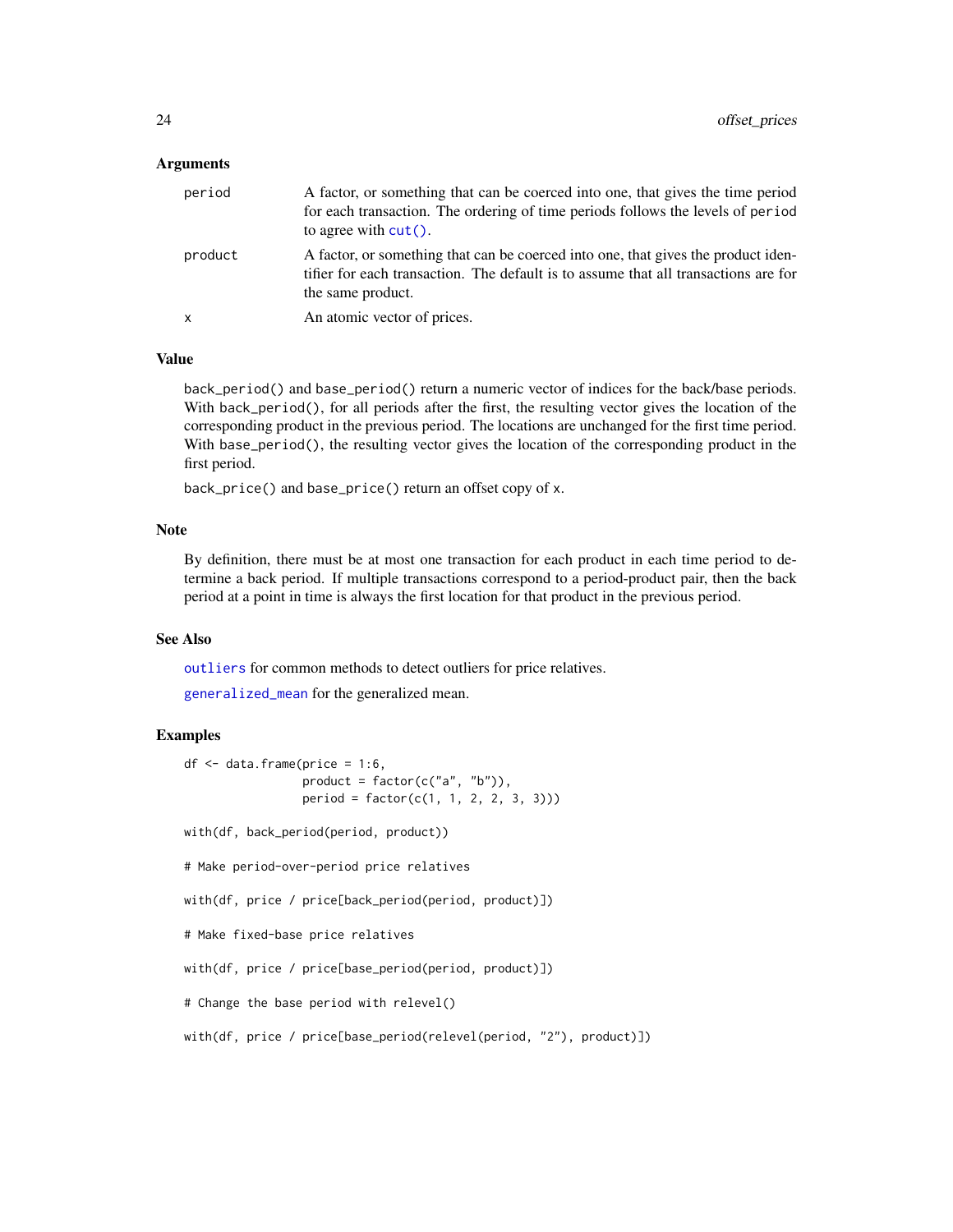#### <span id="page-24-0"></span>operators 25

```
# Warning is given if the same product has multiple prices
# at any point in time
with(df, back_period(period))
```
operators *Function operators*

#### <span id="page-24-1"></span>Description

Operators to augment the way a function behaves.

- quantity\_index() remaps price arguments into quantity argument (and vice versa) to turn a price index into a quantity index.
- grouped() makes a function applicable to grouped data.
- balanced() makes a function balance the removal of NAs across multiple input vectors.

#### Usage

```
quantity_index(f)
```
grouped $(f, \ldots)$ 

 $balanced(f, \ldots)$ 

#### Arguments

|          | A function.                                                                                                |
|----------|------------------------------------------------------------------------------------------------------------|
| $\cdots$ | Additional arguments to f that should <i>not</i> be treated as grouped / should <i>not</i> be<br>balanced. |

# Value

quantity\_index() returns a function like f, except that the role of prices/quantities is reversed.

grouped() returns a function like f with a new argument group. This accepts a factor to split all other arguments in f (except those specified in ...) into groups before applying f to each group and combining the results. It is similar to [ave\(\)](#page-0-0), but more general.

balanced() returns a function like f, except that missing values are balanced across *all* inputs when na.rm = TRUE (except those specified in ...). This is like using [complete.cases\(\)](#page-0-0) on the inputs of f.

#### Note

Additional arguments passed to ... are evaluated, so the return function doesn't evaluate these arguments lazily. In most cases these additional arguments are parameters like elasticity or switches like na.rm, and eager evaluation prevents these from being changed in, e.g., a loop. Lazy evaluation can be had by passing an anonymous function that partials out these arguments.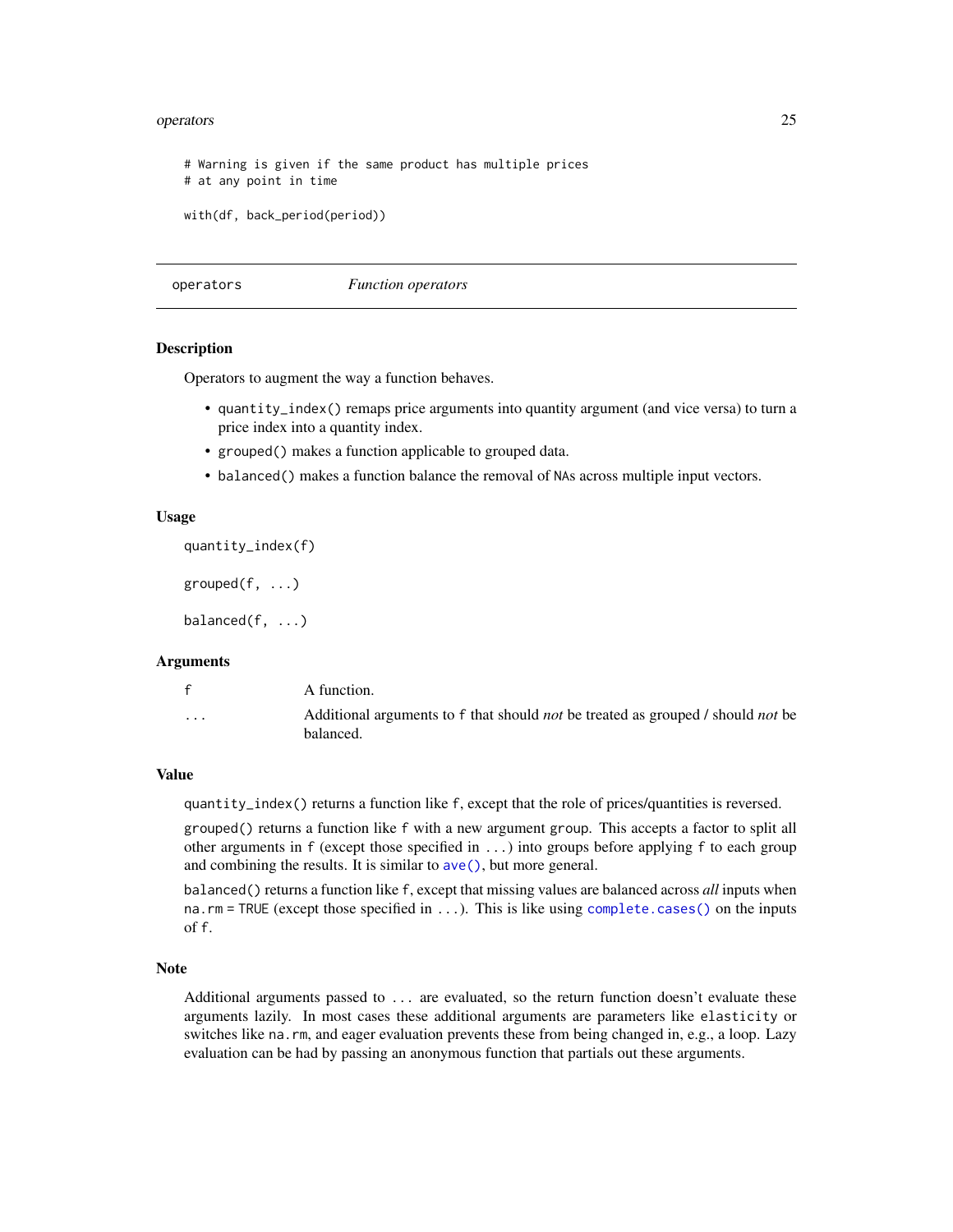# See Also

[price\\_index](#page-29-2) for the possible functions that can serve as inputs for quantity\_index() and balanced().

# Examples

```
p1 <- price6[[3]]
p0 <- price6[[2]]
q1 <- quantity6[[3]]
q0 <- quantity6[[2]]
#---- Quantity index ----
# Remap argument names to be quantities rather than prices
quantity_index(laspeyres_index)(q1 = q1, q0 = q0, p0 = p0)
laspeyres_index(p1 = q1, p0 = q0, q0 = p0)
# Works with the index_weights() functions, too
quantity_index(index_weights("Laspeyres"))(q0 = q0, p0 = p0)
#---- Grouped ----
# Calculate Tornqvist weights for two groups
f \leftarrow factor(rep(leftters[1:2], each = 3))tornqvist_weights <- grouped(index_weights("Tornqvist"))
tornqvist_weights(p1, p0, q1, q0, group = f)
# Calculate a mean like ave(), but with weights
x \le -1:6w \leq c(1:5, NA)grouped_mean <- grouped(geometric_mean, na.rm = TRUE)
grouped_mean(x, w, group = f)
# Redistribute weights
w1 \leq c(2, 4)w2 < -1:6harmonic_mean(mapply(harmonic_mean, split(x, f), split(w2, f)), w1)
wr <- grouped(scale_weights)(w2, group = f) * w1[f]
harmonic_mean(x, wr)
#---- Balanced ----
# Balance missing values for a Fisher index
fisher <- balanced(fisher_index)
fisher(p1, p0, q1, replace(q0, 3, NA), na.rm = TRUE)
fisher_index(p1[-3], p0[-3], q1[-3], q0[-3])
```
<span id="page-25-0"></span>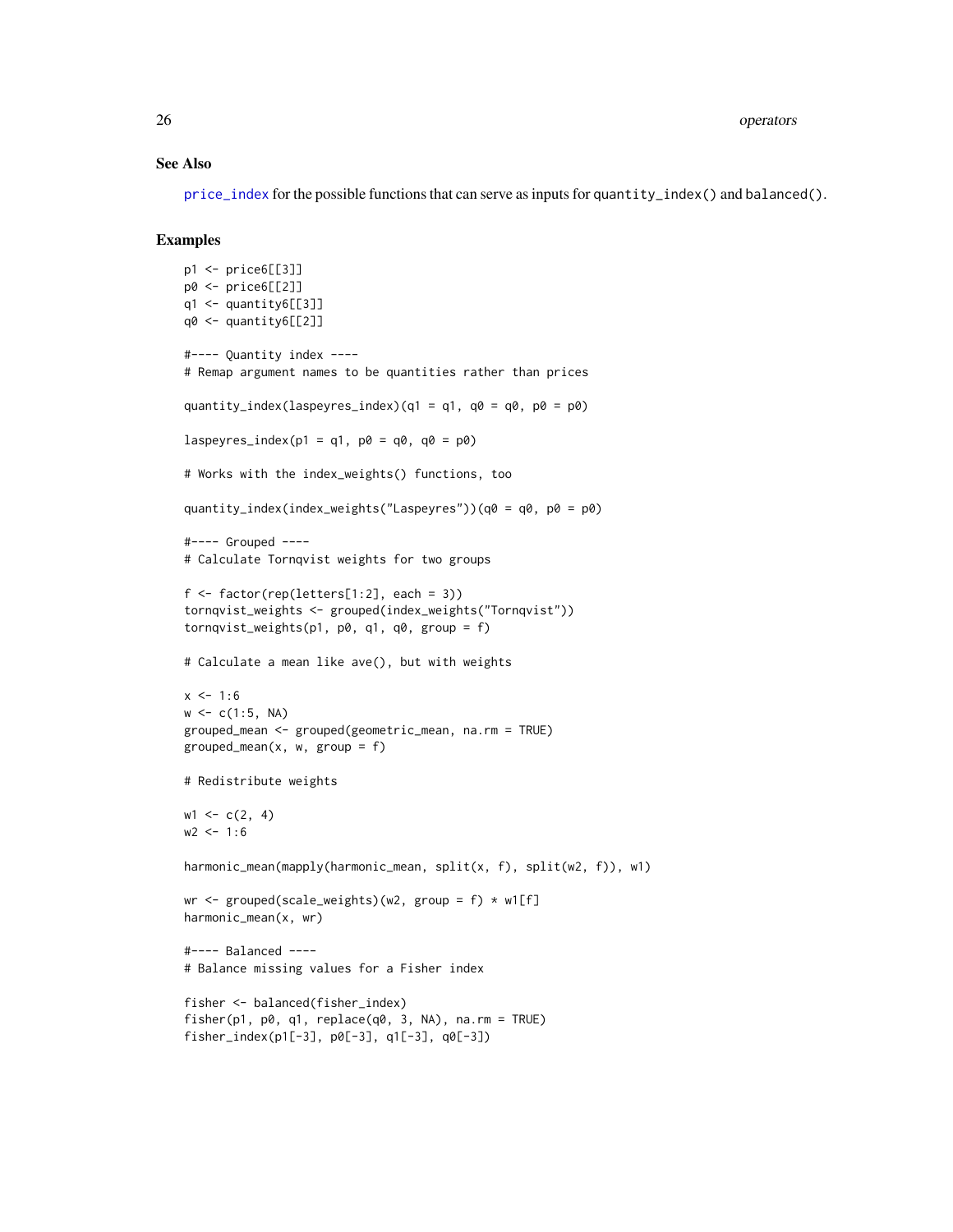#### <span id="page-26-0"></span>outliers 27

# Operators can be combined, but some care may be needed

```
grouped(balanced(fisher_mean), na.rm = TRUE)(x, w, group = f)
balanced(grouped(fisher_mean))(x, w, group = f, na.rm = TRUE)
```
<span id="page-26-2"></span>outliers *Outlier methods for price relatives*

# <span id="page-26-1"></span>**Description**

Standard cutoff-based methods for detecting outliers with price relatives.

# Usage

fixed\_cutoff(x, cu = 2.5, cl = 1 / cu)  $robust_z(x, cu = 2.5, cl = cu)$ quartile\_method(x, cu = 2.5, cl = cu, a = 0, type = 7) resistant\_fences(x, cu = 2.5, cl = cu, a = 0, type = 7) tukey\_algorithm(x, cu = 2.5, cl = cu, type = 7)

hb\_transform(x)

#### Arguments

| $\mathsf{x}$ | A strictly positive numeric vector of price relatives. These can be made with,<br>e.g., back_period().                                                                                                                                     |
|--------------|--------------------------------------------------------------------------------------------------------------------------------------------------------------------------------------------------------------------------------------------|
| cu, cl       | A numeric vector giving the upper and lower cutoffs for each element of x. The<br>usual recycling rules apply.                                                                                                                             |
| a            | A numeric vector between 0 and 1 giving the scale factor for the median to<br>establish the minimum dispersion between quartiles for each element of x. The<br>default does not set a minimum dispersion. The usual recycling rules apply. |
| type         | See quantile.                                                                                                                                                                                                                              |

# Details

Each of these functions constructs an interval of the form  $[b_l(x) - c_l \times l(x), b_u(x) + c_u \times u(x)]$ and assigns a value in x as TRUE if that value does not belong to the interval, FALSE otherwise. The methods differ in how they construct the values  $b_l(x)$ ,  $b_u(x)$ ,  $l(x)$ , and  $u(x)$ . Any missing values in x are ignored when calculating the cutoffs, but will return NA.

The fixed cutoff method is the simplest, and just uses the interval  $[c_l, c_u]$ .

The quartile method and Tukey algorithm are described in paragraphs 5.113 to 5.135 of the CPI manual (2020), as well as by Rais (2008) and Hutton (2008). The resistant fences method is an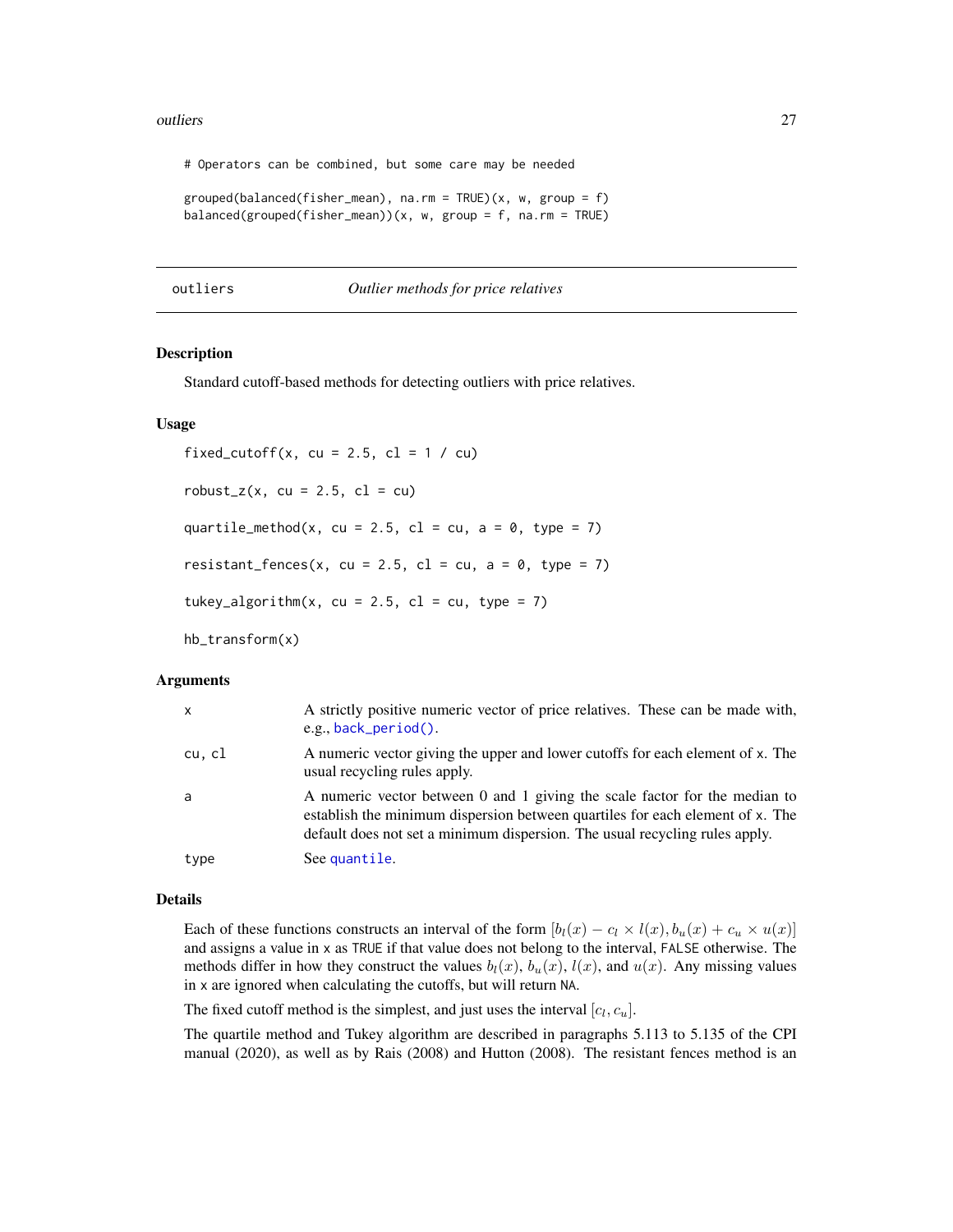alternative to the quartile method, and is described by Rais (2008) and Hutton (2008). Quantilebased methods often identify price relatives as outliers because the distribution is concentrated around 1; setting  $a > 0$  puts a floor on the minimum dispersion between quantiles as a fraction of the median. See the references for more details.

The robust Z-score is the usual method to identify relatives in the (asymmetric) tails of the distribution, simply replacing the mean with the median, and the standard deviation with the median absolute deviation.

These methods often assume that price relatives are symmetrically distributed (if not Gaussian). As the distribution of price relatives often has a long right tail, the natural logarithm can be used to transform price relative before identifying outliers (sometimes under the assumption that price relatives are distributed log-normal). The Hidiroglou-Berthelot transformation is another approach, described in the CPI manual (par. 5.124).

# Value

A logical vector, the same length as x, that is TRUE if the corresponding element of x is identified as an outlier, FALSE otherwise.

# References

Hutton, H. (2008). Dynamic outlier detection in price index surveys. *Proceedings of the Survey Methods Section: Statistical Society of Canada Annual Meeting*.

ILO, IMF, OECD, Eurostat, UN, and World Bank. (2020). *Consumer Price Index Manual: Theory and Practice*. International Monetary Fund.

Rais, S. (2008). Outlier detection for the Consumer Price Index. *Proceedings of the Survey Methods Section: Statistical Society of Canada Annual Meeting*.

# See Also

[grouped](#page-24-1) to make each of these functions operate on grouped data.

[back\\_period](#page-22-1)/[base\\_period](#page-22-1) for a simple utility function to turn prices in a table into price relatives.

# Examples

```
set.seed(1234)
```

```
x \leftarrow \text{rlnorm}(10)
```

```
fixed_cutoff(x)
robust_z(x)
quartile_method(x)
resistant_fences(x) # always identifies fewer outliers than quartile method
tukey_algorithm(x)
```
 $log(x)$ hb\_transform(x)

# Works the same for grouped data

<span id="page-27-0"></span>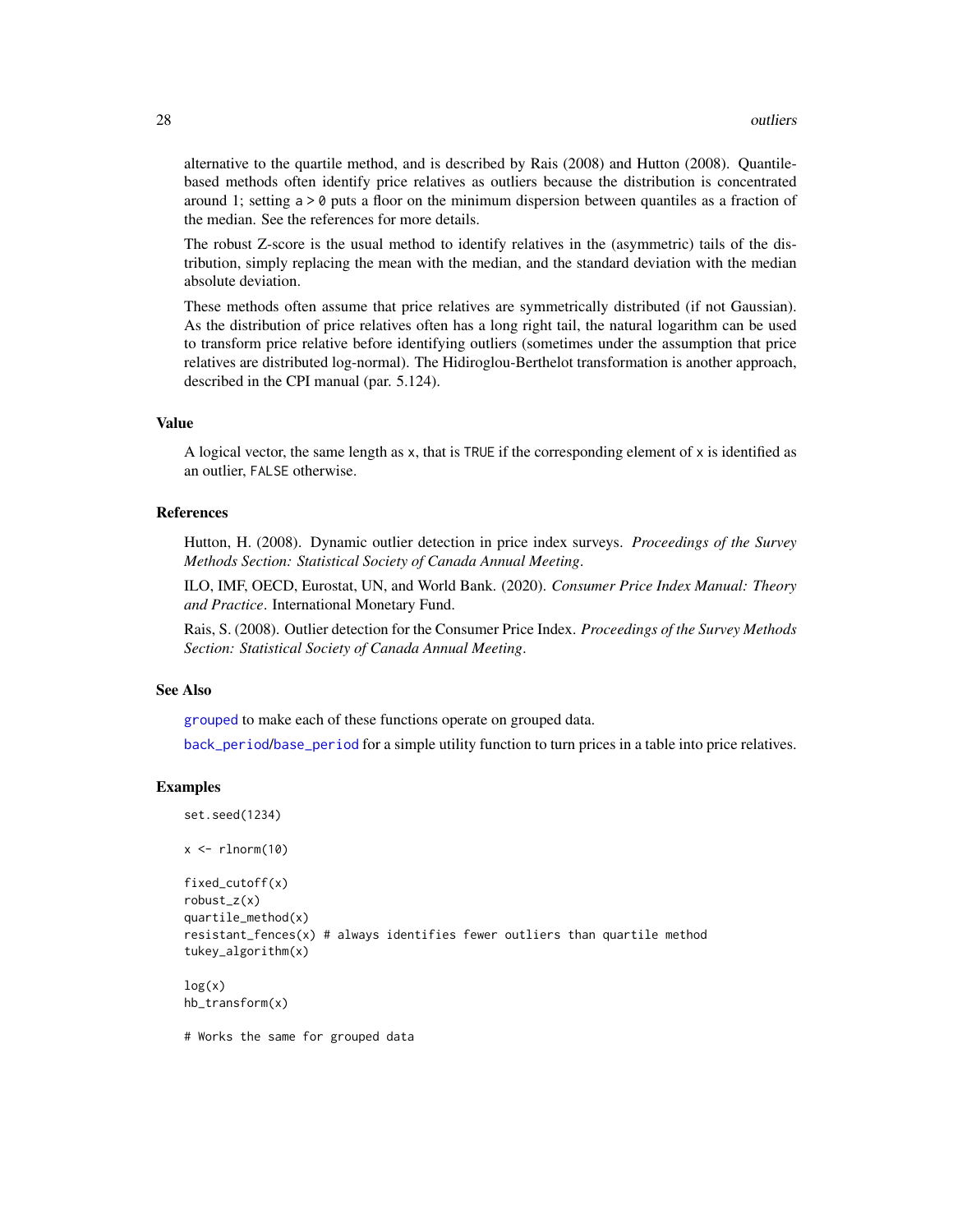# <span id="page-28-0"></span>price\_data 29

```
f \leq c("a", "b", "a", "a", "b", "b", "b", "a", "a", "b"grouped(quartile_method)(x, group = f)
```
price\_data *Sample price/quantity data*

# <span id="page-28-1"></span>Description

Prices and quantities for six products over five periods.

#### Usage

price6 quantity6

# Format

Each data frame has 6 rows and 5 columns, with each row corresponding to a product and each column corresponding to a time period.

# Note

Adapted from tables 3.1 and 3.2 in Balk (2008), which were adapted from tables 19.1 and 19.2 in the PPI manual.

# Source

Balk, B. M. (2008). *Price and Quantity Index Numbers*. Cambridge University Press.

ILO, IMF, OECD, Eurostat, UN, and World Bank. (2004). *Producer Price Index Manual: Theory and Practice*. International Monetary Fund.

# Examples

# Recreate tables 3.4, 3.6, and 3.12 from Balk (2008)

```
index_formulas <- function(p1, p0, q1, q0) {
 c(harmonic_laspeyres = harmonic_index("Laspeyres")(p1, p0, q0),
   geometric_laspeyres = geometric_index("Laspeyres")(p1, p0, q0),
   laspeyres = arithmetic_index("Laspeyres")(p1, p0, q0),
   paasche = harmonic_index("Paasche")(p1, p0, q1),
   geometric_paasche = geometric_index("Paasche")(p1, p0, q1),
   palgrave = arithmetic_index("Palgrave")(p1, p0, q1),
   fisher = fisher_index(p1, p0, q1, q0),
   tornqvist = geometric_index("Tornqvist")(p1, p0, q1, q0),
   marshall_edgeworth = arithmetic_index("MarshallEdgeworth")(p1, p0, q1, q0),
   walsh1 = arithmetic_index("Walsh1")(p1, p0, q1, q0),
   vartia2 = geometric_index("Vartia2")(p1, p0, q1, q0),
   vartia1 = geometric_index("Vartia1")(p1, p0, q1, q0),
   stuvel = stuvel_index(2, 2)(p1, p0, q1, q0)
```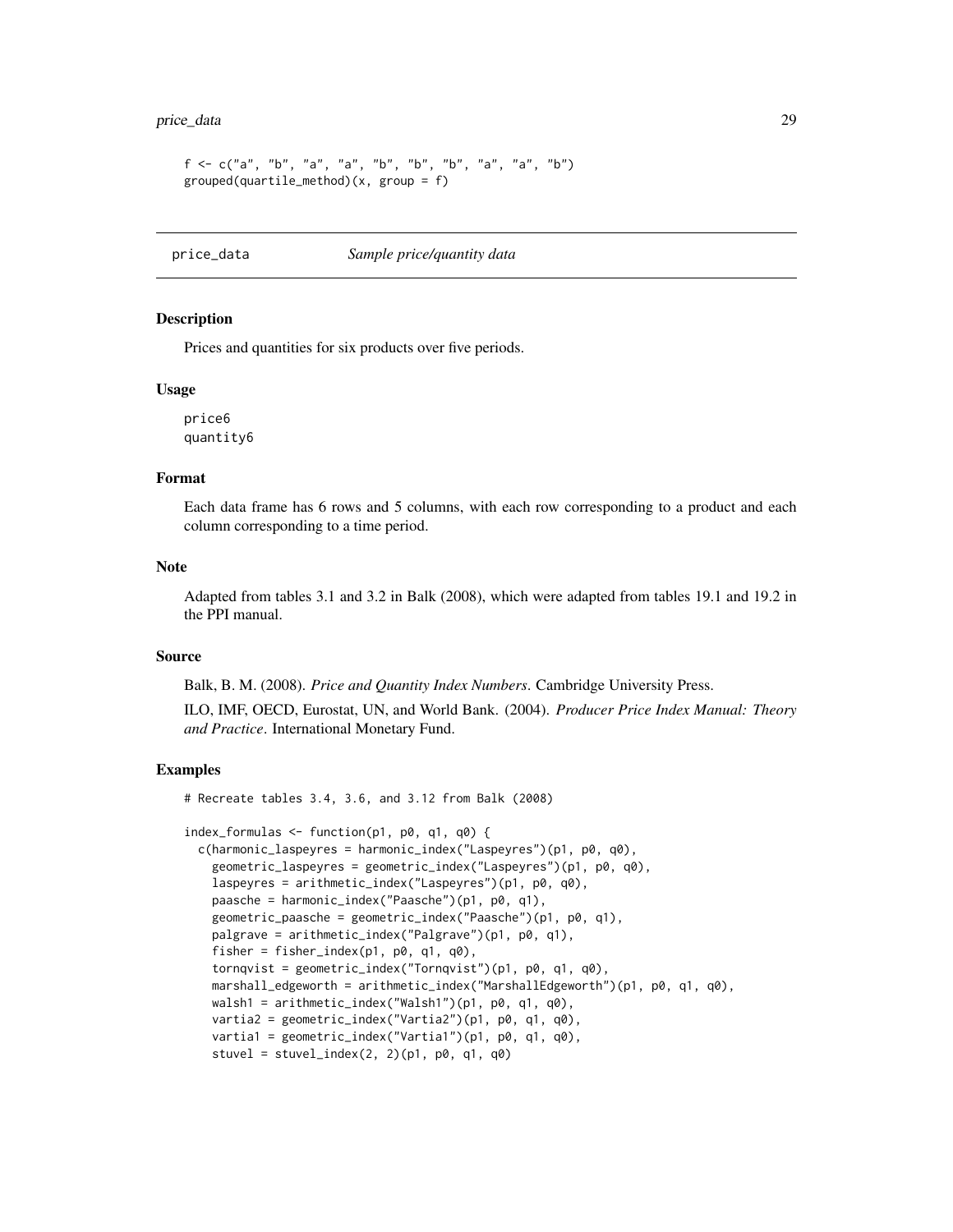<span id="page-29-0"></span>30 price\_index

) } round(t(mapply(index\_formulas, price6, price6[1], quantity6, quantity6[1])), 4)

<span id="page-29-2"></span>price\_index *Price indexes*

# <span id="page-29-1"></span>Description

Calculate a variety of price indexes using information on prices and quantities at two points in time.

# Usage

```
## Function factories
arithmetic_index(type)
geometric_index(type)
harmonic_index(type)
lm_index(elasticity)
arithmetic_agmean_index(elasticity)
geometric_agmean_index(elasticity)
stuvel_index(a, b)
index_weights(type)
## Special cases
laspeyres_index(p1, p0, q0, na.rm = FALSE)
paasche_index(p1, p0, q1, na.rm = FALSE)
jevons_index(p1, p0, na.rm = FALSE)
lowe_index(p1, p0, qb, na.rm = FALSE)
young_index(p1, p0, pb, qb, na.rm = FALSE)
fisher_index(p1, p0, q1, q0, na.rm = FALSE)
hlp_index(p1, p0, q1, q0, na.rm = FALSE)
cswd_index(p1, p0, na.rm = FALSE)
```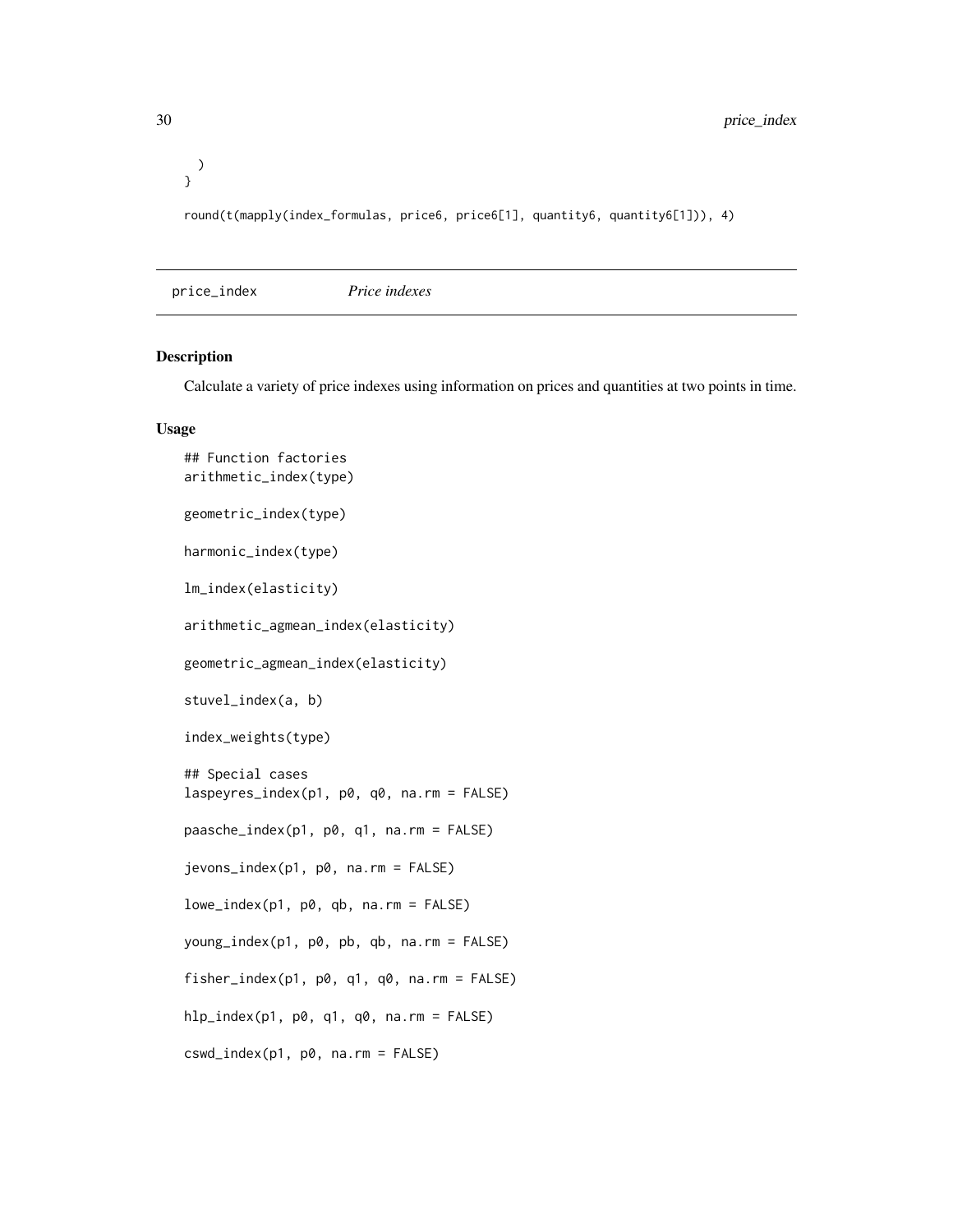$cswdb_index(p1, p0, q1, q0, na.rm = FALSE)$ 

bw\_index(p1, p0, na.rm = FALSE)

lehr\_index(p1, p0, q1, q0, na.rm = FALSE)

# Arguments

| type       | The name of the index. See details for the possible types of indexes.                                           |
|------------|-----------------------------------------------------------------------------------------------------------------|
| elasticity | The elasticity of substitution for the Lloyd-Moulton and AG mean indexes.                                       |
| a, b       | Parameters for the generalized Stuvel index.                                                                    |
| p1         | Current-period prices.                                                                                          |
| p0         | Base-period prices.                                                                                             |
| q1         | Current-period quantities.                                                                                      |
| q0         | Base-period quantities.                                                                                         |
| pb         | Period-b prices for the Lowe/Young index.                                                                       |
| qb         | Period-b quantities for the Lowe/Young index.                                                                   |
| na.rm      | Should missing values be removed? By default missing values for prices or<br>quantities return a missing value. |

# Details

The arithmetic\_index(), geometric\_index(), and harmonic\_index() functions return a function to calculate a given type of arithmetic, geometric (logarithmic), and harmonic index. Together, these functions produce functions to calculate the following indexes.

- Arithmetic indexes
- Carli
- Dutot
- Laspeyres
- Palgrave
- Unnamed index (arithmetic mean of Laspeyres and Palgrave)
- Drobisch (arithmetic mean of Laspeyres and Paasche)
- Walsh-I (arithmetic Walsh)
- Marshall-Edgeworth
- Geary-Khamis
- Lowe
- Young
- Geometric indexes
- Jevons
- Geometric Laspeyres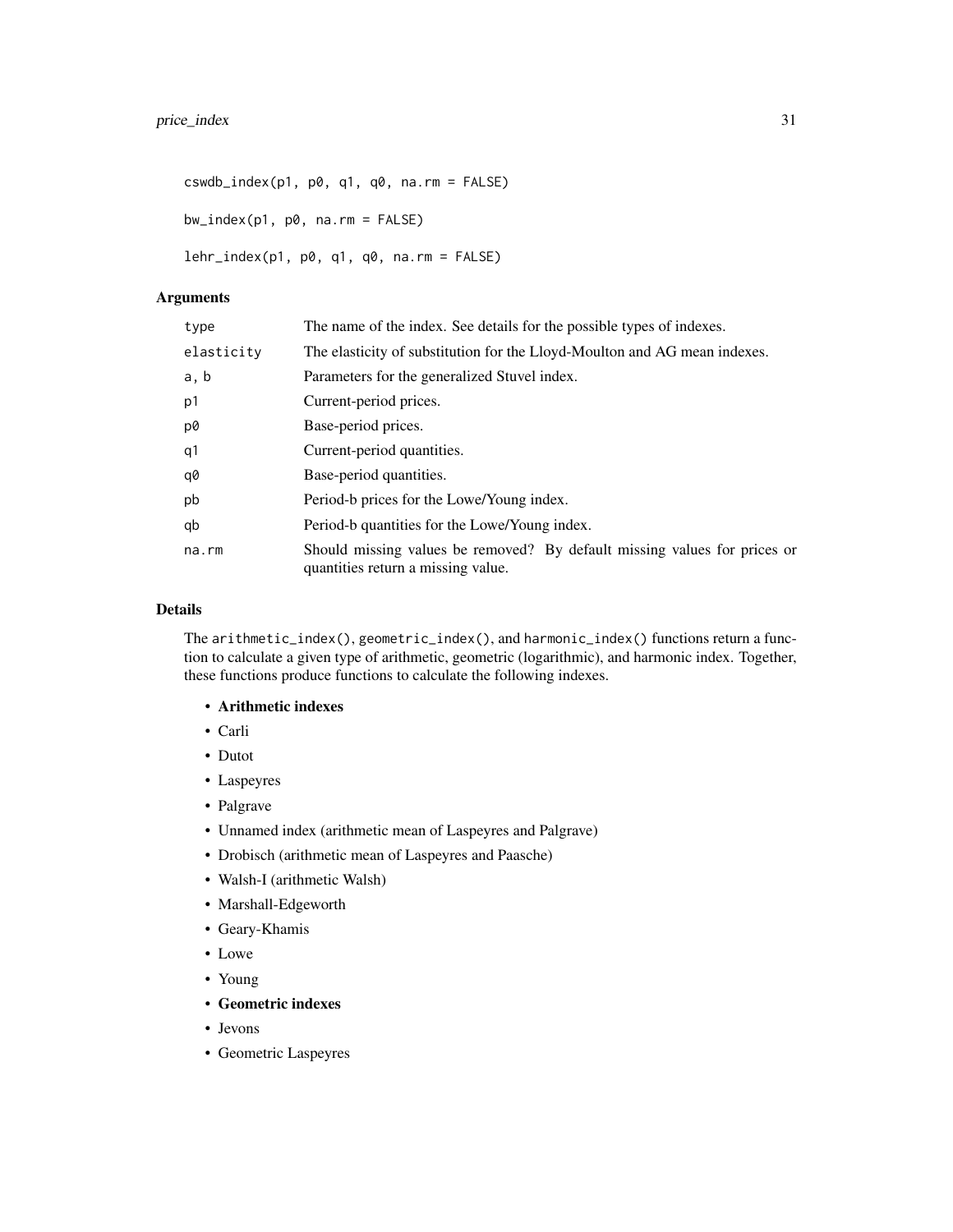- <span id="page-31-0"></span>• Geometric Paasche
- Geometric Young
- Tornqvist (or Tornqvist-Theil)
- Montgomery-Vartia / Vartia-I
- Sato-Vartia / Vartia-II
- Walsh-II (geometric Walsh)
- Theil
- Rao
- Harmonic indexes
- Coggeshall (equally weighted harmonic index)
- Paasche
- Harmonic Laspeyres
- Harmonic Young

Along with the lm\_index() function to calculate the Lloyd-Moulton index, these are just convenient wrappers for [generalized\\_mean\(\)](#page-9-1) and index\_weights().

The Laspeyres, Paasche, Jevons, Lowe, and Young indexes are among the most common price indexes, and so they get their own functions. The laspeyres\_index(), lowe\_index(), and young\_index() functions correspond to setting the appropriate type in arithmetic\_index(); paasche\_index() and jevons\_index() instead come from the harmonic\_index() and geometric\_index() functions.

In addition to these indexes, there are also functions for calculating a variety of indexes not based on generalized means. The Fisher index is the geometric mean of the arithmetic Laspeyres and Paasche indexes; the Harmonic Laspeyres Paasche index is the harmonic analog of the Fisher index (8054 on Fisher's list). The Carruthers-Sellwood-Ward-Dalen and Carruthers-Sellwood-Ward-Dalen-Balk indexes are sample analogs of the Fisher index; the Balk-Walsh index is the sample analog of the Walsh index. The AG mean index is the arithmetic or geometric mean of the geometric and arithmetic Laspeyres indexes, weighted by the elasticity of substitution. The stuvel\_index() function returns a function to calculate a Stuvel index of the given parameters. The Lehr index is an alternative to the Geary-Khamis index, and is the implicit price index for Fisher's index 4153.

The index\_weights() function returns a function to calculate weights for a variety of price indexes. Weights for the following types of indexes can be calculated.

- Carli / Jevons / Coggeshall
- Dutot
- Laspeyres / Lloyd-Moulton
- Hybrid Laspeyres (for use in a harmonic mean)
- Paasche / Palgrave
- Hybrid Paasche (for use in an arithmetic mean)
- Tornqvist / Unnamed
- Drobisch
- Walsh-I (for an arithmetic Walsh index)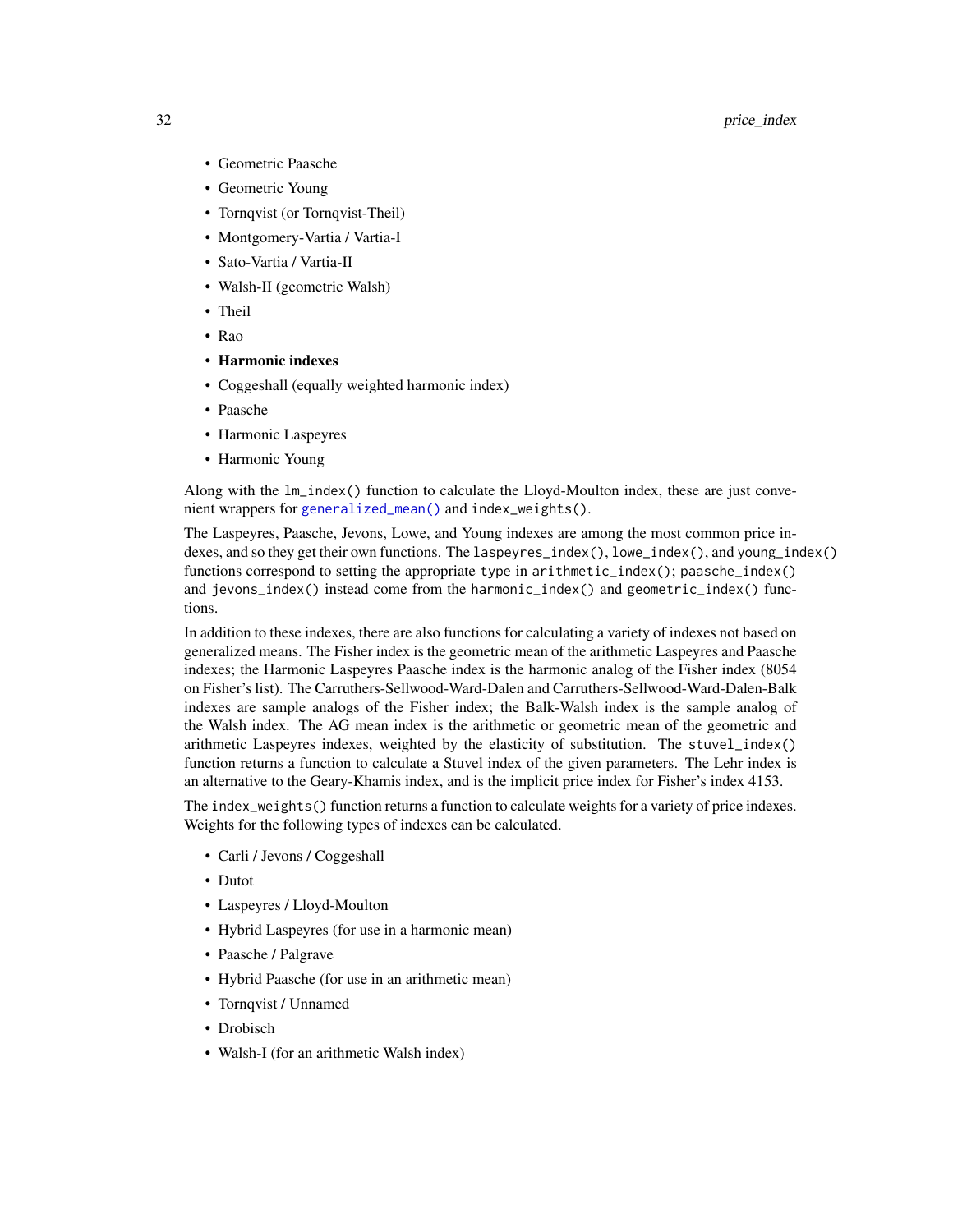# <span id="page-32-0"></span>price\_index 33

- Walsh-II (for a geometric Walsh index)
- Marshall-Edgeworth
- Geary-Khamis
- Montgomery-Vartia / Vartia-I
- Sato-Vartia / Vartia-II
- Theil
- Rao
- Lowe
- Young

The weights need not sum to 1, as this normalization isn't always appropriate (i.e., for the Vartia-I weights).

Naming for the indexes and weights generally follows the CPI manual (2020), Balk (2008), and Selvanathan and Rao (1994). In several cases two or more names correspond to the same weights (e.g., Paasche and Palgrave, or Sato-Vartia and Vartia-II). The calculations are given in the examples.

# Value

arithmetic\_index(), geometric\_index(), harmonic\_index(), stuvel\_index(), and index\_weights() each return a function to compute the relevant price indexes;  $lm\_index()$ , arithmetic\_agmean\_index(), and geometric\_agmean\_index() each return a function to calculate the relevant index for a given elasticity of substitution. The others return a numeric value giving the change in price between the base period and current period.

#### Note

There are different ways to deal with missing values in a price index, and care should be taken when relying on these functions to remove missing values. Setting na.rm = TRUE removes price relatives with missing information, either because of a missing price or a missing weight, while using all available non-missing information to make the weights.

Certain properties of an index-number formula may not work as expected when removing missing values if there is ambiguity about how to remove missing values from the weights (as in, e.g., a Tornqvist or Sato-Vartia index). The [balanced\(\)](#page-24-1) operator may be helpful, as it balances the removal of missing values across prices and quantities prior to making the weights.

#### References

Balk, B. M. (2008). *Price and Quantity Index Numbers*. Cambridge University Press.

Fisher, I. (1922). *The Making of Index Numbers*. Houghton Mifflin Company.

ILO, IMF, OECD, Eurostat, UN, and World Bank. (2020). *Consumer Price Index Manual: Theory and Practice*. International Monetary Fund.

von der Lippe, P. (2001). *Chain Indices: A Study in Price Index Theory*, Spectrum of Federal Statistics vol. 16. Federal Statistical Office, Wiesbaden.

von der Lippe, P. (2015). Generalized Statistical Means and New Price Index Formulas, Notes on some unexplored index formulas, their interpretations and generalizations. Munich Personal RePEc Archive paper no. 64952.

Selvanathan, E. A. and Rao, D. S. P. (1994). *Index Numbers: A Stochastic Approach*. MacMillan.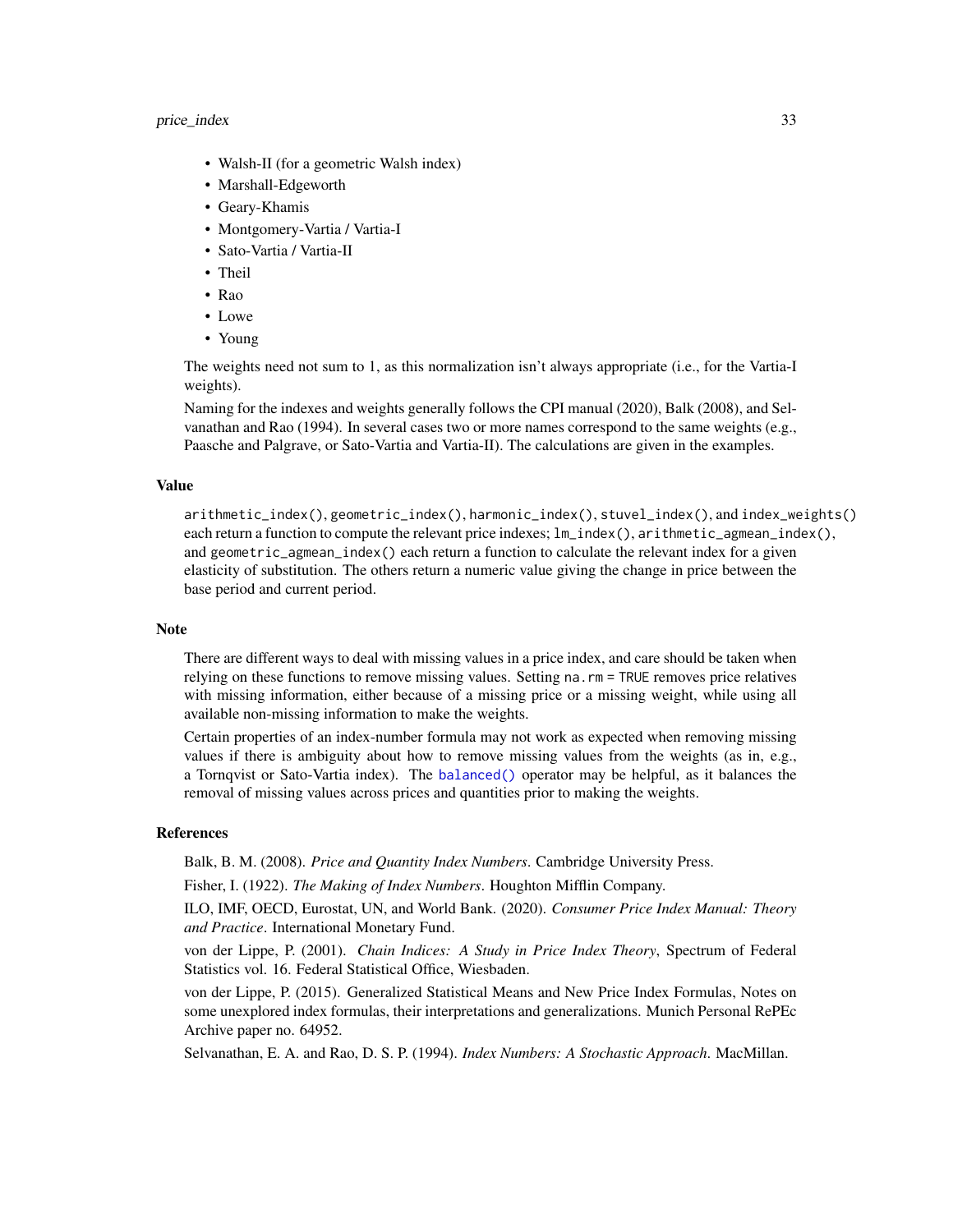# See Also

[generalized\\_mean](#page-9-1) for the generalized mean that powers most of these functions.

[contributions](#page-3-1) for calculating quote contributions.

[update\\_weights](#page-38-0) for price-updating weights.

[quantity\\_index](#page-24-1) to remap the arguments in these functions for a quantity index.

[geks](#page-7-1) for making a GEKS index based on, e.g., the Fisher index.

[price6](#page-28-1) for an example of how to use these functions with more than two time periods.

The piar package has more functionality working with price indexes for multiple groups of products over many time periods.

# Examples

```
p0 <- price6[[2]]
p1 <- price6[[3]]
q0 <- quantity6[[2]]
q1 \leq quantity 6[[3]]
pb <- price6[[1]]
qb \leq - quantity6[[1]]
#---- Calculating price indexes ----
# Most indexes can be calculated by combining the appropriate
# weights with the correct type of mean
geometric_index("Laspeyres")(p1, p0, q0)
geometric_mean(p1 / p0, index_weights("Laspeyres")(p0, q0))
# Arithmetic Laspeyres index
laspeyres_index(p1, p0, q0)
arithmetic_mean(p1 / p0, index_weights("Laspeyres")(p0, q0))
# Harmonic calculation for the arithmetic Laspeyres
harmonic_mean(p1 / p0, index_weights("HybridLaspeyres")(p1, q0))
# Same as transmuting the weights
all.equal(
  scale_weights(index_weights("HybridLaspeyres")(p1, q0)),
  scale_weights(transmute_weights(1, -1)(p1 / p0, index_weights("Laspeyres")(p0, q0)))
)
# This strategy can be used to make more exotic indexes,
# like the quadratic-mean index (von der Lippe, 2001, p. 71)
generalized_mean(2)(p1 / p0, index_weights("Laspeyres")(p0, q0))
# Or the exponential mean index (p. 64)
```
<span id="page-33-0"></span>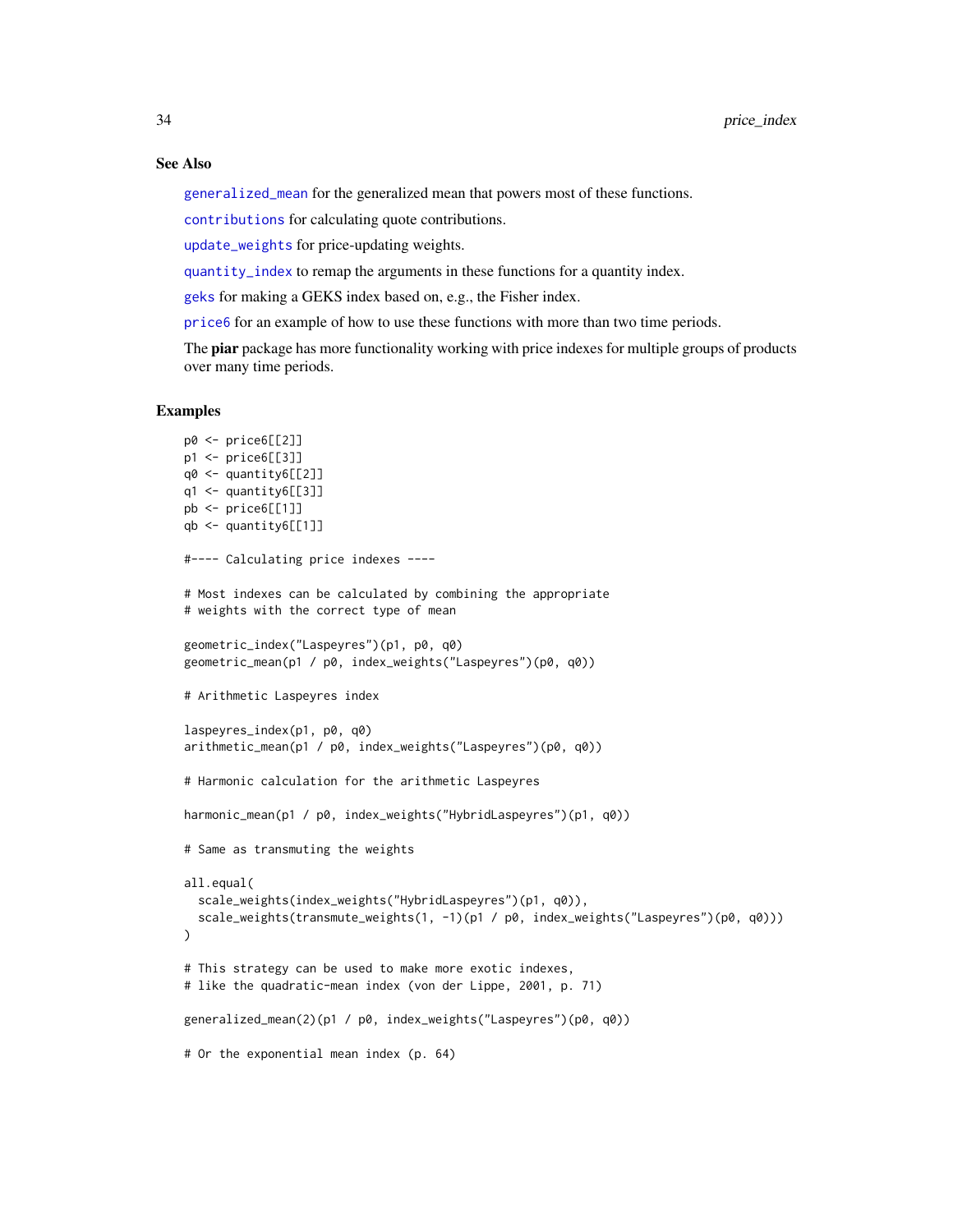```
log(arithmetic_mean(exp(p1 / p0), index_weights("Laspeyres")(p0, q0)))
# Or the arithmetic hybrid index (von der Lippe, 2015, p. 5)
arithmetic_mean(p1 / p0, index_weights("HybridLaspeyres")(p1, q0))
contraharmonic_mean(p1 / p0, index_weights("Laspeyres")(p0, q0))
# Unlike its arithmetic counterpart, the geometric Laspeyres
# can increase when base-period prices increase if some of these
# prices are small
gl <- geometric_index("Laspeyres")
p0_small <- replace(p0, 1, p0[1] / 5)
p0_dx <- replace(p0_small, 1, p0_small[1] + 0.01)
gl(p1, p0 \text{mm} 11, q0) < gl(p1, p0 \text{m}1, q0)#---- Price updating the weights in a price index ----
# Chain an index by price updating the weights
p2 \leq -\text{price6}[[4]]
laspeyres_index(p2, p0, q0)
I1 <- laspeyres_index(p1, p0, q0)
w_pu <- update_weights(p1 / p0, index_weights("Laspeyres")(p0, q0))
I2 <- arithmetic_mean(p2 / p1, w_pu)
I1 * I2
# Works for other types of indexes, too
harmonic_index("Laspeyres")(p2, p0, q0)
I1 <- harmonic_index("Laspeyres")(p1, p0, q0)
w_pu <- factor_weights(-1)(p1 / p0, index_weights("Laspeyres")(p0, q0))
I2 <- harmonic_mean(p2 / p1, w_pu)
I1 * I2#---- Quote contributions ----
# Quote contributions for the Tornqvist index
w <- index_weights("Tornqvist")(p1, p0, q1, q0)
(con <- geometric_contributions(p1 / p0, w))
all.equal(sum(con), geometric_index("Tornqvist")(p1, p0, q1, q0) - 1)
#---- Missing values ----
# NAs get special treatment
p_na <- replace(p0, 6, NA)
```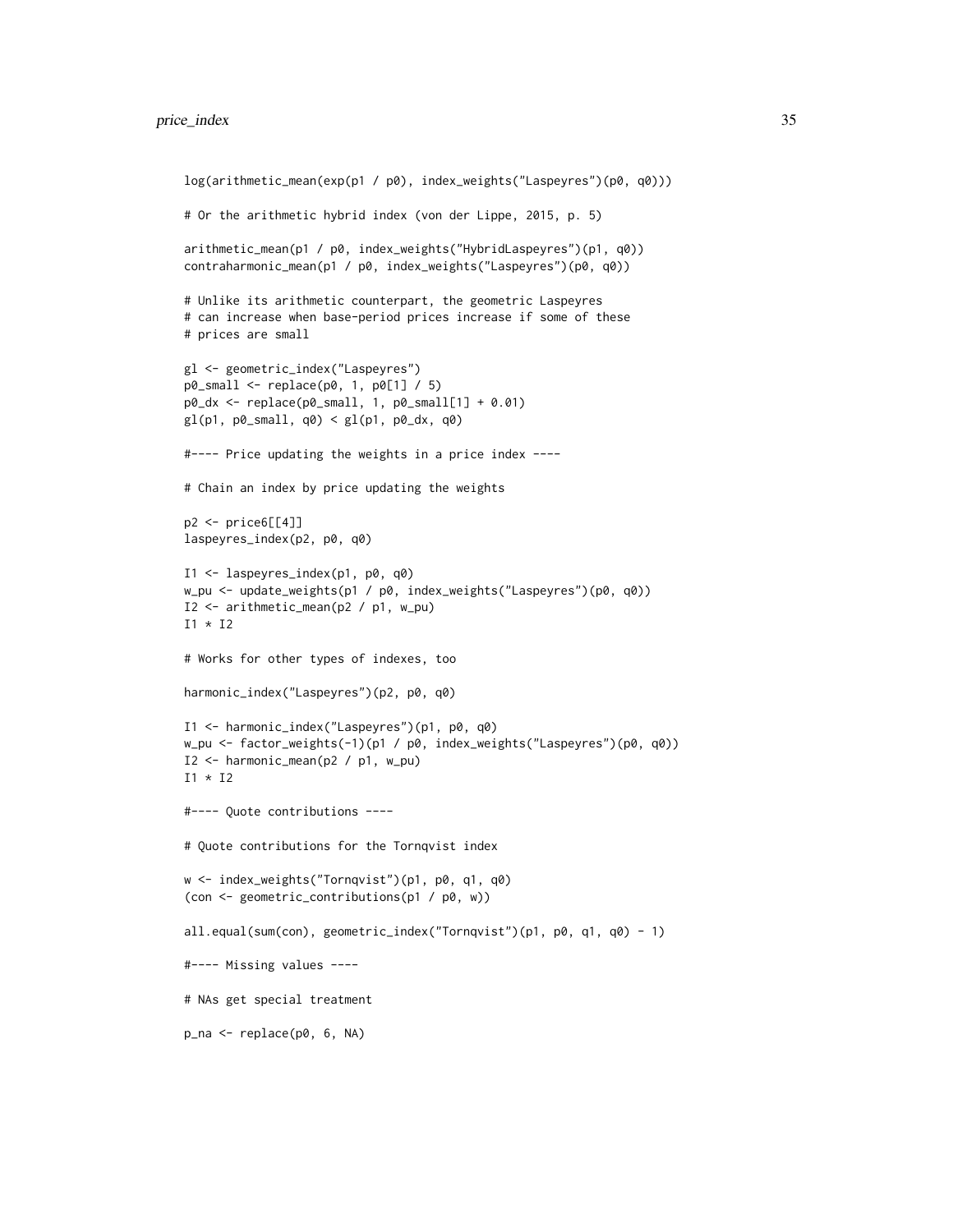```
# Drops the last price relative
laspeyres_index(p1, p_na, q0, na.rm = TRUE)
# Only drops the last period-0 price
sum(p1 * q0, na.rm = TRUE) / sum(p_na * q0, na.rm = TRUE)
#---- von Bortkiewicz decomposition ----
paasche_index(p1, p0, q1) / laspeyres_index(p1, p0, q0) - 1
wl <- scale_weights(index_weights("Laspeyres")(p0, q0))
pl <- laspeyres_index(p1, p0, q0)
ql <- quantity_index(laspeyres_index)(q1, q0, p0)
sum(wl * (p1 / p0 / pl - 1) * (q1 / q0 / ql - 1))
# Similar decomposition for geometric Laspeyres/Paasche
wp <- scale_weights(index_weights("Paasche")(p1, q1))
gl <- geometric_index("Laspeyres")(p1, p0, q0)
gp <- geometric_index("Paasche")(p1, p0, q1)
log(sp / g1)sum(scale_weights(wl) \star (wp / wl - 1) \star log(p1 / p0 / gl))
#---- Consistency in aggregation ----
p0a <- p0[1:3]; p0b <- p0[4:6]
p1a <- p1[1:3]; p1b <- p1[4:6]
q0a <- q0[1:3]; q0b <- q0[4:6]
q1a <- q1[1:3]; q1b <- q1[4:6]
# Indexes based on the generalized mean with value share weights
# are consistent in aggregation
lm_index(0.75)(p1, p0, q0)
w <- index_weights("LloydMoulton")(p0, q0)
Ia <- generalized_mean(0.25)(p1a / p0a, w[1:3])
Ib \leq generalized_mean(0.25)(p1b / p0b, w[4:6])
generalized_mean(0.25)(c(Ia, Ib), c(sum(w[1:3]), sum(w[4:6])))
# Agrees with group-wise indexes
all.equal(lm_index(0.75)(p1a, p0a, q0a), Ia)
all.equal(lm_index(0.75)(p1b, p0b, q0b), Ib)
# Care is needed with more complex weights, e.g., Drobisch,
# as this doesn't fit Balk's (2008) definition (p. 113) of
# a generalized-mean index (it's the arithmetic mean of a Laspeyres
```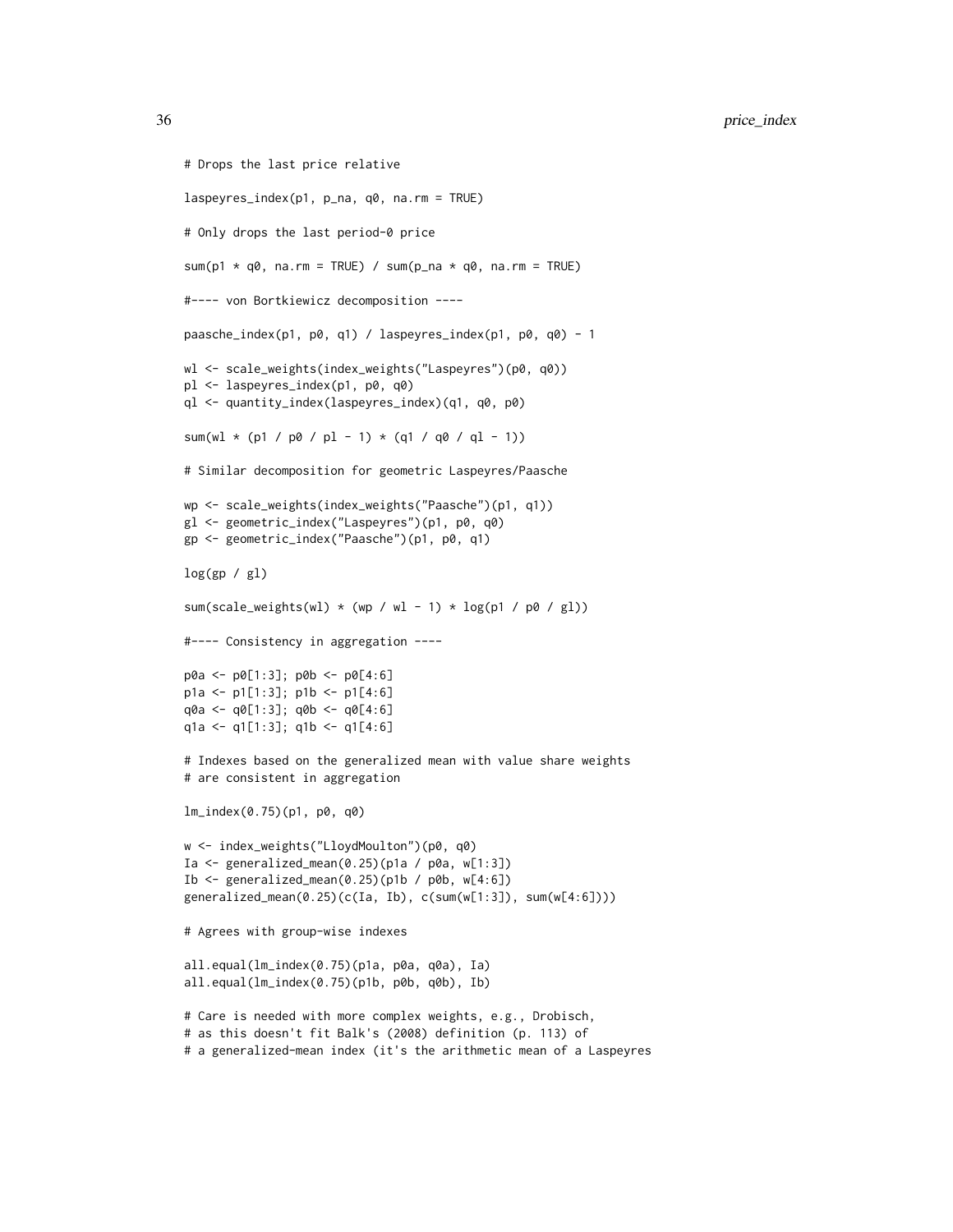# price\_index 37

```
# and Paasche index)
arithmetic_index("Drobisch")(p1, p0, q1, q0)
w <- index_weights("Drobisch")(p1, p0, q1, q0)
Ia <- arithmetic_mean(p1a / p0a, w[1:3])
Ib <- arithmetic_mean(p1b / p0b, w[4:6])
arithmetic_mean(c(Ia, Ib), c(sum(w[1:3]), sum(w[4:6])))
# Does not agree with group-wise indexes
all.equal(arithmetic_index("Drobisch")(p1a, p0a, q1a, q0a), Ia)
all.equal(arithmetic_index("Drobisch")(p1b, p0b, q1b, q0b), Ib)
#---- Making the weights for different indexes ----
# Explicit calculation for each of the different weights
# Carli/Jevons/Coggeshall
all.equal(index_weights("Carli")(p1), rep(1, length(p0)))
# Dutot
all.equal(index_weights("Dutot")(p0), p0)
# Laspeyres / Lloyd-Moulton
all.equal(index_weights("Laspeyres")(p0, q0), p0 * q0)
# Hybrid Laspeyres
all.equal(index_weights("HybridLaspeyres")(p1, q0), p1 * q0)
# Paasche / Palgrave
all.equal(index_weights("Paasche")(p1, q1), p1 * q1)
# Hybrid Paasche
all.equal(index_weights("HybridPaasche")(p0, q1), p0 * q1)
# Tornqvist / Unnamed
all.equal(index_weights("Tornqvist")(p1, p0, q1, q0),
          0.5 * p0 * q0 / sum(p0 * q0) + 0.5 * p1 * q1 / sum(p1 * q1))# Drobisch
all.equal(index_weights("Drobisch")(p1, p0, q1, q0),
         0.5 * p0 * q0 / sum(p0 * q0) + 0.5 * p0 * q1 / sum(p0 * q1)# Walsh-I
```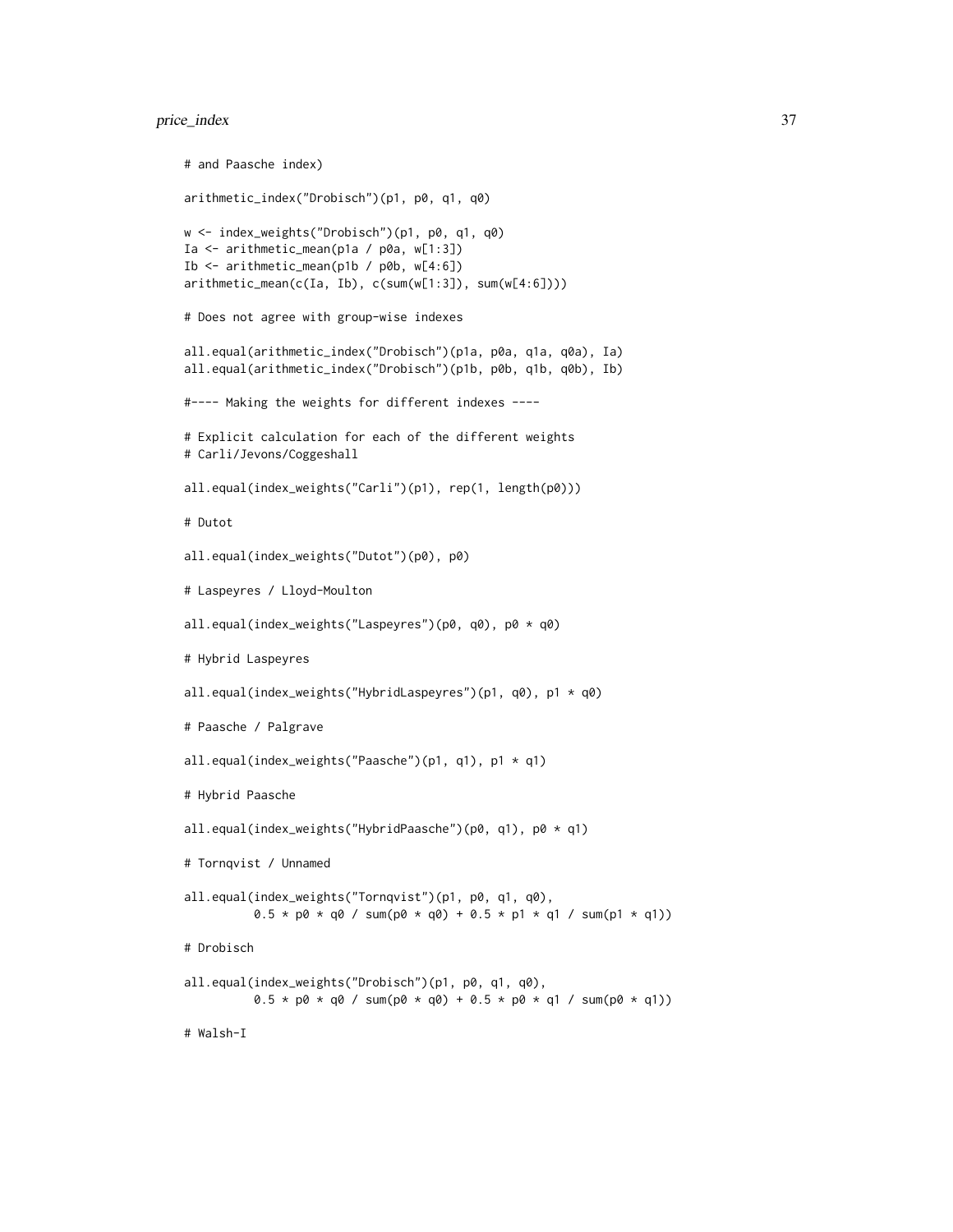```
all.equal(index_weights("Walsh1")(p0, q1, q0),
          p\emptyset * sqrt(q\emptyset * q1))# Marshall-Edgeworth
all.equal(index_weights("MarshallEdgeworth")(p0, q1, q0),
          p0 * (q0 + q1)# Geary-Khamis
all.equal(index_weights("GearyKhamis")(p0, q1, q0),
          p0 / (1 / q0 + 1 / q1))
# Montgomery-Vartia / Vartia-I
all.equal(index_weights("MontgomeryVartia")(p1, p0, q1, q0),
          logmean(p0 * q0, p1 * q1) / logmean(sum(p0 * q0), sum(p1 * q1)))# Sato-Vartia / Vartia-II
all.equal(index_weights("SatoVartia")(p1, p0, q1, q0),
          logmean(p\theta * q\theta / sum(p\theta * q\theta), p1 * q1 / sum(p1 * q1)))# Walsh-II
all.equal(index_weights("Walsh2")(p1, p0, q1, q0),
          sqrt(p0 * q0 * p1 * q1))# Theil
all.equal(index_weights("Theil")(p1, p0, q1, q0),
          {w0 \leftarrow scale\_weights(p0 * q0)};
           w1 <- scale_weights(p1 \times q1);
           (w0 * w1 * (w0 + w1) / 2)^(1 / 3)# Rao
all.equal(index_weights("Rao")(p1, p0, q1, q0),
          {w0 \leftarrow scale\_weights(p0 * q0)};
           w1 <- scale_weights(p1 \times q1);
           w0 * w1 / (w0 + w1)\})# Lowe
all.equal(index_weights("Lowe")(p0, qb), p0 * qb)
# Young
all.equal(index_weights("Young")(pb, qb), pb * qb)
```
<span id="page-37-0"></span>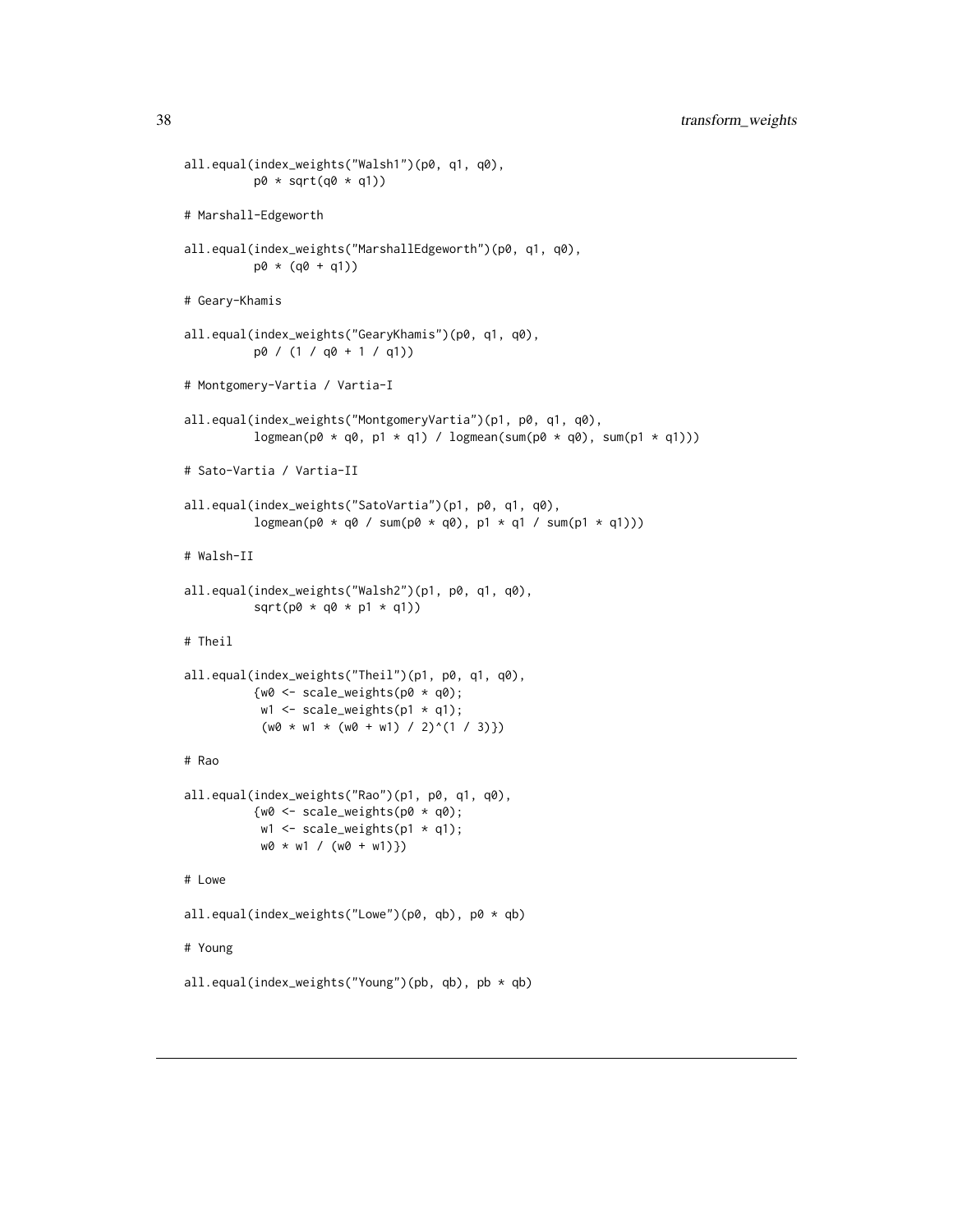<span id="page-38-1"></span>transform\_weights *Transform weights*

# <span id="page-38-0"></span>Description

Useful transformations for the weights in a generalized mean.

- Transmute weights to turn a generalized mean of order  $r$  into a generalized mean of order s. Useful for calculating additive and multiplicative decompositions for a generalized-mean index, and those made of nested generalized means (e.g., Fisher index).
- Factor weights to turn the generalized mean of a product into the product of generalized means. Useful for price-updating the weights in a generalized-mean index.
- Scale weights so they sum to 1.

# Usage

```
transmute_weights(r, s)
nested_transformute(r1, r2, s, t = c(1, 1))nested_transformute2(r1, r2, s, t = c(1, 1))factor_weights(r)
update_weights(x, w)
scale_weights(x)
```
# Arguments

| r, s      | A finite number giving the order of the generalized mean. See details.                                                      |
|-----------|-----------------------------------------------------------------------------------------------------------------------------|
| r1, r2, t | The same arguments as in nested_mean(). See details.                                                                        |
| X         | A strictly positive numeric vector.                                                                                         |
| W         | A strictly positive numeric vector of weights, the same length as x. The default<br>is to equally weight each element of x. |

#### Details

The function transmute\_weights() returns a function to compute a vector of weights  $v(x, w)$ such that

generalized\_mean(r)(x, w) == generalized\_mean(s)(x, v(x, w))

nested\_transmute() and nested\_transmute2() do the same for nested generalized means, so that

```
nested_mean(r1, r2, t)(x, w1, w2) == generalized_mean(s)(x, v(x, w1, w2))
```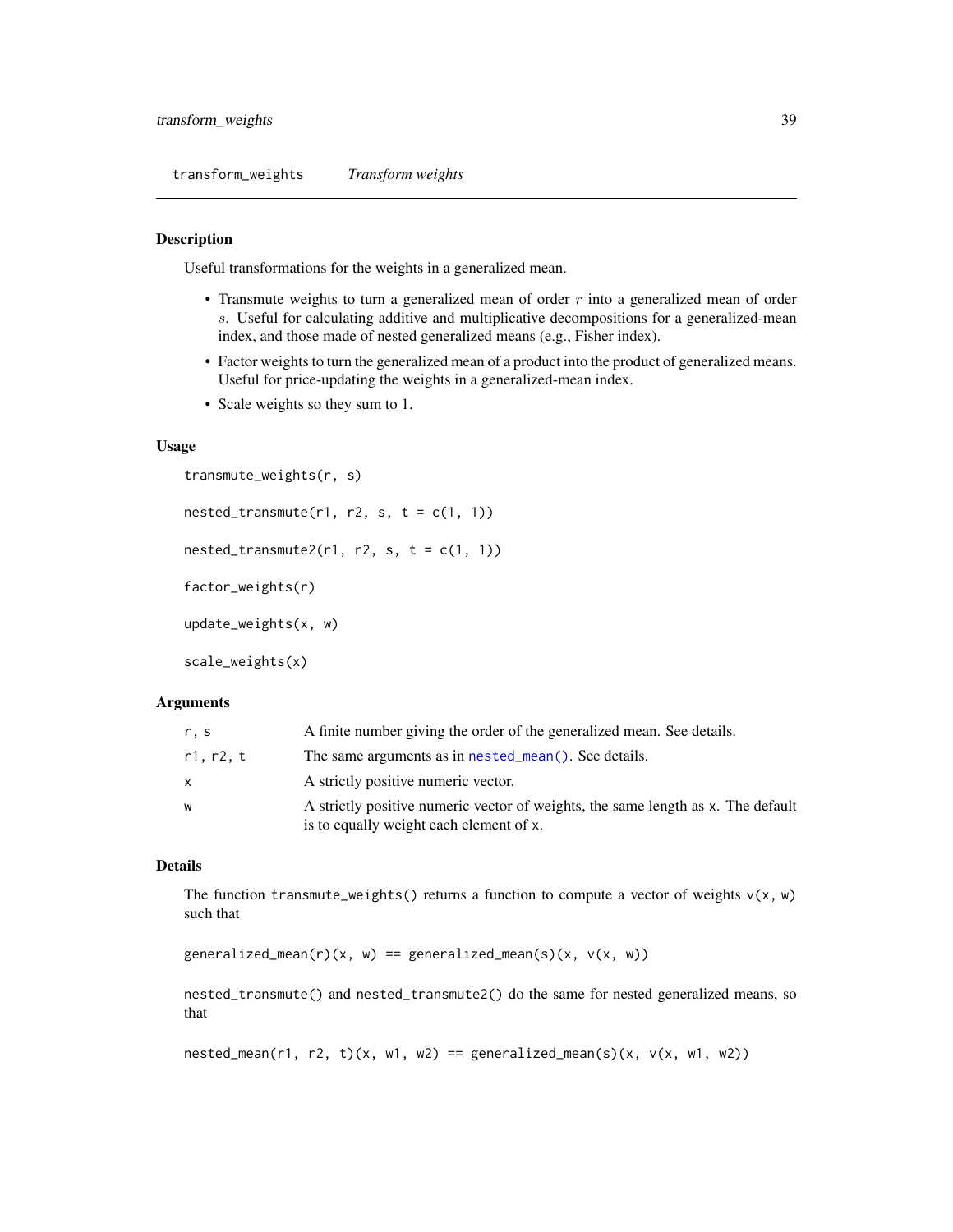This generalizes the result for turning a geometric mean into an arithmetic mean (and vice versa) in section 4.2 of Balk (2008), and a Fisher mean into an arithmetic mean in section 6 of Reinsdorf et al. (2002), although these are usually the most important cases. See Martin (2021) for details. nested\_transmute2() takes a slightly different approach than nested\_transmute(), generalizing the van IJzeren arithmetic decomposition for the Fisher index in section 4.2.2 of Balk (2008) using the approach by Martin (2021), although in most cases the results are broadly similar.

The function factor\_weights() returns a function to compute weights  $u(x, w)$  such that

```
generalized_mean(r)(x * y, w) == generalized_mean(r)(x, w) *generalized_mean(r)(y, u(x, w))
```
This generalizes the result in section C.5 of Chapter 9 of the PPI Manual for chaining the Young index, and gives a way to chain generalized-mean price indexes over time. Factoring weights with r = 1 sometimes gets called price-updating weights; update\_weights() simply calls factor\_weights(1)().

The function scale\_weights() scales a vector of weights so they sum to 1 by calling  $x / \text{sum}(x,$ na.rm = TRUE).

Both x and w should be strictly positive. This is not enforced, but the results may not make sense in cases where the generalized mean and generalized logarithmic mean are not defined.

# Value

transmute\_weights() and factor\_weights() return a function:

function $(x, w)$ {...}

In each case this function augments the weights w.

nested\_transmute() and nested\_transmute2() similarly return a function:

```
function(x, w1, w2){...}
```
update\_weights() and scale\_weights() return a numeric vector the same length as x.

#### Note

Transmuting, factoring, and scaling weights will return a value that is the same length as x, so any missing values in x or w/w1/w2 will return NA. Unless all values are NA, however, the result for transmuting or factoring will still satisfy the above identities when na.rm = TRUE in [generalized\\_mean\(\)](#page-9-1) and [nested\\_mean\(\)](#page-20-1). Similarly, the result of scaling will sum to 1 when missing values are removed.

# References

Balk, B. M. (2008). *Price and Quantity Index Numbers*. Cambridge University Press.

ILO, IMF, OECD, Eurostat, UN, and World Bank. (2004). *Producer Price Index Manual: Theory and Practice*. International Monetary Fund.

Martin, S. (2021). A note on general decompositions for price indexes. *Prices Analytical Series*, Statistics Canada catalogue no. 62F0014M. Statistics Canada, Ottawa.

<span id="page-39-0"></span>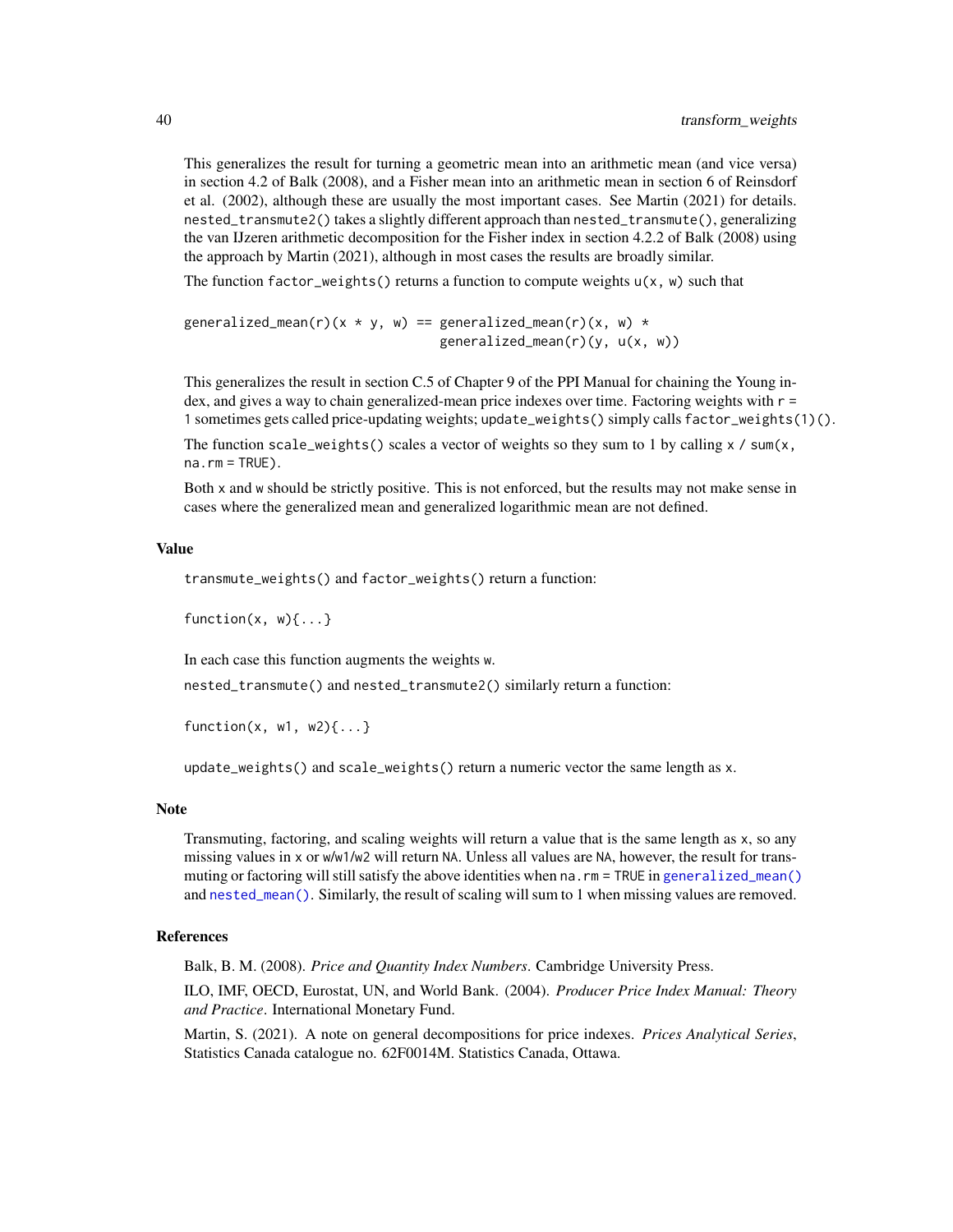<span id="page-40-0"></span>Reinsdorf, M. B., Diewert, W. E., and Ehemann, C. (2002). Additive decompositions for Fisher, Tornqvist and geometric mean indexes. *Journal of Economic and Social Measurement*, 28(1-2):51– 61.

Sydsaeter, K., Strom, A., and Berck, P. (2005). *Economists' Mathematical Manual* (4th edition). Springer.

# See Also

[generalized\\_mean](#page-9-1) for the generalized mean.

[nested\\_mean](#page-20-1) for the nested mean.

[extended\\_mean](#page-16-1) for the extended mean that underlies transmute\_weights().

[contributions](#page-3-1) for calculating additive quote contributions.

[grouped](#page-24-1) to make each of these functions operate on grouped data.

# Examples

```
x < -1:3y \le -4:6w < -3:1#---- Transforming generalized means ----
# Calculate the geometric mean as an arithmetic mean and
# harmonic mean by transmuting the weights
geometric_mean(x)
arithmetic_mean(x, transmute_weights(0, 1)(x))
harmonic_mean(x, transmute_weights(0, -1)(x))
# Transmuting the weights for a harmonic mean into those
# for an arithmetic mean is the same as using weights w / x
all.equal(
    scale_weights(transmute_weights(-1, 1)(x, w)),
    scale_weights(w / x)
)
# Works for nested means, too
w1 < -3:1w2 < -1:3fisher_mean(x, w1, w2)
arithmetic_mean(x, nested_transmute(0, c(1, -1), 1)(x, w1, w2))
arithmetic_mean(x, nested_transmute2(0, c(1, -1), 1)(x, w1, w2))
#---- Quote contributions ----
```
# Transmuted weights can be used to calculate quote contributions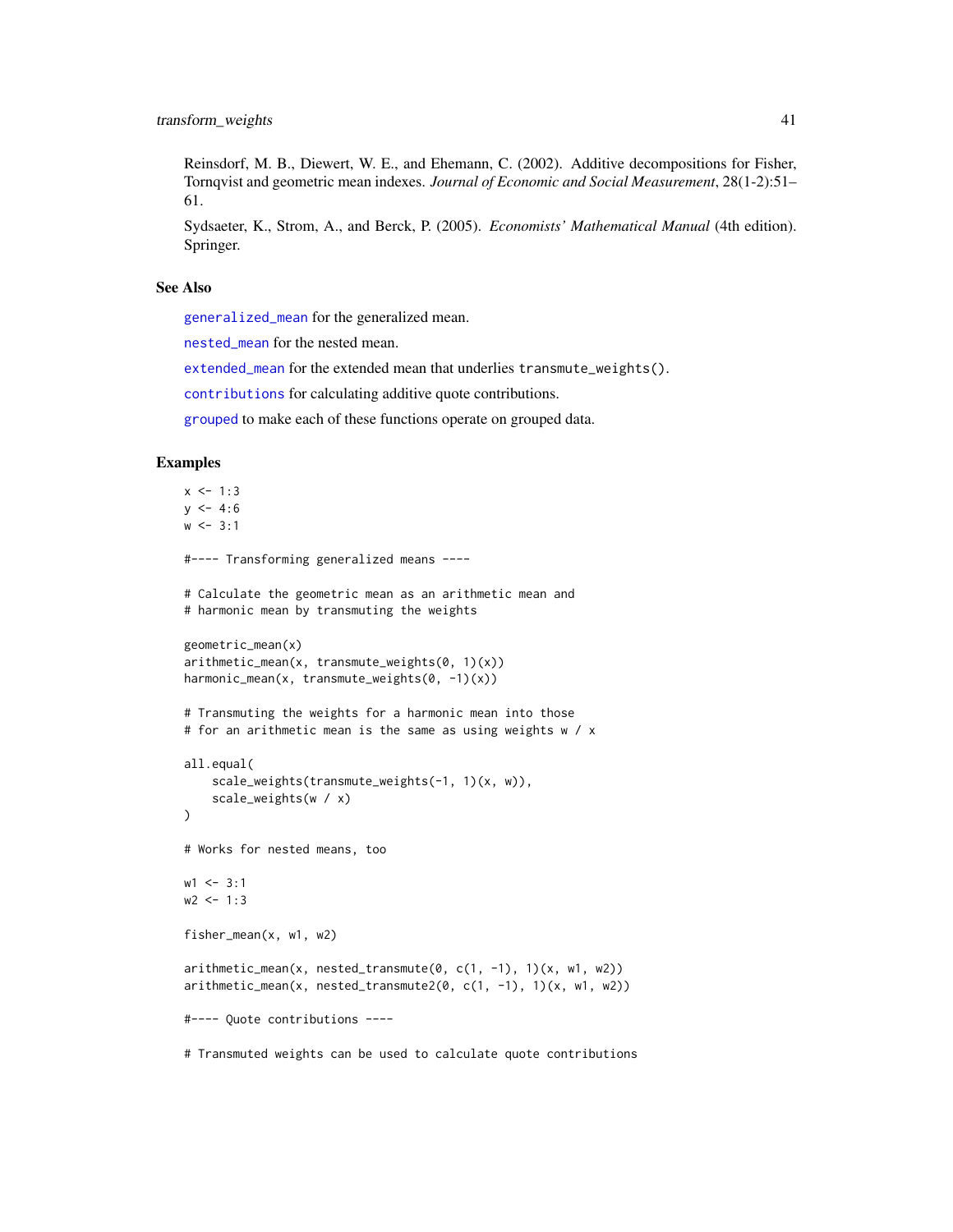```
# for, e.g., a geometric price index
scale_weights(transmute_weights(0, 1)(x)) * (x - 1)geometric\_contributions(x) # the more convenient way
#---- Basket representation of a price index ----
# Any generalized-mean index can be represented as a basket-style
# index by transmuting the weights, which is how some authors
# define a price index (e.g., Sydsaeter et al., 2005, p. 174)
p1 < -2:6p0 \le -1:5qs <- transmute_weights(-1, 1)(p1 / p0) / p0
all.equal(harmonic_mean(p1 / p0), sum(p1 * qs) / sum(p0 * qs))
#---- Factoring the product of generalized means ----
# Factor the harmonic mean by chaining the calculation
harmonic_mean(x * y, w)
harmonic_mean(x, w) * harmonic_mean(y, factor_weights(-1)(x, w))
# The common case of an arithmetic mean
arithmetic_mean(x * y, w)arithmetic_mean(x, w) * arithmetic_mean(y, update_weights(x, w))# In cases where x and y have the same order, Chebyshev's
# inequality implies that the chained calculation is too small
arithmetic_mean(x * y, w) > arithmetic_mean(x, w) * arithmetic_mean(y, w)
```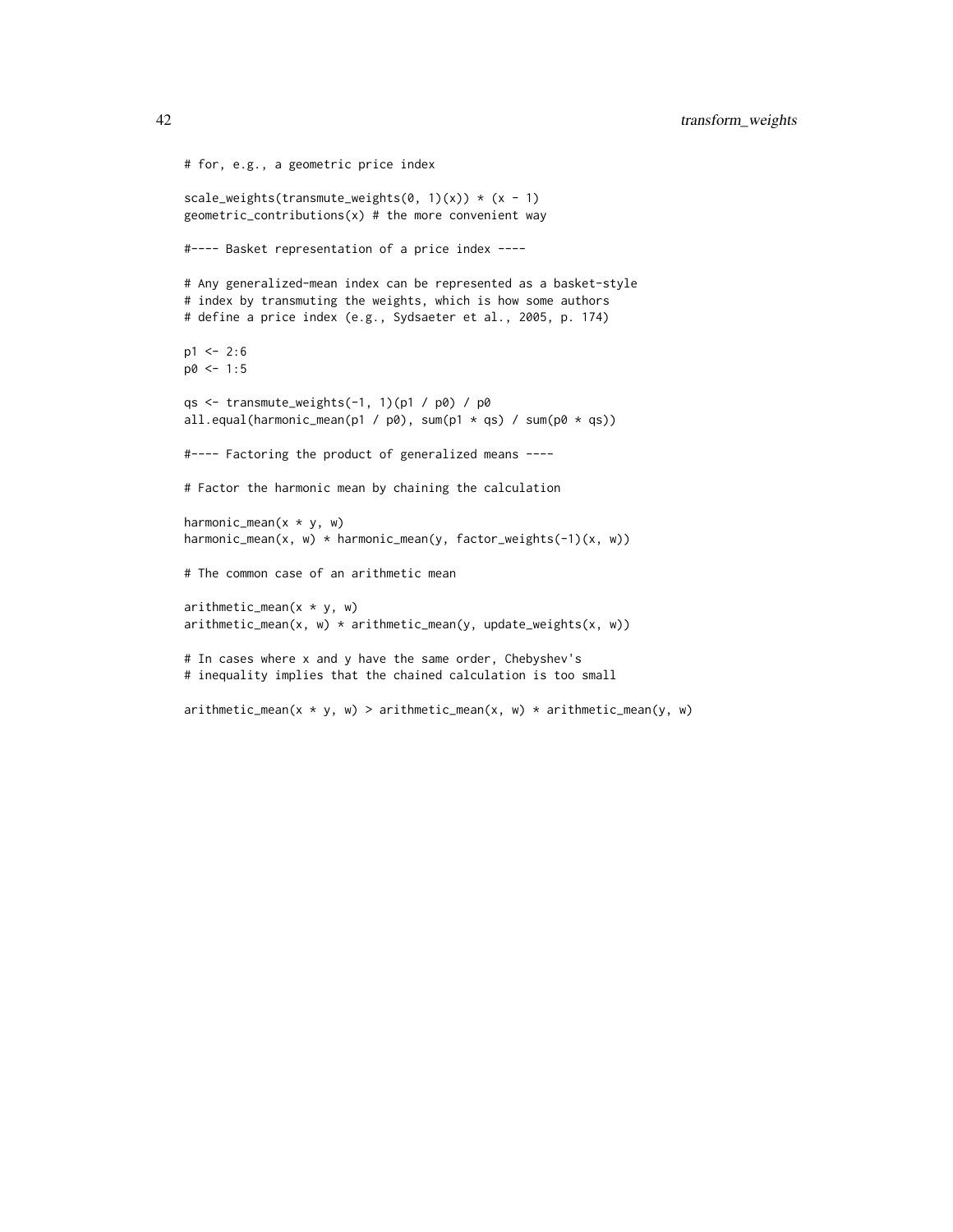# <span id="page-42-0"></span>**Index**

all.equal(), *[18](#page-17-0)* arithmetic\_agmean\_index *(*price\_index*)*, [30](#page-29-0) arithmetic\_contributions *(*contributions*)*, [4](#page-3-0) arithmetic\_index *(*price\_index*)*, [30](#page-29-0) arithmetic\_mean *(*generalized\_mean*)*, [10](#page-9-0) ave(), *[25](#page-24-0)*

back\_period, *[9](#page-8-0)*, *[12](#page-11-0)*, *[28](#page-27-0)* back\_period *(*offset\_prices*)*, [23](#page-22-0) back\_period(), *[3](#page-2-0)*, *[27](#page-26-0)* back\_price *(*offset\_prices*)*, [23](#page-22-0) balanced *(*operators*)*, [25](#page-24-0) balanced(), *[21](#page-20-0)*, *[33](#page-32-0)* base\_period, *[12](#page-11-0)*, *[28](#page-27-0)* base\_period *(*offset\_prices*)*, [23](#page-22-0) base\_price *(*offset\_prices*)*, [23](#page-22-0) bw\_index *(*price\_index*)*, [30](#page-29-0)

```
complete.cases(), 25
contraharmonic_mean (lehmer_mean), 14
contributions, 4, 34, 41
contributions(), 3
cswd_index (price_index), 30
cswdb_index (price_index), 30
cut(), 8, 24
```
extended\_mean, *[41](#page-40-0)* extended\_mean *(*logarithmic\_means*)*, [17](#page-16-0)

factor\_weights, *[12](#page-11-0)* factor\_weights *(*transform\_weights*)*, [39](#page-38-1) factor\_weights(), *[3](#page-2-0)* fisher\_contributions *(*contributions*)*, [4](#page-3-0) fisher\_contributions2 *(*contributions*)*, [4](#page-3-0) fisher\_geks *(*geks*)*, [8](#page-7-0) fisher\_index *(*price\_index*)*, [30](#page-29-0) fisher\_mean *(*nested\_mean*)*, [21](#page-20-0) fixed\_cutoff *(*outliers*)*, [27](#page-26-0)

geks, [8,](#page-7-0) *[34](#page-33-0)* generalized\_logmean, *[12](#page-11-0)*, *[16](#page-15-0)* generalized\_logmean *(*logarithmic\_means*)*, [17](#page-16-0) generalized\_mean, [10,](#page-9-0) *[16](#page-15-0)*, *[19](#page-18-0)*, *[22](#page-21-0)*, *[24](#page-23-0)*, *[34](#page-33-0)*, *[41](#page-40-0)* generalized\_mean(), *[2,](#page-1-0) [3](#page-2-0)*, *[32](#page-31-0)*, *[40](#page-39-0)* geometric\_agmean\_index *(*price\_index*)*, [30](#page-29-0) geometric\_contributions *(*contributions*)*, [4](#page-3-0) geometric\_index *(*price\_index*)*, [30](#page-29-0) geometric\_mean *(*generalized\_mean*)*, [10](#page-9-0) gpindex *(*gpindex-package*)*, [2](#page-1-0) gpindex-package, [2](#page-1-0) grouped, *[28](#page-27-0)*, *[41](#page-40-0)* grouped *(*operators*)*, [25](#page-24-0) grouped(), *[3](#page-2-0)*

harmonic\_contributions *(*contributions*)*, [4](#page-3-0) harmonic\_index *(*price\_index*)*, [30](#page-29-0) harmonic\_mean *(*generalized\_mean*)*, [10](#page-9-0) hb\_transform *(*outliers*)*, [27](#page-26-0) hlp\_index *(*price\_index*)*, [30](#page-29-0)

```
index_weights (price_index), 30
index_weights(), 3
```
jevons\_index *(*price\_index*)*, [30](#page-29-0)

laspeyres\_index *(*price\_index*)*, [30](#page-29-0) lehmer\_mean, *[12](#page-11-0)*, [14](#page-13-0) lehr\_index *(*price\_index*)*, [30](#page-29-0) lm\_index *(*price\_index*)*, [30](#page-29-0) logarithmic\_means, [17](#page-16-0) logmean *(*logarithmic\_means*)*, [17](#page-16-0) lowe\_index *(*price\_index*)*, [30](#page-29-0)

max(), *[12](#page-11-0)*, *[15](#page-14-0)* min(), *[12](#page-11-0)*, *[15](#page-14-0)*

nested\_contributions, *[22](#page-21-0)*